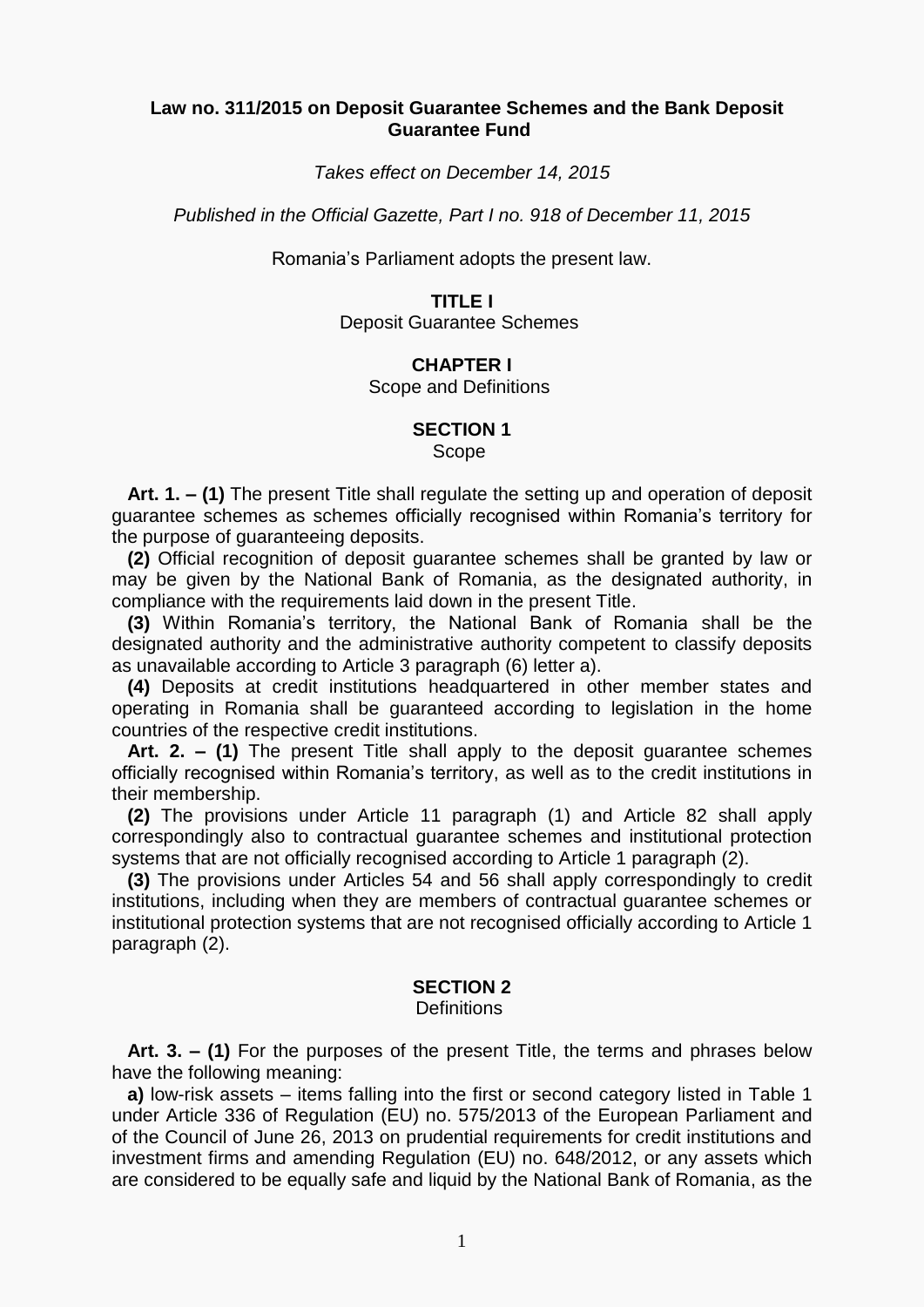competent authority, and are referred to in the regulations issued for the application of the present Title;

 **b)** payment commitments – any payment commitments of a credit institution towards a deposit guarantee scheme that are fully collateralised, provided that the collaterals comply with the requirements laid down in paragraph (4);

 **c)** designated authority – a public body that administers a deposit guarantee scheme or, if the operation of the deposit guarantee scheme is administered by a private entity, the public authority designated to supervise the respective scheme;

 **d)** compensation – the amount of money determined according to the present Title, within the guarantee level, which a deposit guarantee scheme pays to each guaranteed depositor if deposits, no matter their number, become unavailable;

 **e)** joint account – an account opened in the name of two or more persons or an account over which two or more persons have rights and in which operations can be made on the signature of at least one of those persons;

 **f)** depositor – the holder or, in the case of a joint account, each of the holders of a deposit;

 **g)** guaranteed depositor – the holder of an eligible deposit or, in the case of a joint account, the holders of an eligible deposit or, as the case may be, the person entitled to amounts from an eligible deposit;

 **h)** deposit - any credit balance, including the due interest, which results from funds left in an account or from temporary situations deriving from normal banking transactions and which a credit institution must repay in the legal and contractual conditions applicable, including term deposits and savings deposits, which is in none of the situations described in paragraph (5);

 **i)** covered deposits – the part of eligible deposits which does not exceed the guarantee ceiling laid down in Article 61 [paragraph](act:871892%2086298343) (3) or, as the case may be, in [Article](act:871892%2086298347) 62;

 **j)** eligible deposits – deposits that are not excluded from the scope of guarantee, according to Annex [no. 1;](act:871892%2086298716)

 **k)** unavailable deposit – the deposit that is due and payable but has not been paid, according to applicable legal and contractual conditions, by a credit institution facing any of the situations described in paragraph (6);

 **l)** credit institutions authorised by the National Bank of Romania – credit institutions, Romanian legal persons, and the branches in Romania of credit institutions of third states;

 **m)** target level – the amount of available financial resources that the deposit guarantee scheme must hold, according to [Article](act:871892%2086298154) 13, expressed as a percentage of the guaranteed deposits of its member credit institutions;

 **n)** guarantee ceiling – the maximum level of coverage per guaranteed depositor per credit institution applicable according to Article 61 [paragraph](act:871892%2086298343) (3) or, as the case may be, to [Article](act:871892%2086298347) 62;

 **o)** available financial resources – cash, deposits and other low-risk assets which can be liquidated within a period that should not exceed the time frame stipulated in Article 65 [paragraph](act:871892%2086298362) (1);

 **p)** deposit guarantee scheme – the statutory deposit guarantee scheme, set up according to the law, as well as the contractual deposit guarantee scheme and the institutional protection system officially recognised as deposit guarantee schemes;

 **q)** institutional protection systems – the institutional protection systems referred to in Article 113 [paragraph](act:387730%2066585618) (7) of Regulation (EU) no. 575/2013

 **(2)** For the purposes of the present Title, the terms and phrases: credit institution, home member state, host member state, competent authority and branch have the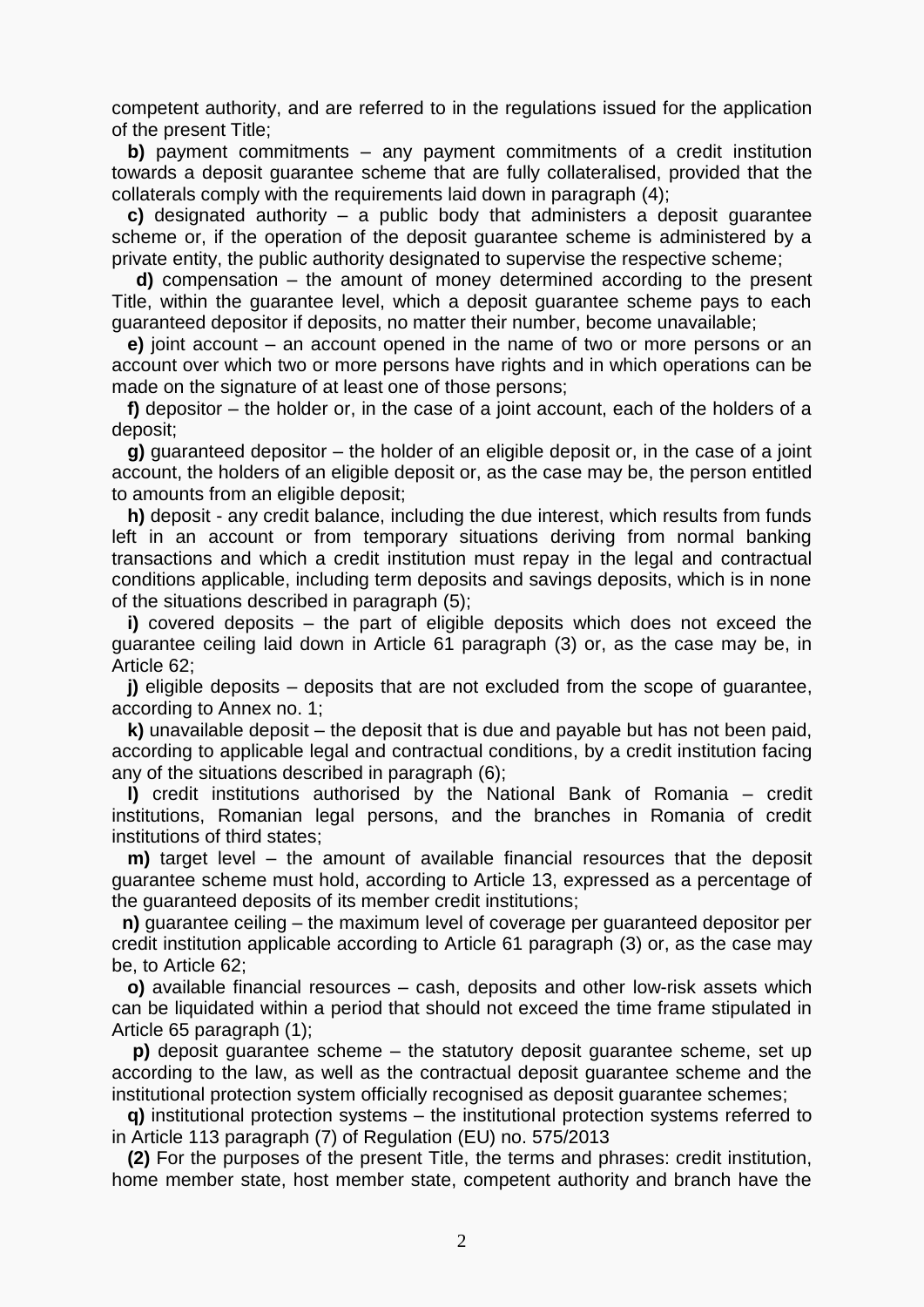meanings assigned to them in Article 4 [paragraph](act:387730%2066584303) (1) of Regulation (EU) no. 575/2013.

 **(3)** The terms and phrases used in the present Title, whose definition is not given in paragraphs (1) and (2), have the meanings assigned to them in Article 7 [paragraph](act:101819%2030728661) (1) of Government Emergency Ordinance no. 99/2006 on credit institutions and capital adequacy approved with amendments and completions by Law [no. 227/2007,](act:106952%200) with subsequent amendments and completions, in Article 4 [paragraph](act:387730%2066584303) (1) of Regulation (EU) no. 575/2013, as well as in legislation on the recovery and resolution of credit institutions and investment firms.

 **(4)** The collaterals specified in paragraph (1) letter b) should meet the following requirements:

**a)** they should consist of low-risk assets;

 **b)** they should be unencumbered by any third-party rights and should be at the disposal of the deposit guarantee scheme.

 **(5)** The category of deposits defined in paragraph (1) letter h) excludes a credit balance where:

 **a)** its existence can only be proved by a financial instrument, as defined in Article 2 paragraph (1) [point](act:56842%2061517319) 11 of Law no. 297/2004 on capital markets, with subsequent amendments and completions, unless it is a savings product evidenced by a certificate of deposit made out to a named person which exists on July 2, 2014;

**b)** its principal is not repayable at par;

 **c)** its principal may be repaid at par only under a particular guarantee or agreement provided by the credit institution or by a third party.

**(6)** The situations paragraph (1) letter k) refers to are the following:

 **a)** The National Bank of Romania, as the administrative authority competent to classify deposits as unavailable, has determined that the respective credit institution, for reasons directly linked to its financial situation, is unable to repay the deposit and has no immediate prospects of being able to do so;

**b)** a court decision on the opening of bankruptcy proceedings for the respective credit institution had been issued before the National Bank of Romania could assess the situation described under letter a)

## **CHAPTER II**

Minimum Requirements for the Access and Operation of Deposit Guarantee Schemes

## **SECTION 1**

#### General Provisions

 **Art. 4. – (1)** For the purpose of guaranteeing the deposits in Romania there is operating the Bank Deposit Guarantee Fund, as a statutory deposit guarantee scheme set up under Government Ordinance [no. 39/1996](act:136737%200) on the setting up and operation of the Bank Deposit Guarantee Fund, republished, with subsequent amendments and completions, officially recognised within Romania's territory, whose operation is regulated under Title II of the present law. Without prejudice to Title II provisions, the provisions of the present Title shall apply correspondingly to the Bank Deposit Guarantee Fund, with the exception of [Article](act:871892%2086298230) 33, Article 35 paragraph (1) [letters](act:871892%2086298253) b) and [c\)](act:871892%2086298254) and [paragraph](act:871892%2086298256) (3), [Article](act:871892%2086298257) 36, Article 37 [paragraph](act:871892%2086298262) (1) and Article 38 [paragraph](act:871892%2086298267) (2), Article 42 [paragraph](act:871892%2086298283) (5) and [Article](act:871892%2086298427) 82.

 **(2)** Within Romania's territory there may be officially recognised contractual deposit guarantee schemes and institutional protection systems. The officially recognised contractual deposit guarantee schemes and institutional protection systems are legal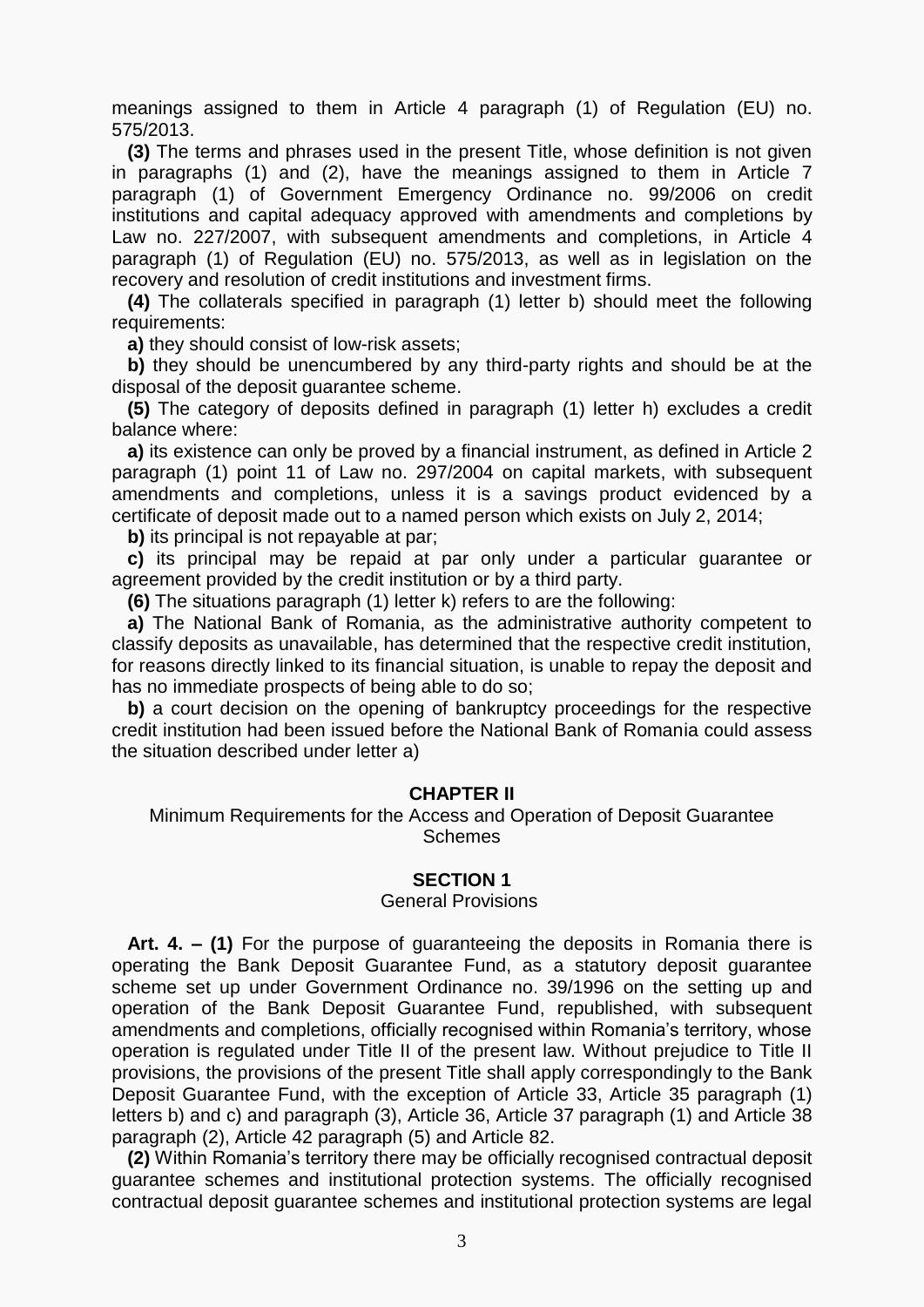persons that may not pursue activities other than deposit guarantee, according to the present Title, and, respectively, activities specific to institutional protection systems, according to Regulation (EU) [no. 575/2013.](act:387730%200)

 **(3)** Contractual guarantee schemes and institutional protection schemes shall be officially recognised by the National Bank of Romania, as the designated authority.

 **(4)** The National Bank of Romania shall officially recognise a contractual guarantee scheme only if that scheme meets the conditions set for its operation in compliance with the requirements laid down in the present Title and the regulations issued for its application.

 **(5)** The National Bank of Romania shall officially recognise an institutional protection system only if it trusts that the respective system can operate in compliance with the criteria laid down in Article 113 [paragraph \(7\)](act:387730%2066585618) of Regulation (EU) no. 575/2013, with the requirements contained in the present Title and in the regulations issued for its application. In officially recognising an institutional protection system, the National Bank of Romania shall combine its function of prudential supervision of credit institutions, as the competent authority, with the function of supervision of the deposit guarantee scheme, as the designated authority.

 **(6)** If the guarantee scheme no longer meets the conditions set for its operation in compliance with the requirements laid down in the present Title and with the regulations issued for its application, including the situation in which its size and structure can no longer provide for an adequate operation, the National Bank of Romania may revoke the official recognition granted to the contractual guarantee scheme or the institutional protection system.

 **(7)** The National Bank of Romania shall publish on its official website the list of officially recognised deposit guarantee schemes in Romania.

 **Art. 5. – (1)** In order to receive official recognition, contractual guarantee schemes and institutional protection schemes shall submit an application for official recognition, along with supporting documents, to the National Bank of Romania.

 **(2)** The National Bank of Romania shall issue regulations on the documentation that should support an application for official recognition as a deposit guarantee scheme.

 **Art. 6. – (1)** The National Bank of Romania shall reach a decision on the application for official recognition of a contractual guarantee scheme or an institutional protection system within three months of the date it received the application for recognition and the documentation established according to [Article](act:871892%2086298108) 5.

 **(2)** Within five working days after receiving the application, the National Bank of Romania shall notify the applicant, where appropriate, of the documents under [Article](act:871892%2086298108) 5 that have not been submitted according to paragraph (1), so that they may be handed in. The applicant shall have three months from the date of receipt of the National Bank of Romania notification to hand in the missing documentation according to [Article](act:871892%2086298108) 5.

 **(3)** Within the time frame set in paragraph (1), but not later than 45 days after receiving an application for recognition fulfilling the requirement laid down in paragraph (1), the National Bank of Romania may request, in writing, any additional information or documents if those previously submitted are insufficient or irrelevant for an assessment or if the documentation is otherwise deficient.

 **(4)** The applicant shall have one month after receiving the request made according to paragraph (3) to submit the required information and/or documents and to correct the detected deficiencies, a period during which the 3-month deadline set in paragraph (1) shall be suspended. The applicant may voluntarily submit any other information and/or documents deemed relevant, which, however, shall be handed in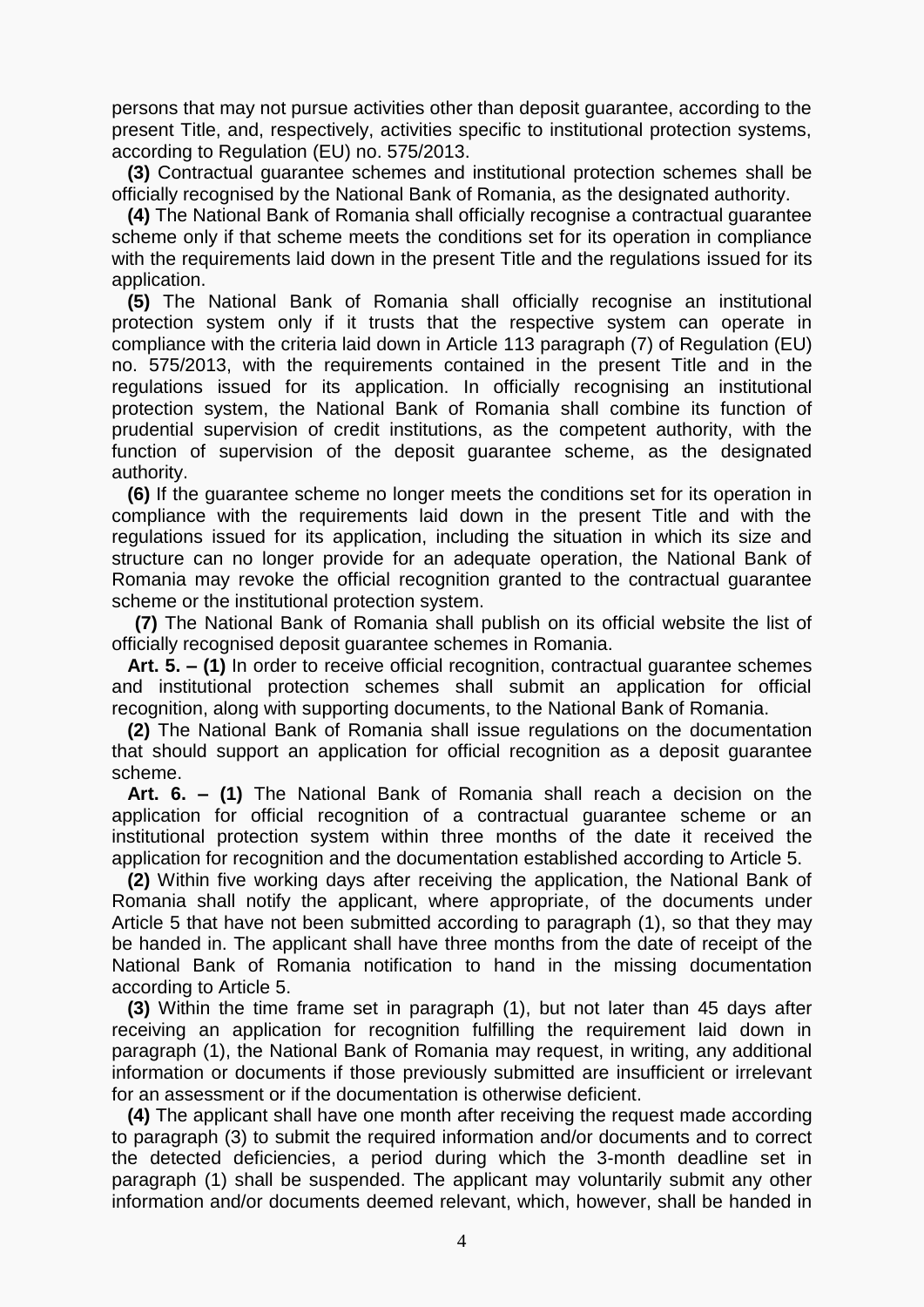at the latest 30 days before the deadline for a decision on recognition by the National Bank of Romania expires.

 **(5)** The information and documents submitted after the appropriate deadlines shall not be considered in processing the recognition application and shall be returned to the applicant.

 **(6)** Within the time limit stipulated in paragraph (1), the National Bank of Romania shall notify the applicant in writing of its decision, stating the reasons behind it if the recognition application has been denied.

 **Art. 7. –** The National Bank of Romania shall reject an application for official recognition as a deposit guarantee scheme if during the assessment of the fulfilment of the requirements laid down in the present Chapter one of the following situations arises:

 **a)** the entity is unable to meet set targets in compliance with the requirements laid down in the present Chapter, including in point of its size and structure;

**b**) the organisation of the entity, the management of activities, risk management and monitoring procedures, internal control mechanisms and the systems, IT systems included, which the entity operates are not comprehensive and adequate for achieving the goals for the which the entity was created;

 **c)** the administrator of the deposit guarantee scheme fails to meet the requirements laid down in [Articles](act:871892%2086298230) 33[-38;](act:871892%2086298265)

 **d)** the members of the supervisory board and of the executive board of the entity that administers the deposit guarantee scheme do not enjoy a good reputation, nor do they have the knowledge and experience needed in their activity;

 **e)** the documentation submitted according to the provisions of [Article](act:871892%2086298108) 5 is either incomplete or otherwise deficient or the additional information referred to in Article 6 [paragraph](act:871892%2086298114) (3) was not supplied following the request of the National Bank of Romania.

 **Art. 8. – (1)** The merger between a deposit guarantee scheme in Romania and a deposit guarantee scheme in another member state, resulting in a guarantee scheme that operates within Romania's territory, as well as the functioning within Romania's territory of deposit guarantee schemes that operate in other member states too shall be subject to the prior approval of the National Bank of Romania as the designated authority.

 **(2)** The approval mentioned in paragraph (1) shall be given based on confirmation that the deposit guarantee scheme to operate within Romania's territory complies with the requirements laid down in the present Title and in the regulations issued for its application.

 **(3)** Subsequent to the approval granted by the National Bank of Romania, the deposit guarantee scheme that operates in other member states as well shall carry on its activity within Romania's territory in line with the provisions of the present Title and of the regulations issued for its application.

 **Art. 9. –** The changes in the situation of a deposit guarantee scheme officially recognised according to Article 4 [paragraph](act:871892%2086298102) (2), which require the prior approval of the National Bank of Romania, respectively those for which a subsequent notification suffices, shall be established under regulations issued for the application of the present Title.

 **Art. 10. – (1)** In exercising its supervisory powers over a deposit guarantee scheme administered by private entities, the National Bank of Romania may conduct on-site inspections and may request the deposit guarantee scheme and its member credit institutions to provide information and data needed to verify their compliance with the requirements laid down in the present Title.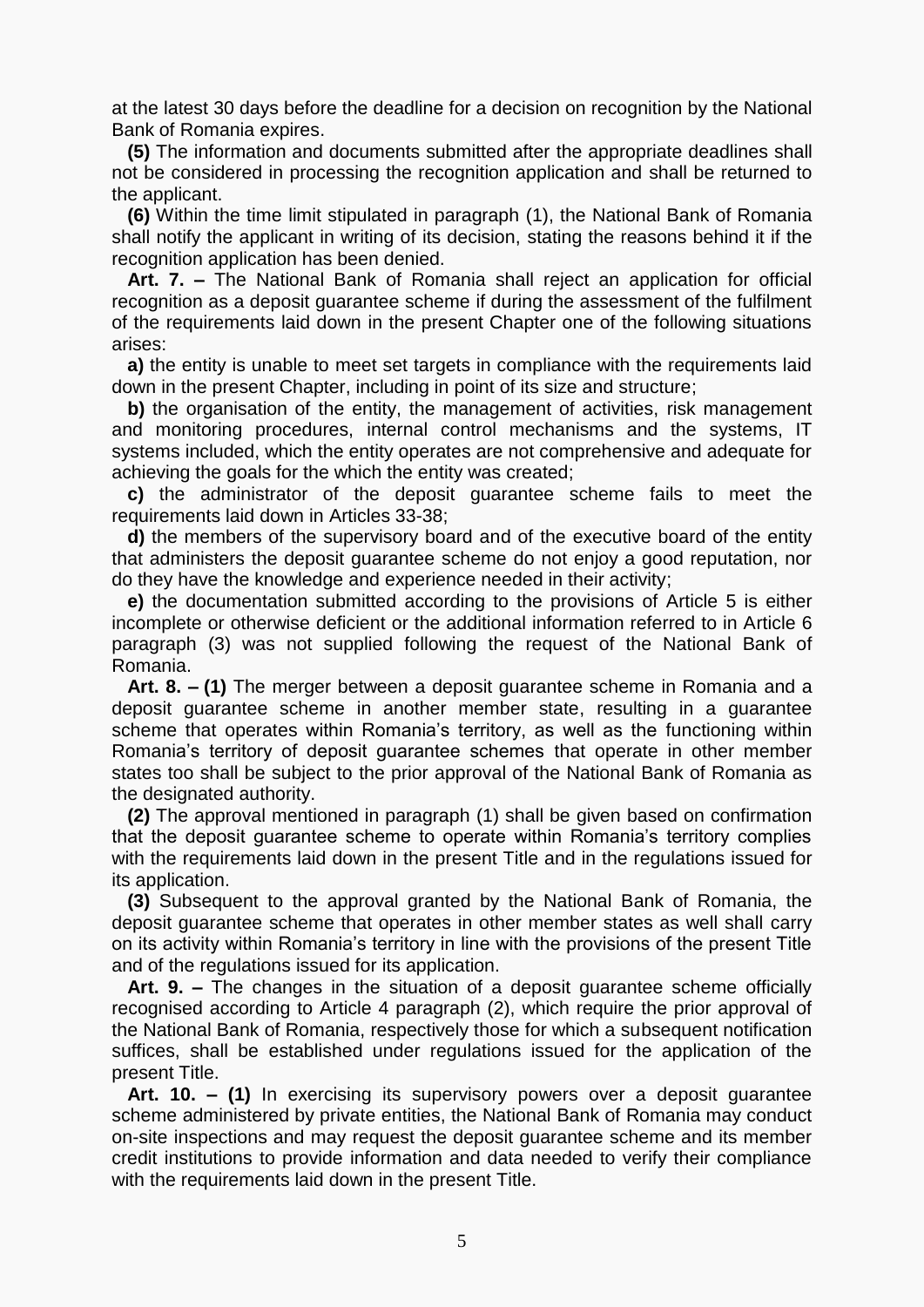**(2)** The on-site inspections shall be conducted by National Bank of Romania personnel empowered for this purpose.

 **(3)** Deposit guarantee schemes shall be under an obligation to allow the National Bank of Romania personnel's inspections and examination of their systems of collecting the information needed to calculate compensations, of their records, accounts and operations and also to supply all the documents and information pertaining to their activity as requested.

 **(4)** Deposit guarantee schemes shall provide the National Bank of Romania with any information it has requested to be able to assess their compliance with the requirements laid down in the present Title and in the regulations issued for its application. The internal control mechanisms and the accounting and administrative procedures of deposit guarantee schemes must allow for the verification of compliance with these requirements at all times.

 **(5)** Deposit guarantee schemes shall be under an obligation to report to the National Bank of Romania the data and information needed to assess their compliance with the provisions of the present Title and of the regulations issued for its application.

 **(6)** The National Bank of Romania shall issue regulations on deadlines and formats for reporting the data and information referred to in paragraph (5).

 **(7)** The National Bank of Romania may order measures for deposit guarantee schemes to improve their administrative framework, internal processes of identifying, managing and monitoring risks and their internal control mechanisms and to ensure a proper organisation of their activities. Deposit guarantee schemes shall notify the National Bank of Romania of actions taken to comply with the instituted measures within the time limit it set.

 **(8)** In exercising its powers, as laid down in Article 1 [paragraph](act:871892%2086298060) (3), the National Bank of Romania shall combine its functions including prudential supervision, supervision of deposit guarantee schemes, resolution of credit institutions and classification of deposits as unavailable, all while cooperating with other authorities in Romania and other competent authorities and resolution authorities in other states, as well as with designated authorities and administrative authorities in other states which have the power to classify deposits as unavailable.

 **(9)** With a view to supervising the cross-border deposit guarantee schemes referred to in [Article](act:871892%2086298125) 8, the National Bank of Romania, as the designated authority, shall exercise due diligence to conclude cooperation agreements with the designated authorities in the other member states where the credit institutions in the membership of the respective schemes have been authorised, in which details shall be offered on modalities of supervising deposit guarantee schemes through the agency of the representatives of the designated authorities in the respective member states.

## **SECTION 2**

Financial Resources of Deposit Guarantee Schemes

 **Art. 11. – (1)** The available financial resources of deposit guarantee schemes shall be proportionate to their potential liabilities.

 **(2)** To determine those liabilities, deposit guarantee schemes shall operate adequate systems, including IT systems.

**Art. 12. – (1)** The financial resources of a deposit guarantee scheme consist of:

 **a)** the annual contributions and the extraordinary contributions of member credit institutions;

**b)** earnings from claims recovered by the deposit guarantee scheme;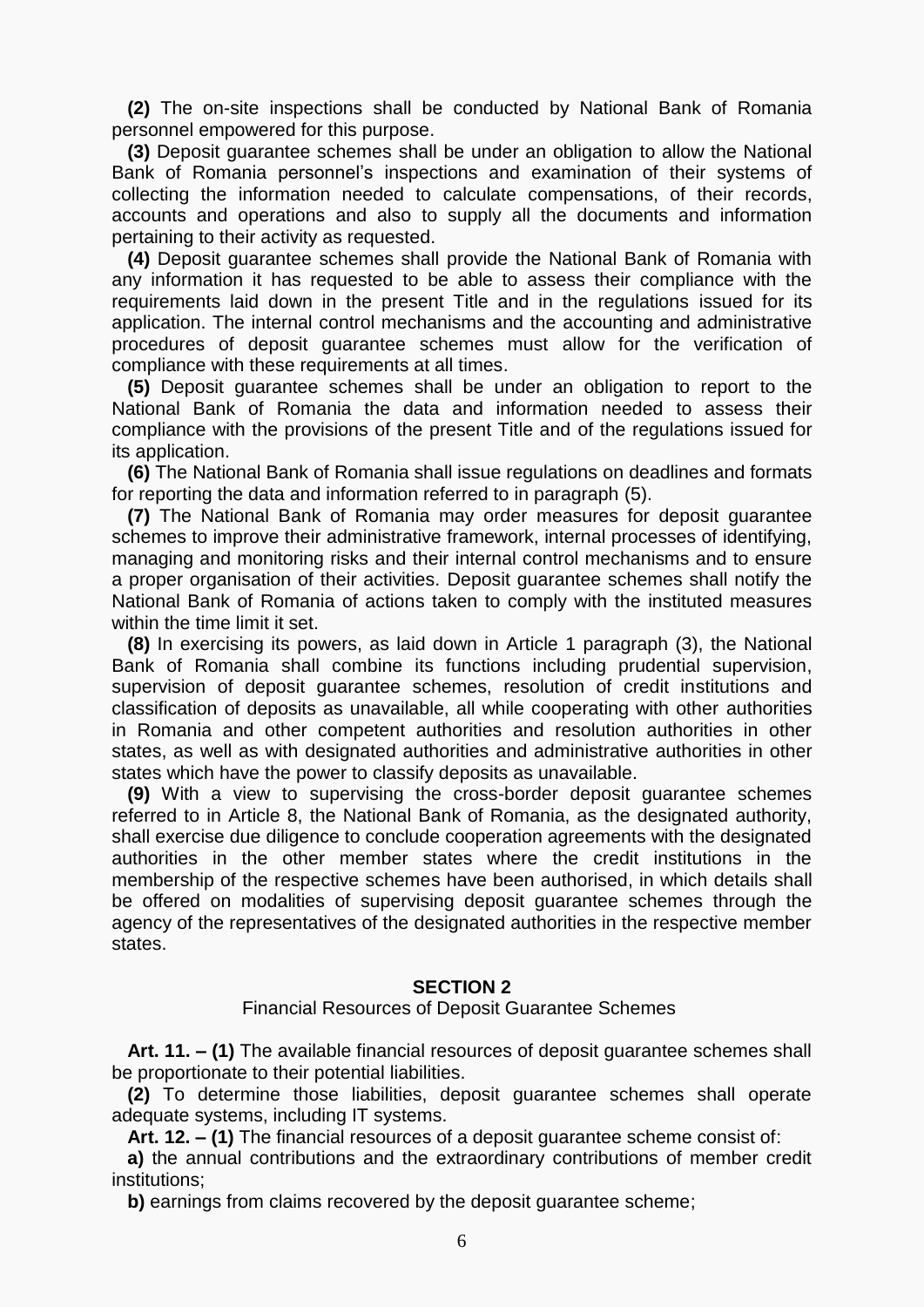**c)** revenues from investments of available financial resources;

**d)** loans taken by deposit guarantee schemes;

**e)** payment commitments in the meaning of Article 3 paragraph (1) [letter](act:871892%2086298070) b);

 **f)** other resources, according to the legal document of establishment of a deposit guarantee scheme.

 **(2)** Deposit guarantee schemes shall have access to adequate alternative financial mechanisms allowing them to get the short-term funding needed to meet their payment commitments according to the present Title.

 **Art. 13. –** The available financial resources of a deposit guarantee scheme shall at least reach a target level of 0.8 percent of the amount of the guaranteed deposits of member credit institutions.

 **Art. 14. – (1)** Each credit institution affiliated to a deposit guarantee scheme shall pay an annual contribution calculated as a percentage of the value, in its leu equivalent, of the deposits the respective deposit guarantee scheme covers and the credit institution has in its records on December 31 of the contribution assessment year. The respective percentage is set by the deposit guarantee scheme and approved by the National Bank of Romania. In the case of cooperative credit organisations, the value of guaranteed deposits is calculated based on the aggregate value of the guaranteed deposits in the records of their central bodies and of the affiliated central cooperatives. In approving the percentage set by the respective deposit guarantee scheme, the National Bank of Romania shall combine its function of prudential supervision of credit institutions, as the competent authority, with the function of supervision of deposit guarantee schemes, as the designated authority.

 **(2)** Credit institutions pay their contributions to the deposit guarantee scheme in the national currency – the leu.

 **Art. 15. – (1)** Starting January 1, 2016, the annual and extraordinary contributions owed to a deposit guarantee scheme shall be calculated on the basis of the amount of covered deposits and the risk associated to each member credit institution.

 **(2)** For the purpose laid down in paragraph (1), deposit guarantee schemes shall use their own methods of calculating risk-based contributions for each credit institution in their membership, duly taking into account the relevant guidelines of the European Banking Authority.

 **(3)** The contributions calculated according to the methods referred to in paragraph (2) shall reflect the risk each member credit institution incurs, taking due account of the risk profiles of various business models.

 **(4)** The methods set out in paragraph (2) may also take into account the level, structure and quality of the asset side of each credit institution's balance sheet, as well as other risk indicators, such as capital adequacy and liquidity.

 **(5)** Each of the methods deposit guarantee schemes use shall be submitted to the National Bank of Romania for approval according to a procedure the National Bank of Romania established through regulations. In approving the methods of calculating risk-based contributions, the National Bank of Romania shall combine its function of prudential supervision of credit institutions, as the competent authority, with the function of supervision of the deposit guarantee scheme, as the designated authority, and shall inform the European Banking Authority of the methods it has approved.

 **Art. 16. –** In the case of credit institutions permanently affiliated to a central body, according to Article 10 [paragraph](act:387730%2066584536) (1) of Regulation (EU) nor. 575/2013, risk shall be assessed on a consolidated basis for the central body and its affiliated entities, in line with [Article](act:871892%2086298159) 15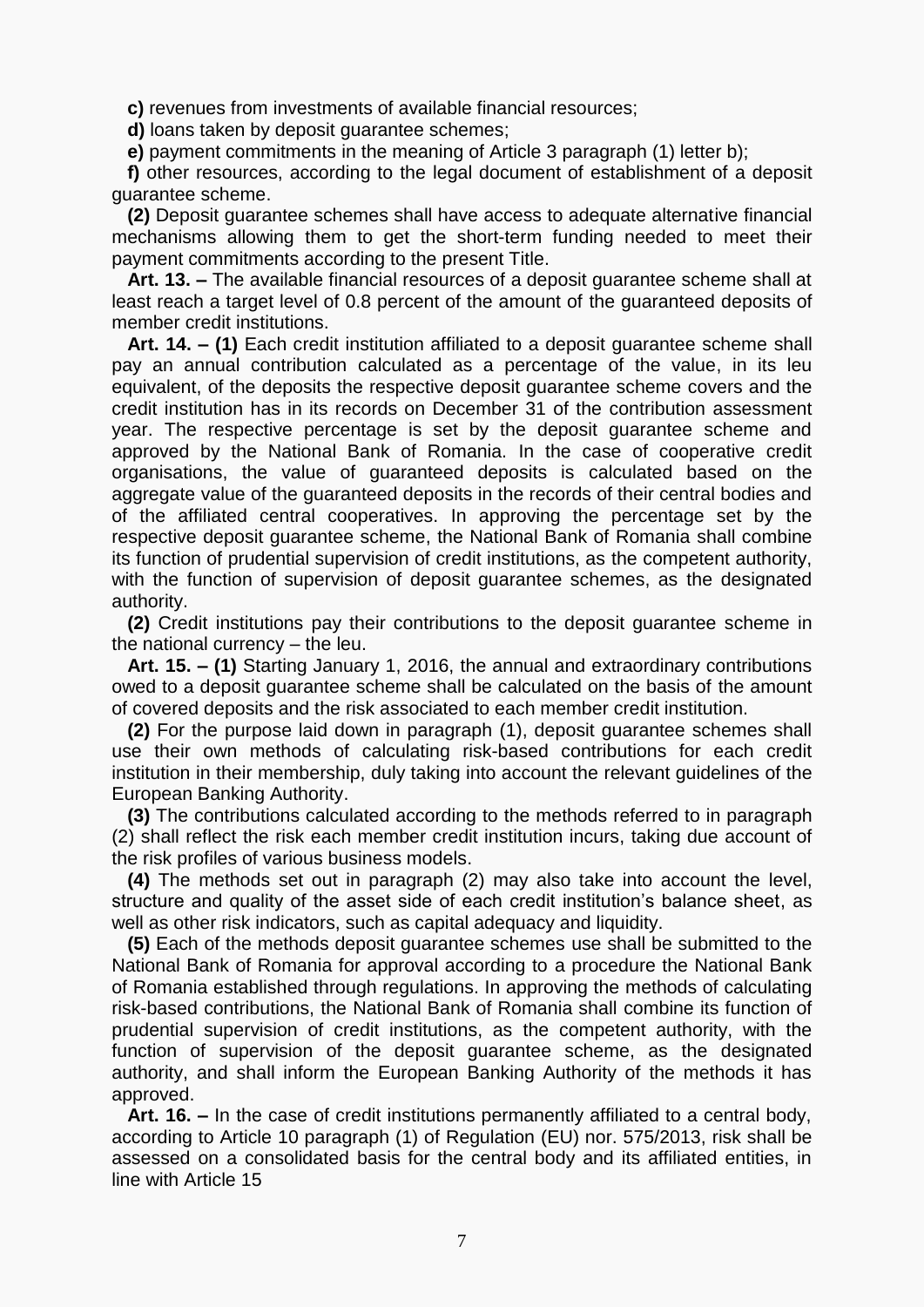**Art. 17. – (1)** Payment of annual contributions to a deposit guarantee scheme may be suspended only with the approval of the National Bank of Romania and shall resume when available financial resources fall below the target level, at least until that level is reached again. With the approval of the National Bank of Romania or based on its decision, payment of contributions shall be resumed prior to that moment.

 **(2)** If the available financial resources decrease to less than two thirds of the target level, the deposit guarantee scheme shall set the annual contribution at a level allowing the target level to be reached again within six years.

 **(3)** In fulfilling its duties stated in paragraph (1), the National Bank of Romania shall combine its function of prudential supervision of credit institutions, as the competent authority, with the function of supervision of the deposit guarantee scheme, as the designated authority.

 **Art. 18. –** When setting the annual contributions of credit institutions in its membership, a deposit guarantee scheme shall take account of the phase of the business cycle, as well as of the negative impact procyclical contributions might have.

 **Art. 19. – (1)** With the approval of the National Bank of Romania, as the designated authority, a deposit guarantee scheme may decide that part of the annual contribution of each credit institution in its membership may consist of payment commitments, within the meaning of Article 3 paragraph (1) [letter](act:871892%2086298070) b), in favour of the respective deposit guarantee scheme. The share of payment commitments shall not exceed 30 percent of the total amount of available financial resources of the respective deposit guarantee scheme.

 **(2)** For the purposes of paragraph (1), deposit guarantee schemes shall take due account of the guidelines the European Banking Authority issued in this respect.

 **Art. 20. – (1)** If the available financial resources of a deposit guarantee scheme are insufficient to repay depositors when deposits become unavailable, each member credit institution shall pay the respective deposit guarantee scheme an extraordinary contribution, whose level in a calendar year, set by the deposit guarantee scheme with the approval of the National Bank of Romania, cannot exceed 0.5 percent of the guaranteed deposits at the respective credit institution on December 31 of the previous year.

 **(2)** By way of exception to the provisions of paragraph (1), in exceptional circumstances and with the consent of the National Bank of Romania, deposit guarantee schemes may require member credit institutions to pay extraordinary contributions higher than the maximum level stipulated in paragraph (1).

 **(3)** In fulfilling the duties laid down in paragraph (1), the National Bank of Romania shall combine its function of prudential supervision of credit institutions, as the competent authority, with the function of supervision of the deposit guarantee scheme, as the designated authority.

 **Art. 21. – (1)** Upon the request of a credit institution, the National Bank of Romania, as the competent authority, may defer, in whole or in part and for no longer than six months, the payment of the extraordinary contribution stipulated in Article [20](act:871892%2086298176) if that payment would jeopardise the liquidity or solvency of the respective credit institution.

 **(2)** Following the credit institution's request, the National Bank of Romania may extend the deferment period if the risk referred to in paragraph (1) persists.

 **(3)** The respective credit institution shall pay the contributions deferred pursuant to paragraphs (1) and (2) as soon as payment no longer jeopardises its liquidity and solvency.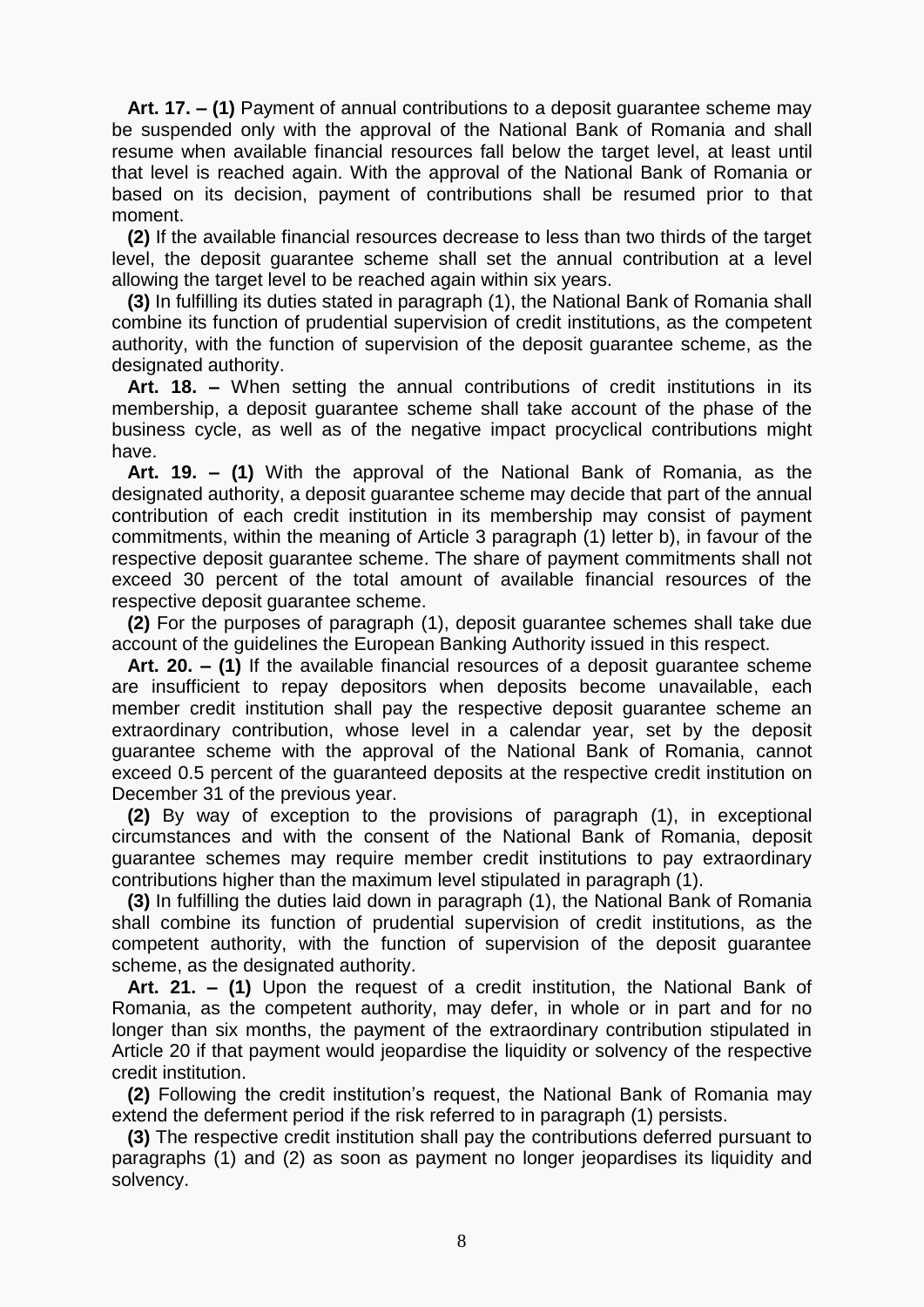**Art. 22. – (1)** The National Bank of Romania shall issue regulations for the application of [Articles](act:871892%2086298156) 14, [15](act:871892%2086298159) and [20.](act:871892%2086298176)

 **(2)** Credit institutions' contributions to deposit guarantee schemes shall be recognised as fiscally deductible expenses.

 **Art. 23. – (1)** If a credit institution ceases to participate in a deposit guarantee scheme and joins another deposit guarantee scheme, in compliance with the provisions of Article 44 [paragraph](act:871892%2086298289) (1), the deposit guarantee scheme of which the credit institution is no longer a member shall transfer to the new deposit guarantee scheme the contributions the credit institution paid over the 12 months preceding the termination of its membership, with the exception of the extraordinary contributions under [Article](act:871892%2086298176) 20, within 15 calendar days after the information under paragraph (3) has been received. This provision shall not apply if a credit institution has been excluded from a deposit guarantee scheme pursuant to Article 85 [paragraph](act:871892%2086298459) (3).

 **(2)** If some of the activities of a credit institution are transferred to another entity and, following that transfer, another deposit guarantee scheme assumes responsibility for protecting deposits linked to the respective activities, the deposit guarantee scheme to which the credit institution contributed prior to the move shall transfer to the guarantee scheme that assumes the task of deposit coverage, within 15 calendar days after receiving the information under paragraph (3), a share of the contributions the respective credit institution paid in the 12 months prior to the transfer, with the exception of the extraordinary contributions referred to in [Article 20,](act:871892%2086298176) in proportion to the amount of guaranteed deposits transferred.

 **(3)** The credit institutions in one of the situations stated in paragraph (1) or, as the case may be, in paragraph (2) are responsible for providing the two deposit guarantee schemes involved the necessary information allowing them to calculate the amount of transferred guaranteed deposits and the contributions that need to be transferred to the deposit guarantee scheme pursuant to the present Article.

 **(4)** The available financial resources of a deposit guarantee scheme whose official recognition has been revoked upon request or as a sanction, according to the present Title, shall be transferred to the deposit guarantee schemes that take over the duty of guaranteeing deposits, in proportion to the amount of covered deposits, which each deposit guarantee scheme accepts to protect.

 **(5)** In order to apply the present Article, deposit guarantee schemes shall operate according to the cooperation agreements concluded according to Article 76 [paragraph](act:871892%2086298402) (1).

 **Art. 24. –** If a credit institution intends to move from one deposit guarantee scheme to another, in line with the provisions of the present Title, it shall notify the deposit guarantee scheme of which it is a member of its intention at least six months prior to the transfer. Over the period from the date of the notification to the date of the transfer, credit institutions shall remain under the obligation to pay their annual and extraordinary contributions to deposit guarantee schemes according to [Articles](act:871892%2086298156) 14 and [20.](act:871892%2086298176)

#### **SECTION 3**

Use of the Financial Resources of Deposit Guarantee Schemes

 **Art. 25. –** The financial resources built according to [Articles](act:871892%2086298142) 11[-24](act:871892%2086298193) shall be primarily used to repay guaranteed depositors pursuant to the provisions of the present Title.

 **Art. 26. – (1)** The financial resources of a deposit guarantee scheme shall also be used to finance the resolution of the credit institutions in the membership of the respective deposit guarantee scheme in compliance with legislation on the recovery and resolution of credit institutions and investment firms.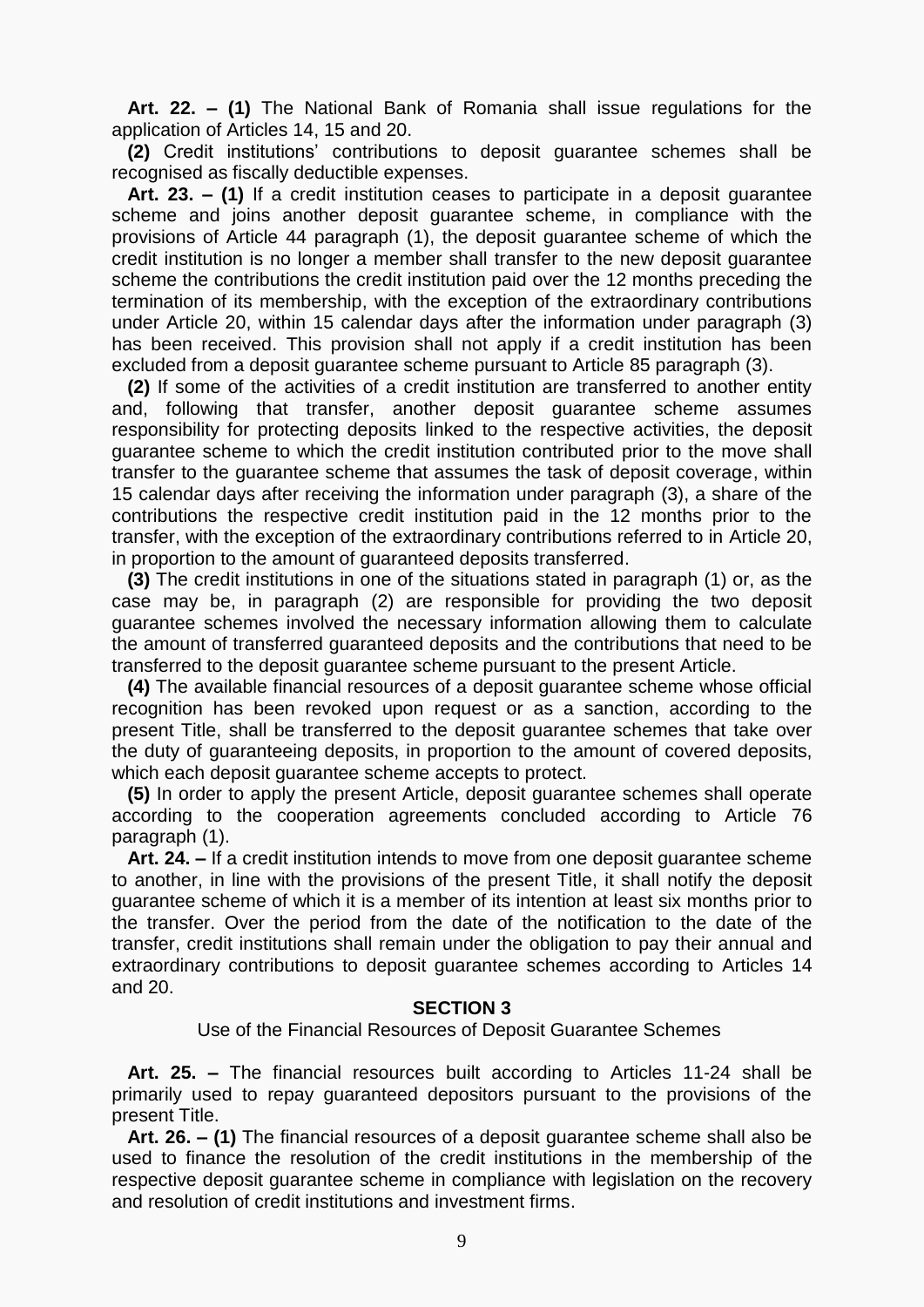**(2)** In the resolution of a credit institution, the deposit guarantee scheme shall be accountable for the amount decided, after prior consultation with the National Bank of Romania, as the resolution authority

 **(3)** Where eligible deposits held at a credit institution under resolution are transferred to another entity through the sale of business tool or the bridge institution tool, according to legislation on the recovery and resolution of credit institutions and investment firms, depositors are not entitled to compensations according to the present Title in connection with any part of their deposits at the institution under resolution that has not been transferred provided that the amount of transferred funds is at least equal to the guarantee ceiling stipulated in Article 61 [paragraph](act:871892%2086298343) (3) and, respectively, [Article](act:871892%2086298347) 62. If the value of eligible deposits at a credit institution under resolution is at least equal to the guarantee ceiling and the amount of transferred funds is lower than the coverage level, depositors are entitled to compensations representing the difference between the guarantee ceiling and the transferred amount.

 **Art. 27. – (1)** A deposit guarantee scheme may offer loans to another deposit guarantee scheme only if the borrowing scheme meets the following cumulative conditions:

 **a)** it is not able to fulfil its obligations pursuant to Article 65 [paragraph](act:871892%2086298362) (1) or, as the case may be, to the national legislation of the relevant member state transposing Article 8 [paragraph \(1\)](act:399160%2067924449) of Directive 2014/49/EU of the European Parliament and of the Council of April 16, 2014 on deposit guarantee schemes (recast) for lack of available financial resources within the meaning of Article12 [paragraph \(1\)](act:871892%2086298146) or, as the case might be, of provisions in the national legislation of the relevant member state transposing [Article](act:399160%2067924475) 10 of Directive [2014/49/EU](act:399160%200);

**b**) it has made recourse to the extraordinary contributions referred in [Article](act:871892%2086298176) 20 or, as the case may be, in the provisions under the national legislation of the relevant member state transposing Article 10 [paragraph](act:399160%2067924494) (8) of Directive 2014/49/EU;

 **c)** it undertakes the legal commitment to use the borrowed funds solely to pay claims according to Article 65 [paragraph](act:871892%2086298362) (1) or, as the case might be, to provisions under the national legislation of the relevant member state transposing Article 8 [paragraph](act:399160%2067924449) (1) of Directive 2014/49/EU;

 **d)** it is not currently subject to an obligation to repay a loan taken pursuant to the present Article and to [Articles](act:871892%2086298213) 28 and [29](act:871892%2086298215) or, as the case may be, to the provisions of the national legislation of the relevant member state transposing [Article](act:399160%2067924516) 12 of Directive 2014/49/EU;

**e)** it accurately states the amount of money requested;

 **f)** it informs the European Banking Authority without delay and it states the reasons why the conditions set out in the present paragraph are fulfilled, as well as the amount of money requested;

 **g)** the total amount lent to the borrowing deposit guarantee scheme does not exceed 0.5 percent of its guaranteed deposits.

 **(2)** Loan granting according to paragraph (1) shall be submitted to the National Bank of Romania for prior approval. In exercising its powers according to the present paragraph, the National Bank of Romania shall combine its function of prudential supervision of credit institutions, as the competent authority, with the function of supervision of the deposit guarantee scheme, as the designated authority.

 **(3)** The National Bank of Romania shall reject the request under paragraph (2) if the conditions listed in paragraph (1) are not fulfilled and also when it considers that the borrowing scheme's available resources are not enough to meet its potential commitments.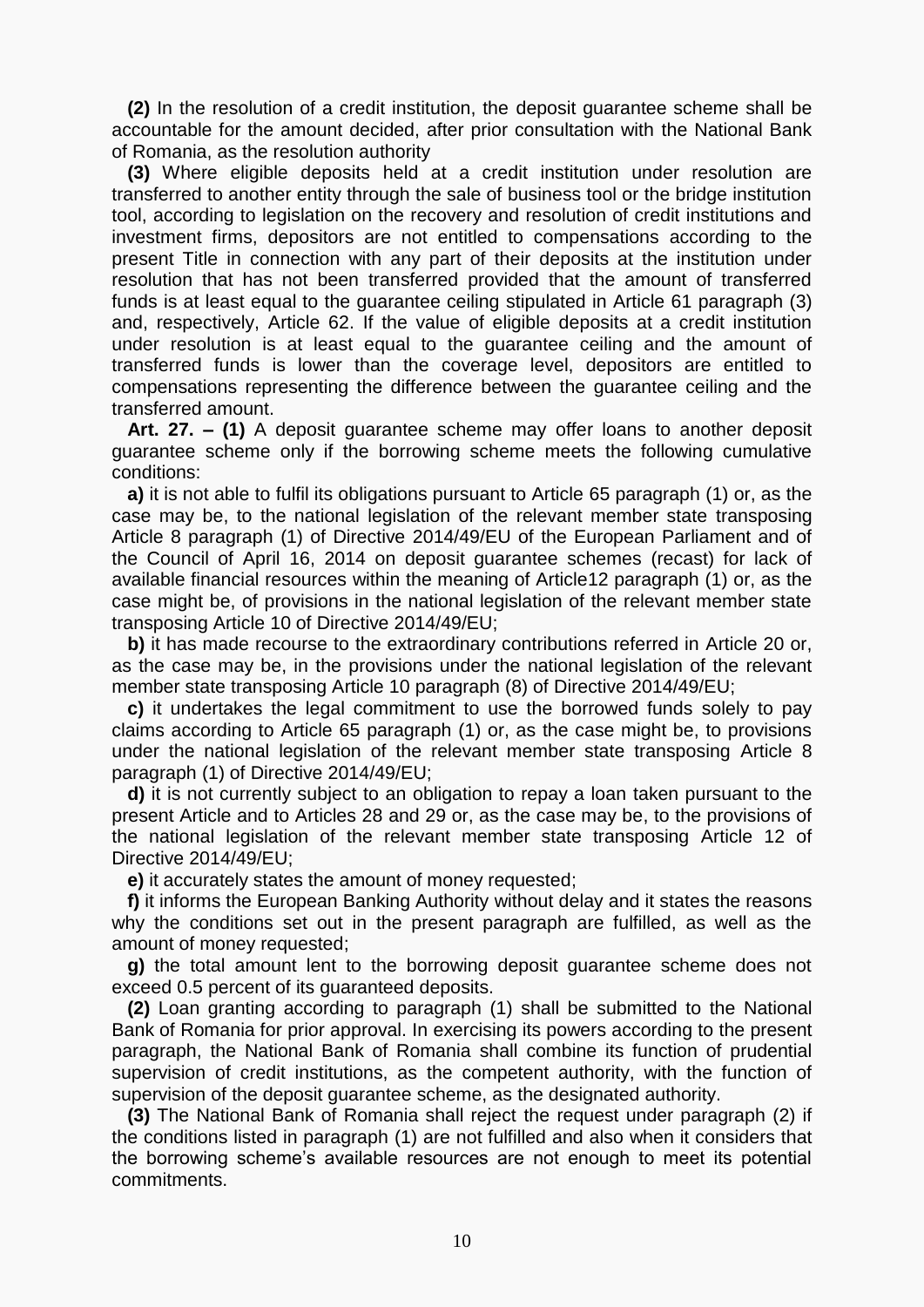**Art. 28. –** A deposit guarantee scheme may ask for loans from another deposit guarantee scheme provided that as borrowing deposit guarantee scheme it meets the conditions specified in [Article](act:871892%2086298202) 27.

 **Art. 29. –** Loan granting between deposit guarantee schemes shall be subject to the following conditions:

 **a)** the loan must be repaid within maximum five years. It may be repaid in annual instalments, with interest due only at the time of the repayment;

**b**) the interest rate must be at least equivalent to the marginal lending facility rate of the European Central Bank during the credit period;

 **c)** the lending deposit guarantee scheme must inform the European Banking Authority of the initial interest rate and of the duration of the loan.

 **Art. 30. – (1)** Any loans taken by a deposit guarantee scheme for the purposes set out in [Articles](act:871892%2086298196) 25 and [26](act:871892%2086298198) shall be repaid from its financial resources built according to [Articles](act:871892%2086298142) 11[-24.](act:871892%2086298193)

 **(2)** If a deposit guarantee scheme takes a loan pursuant to [Article](act:871892%2086298202) 27, it shall set the contributions it levies on member credit institutions at a level sufficient to cover the reimbursement of the borrowed amount and to re-establish the target level as soon as possible.

#### **SECTION 4**

Investment of the Financial Resources of Deposit Guarantee Schemes

 **Art. 31. – (1)** Deposit guarantee schemes shall be under the obligation to invest their available financial resources in a sufficiently diversified, low-risk manner.

 **(2)** Deposit guarantee schemes in the form of institutional protection systems shall see to it that their accounting records register their operations related to building, investing and using financial resources and their other activities as distinct entries.

 **Art. 32. –** Deposit guarantee schemes shall review the investment modalities agreed according to Article 31 [paragraph \(1\)](act:871892%2086298225) periodically, at least annually.

#### **SECTION 5**

Administration of Contractual Deposit Guarantee Schemes and of Institutional Protection Systems Officially Recognised as Deposit Guarantee Schemes

 **Art. 33. – (1)** A deposit guarantee scheme shall be administered by legal persons forming joint-stock companies, according to the Law of Trading Companies [no.](act:68487%200)  [31/1990,](act:68487%200) republished, with subsequent amendments and completions.

 **(2)** The sole activity of the companies referred to in paragraph (1), managed based on a two-tier model, shall be the administration of a deposit guarantee scheme.

 **(3)** The shareholders of the companies specified in paragraph (1) can only be credit institutions authorised in Romania or in another member state.

 **(4)** The members of the supervisory board and of the executive board of the companies administering a deposit guarantee scheme shall be natural persons.

 **(5)** The members of the supervisory boards and of the executive board of the companies administering a deposit guarantee scheme shall be appointed for a threeyear term and their mandate may be renewed.

 **Art. 34. – (1)** The members of the supervisory boards and of the executive boards of the companies administering a deposit guarantee scheme shall:

**a)** be residents in Romania;

**b)** hold a degree in economics or law;

 **c)** meet the reputation and respectability requirements laid down in Article 35 paragraph (1) [letter](act:871892%2086298253) b).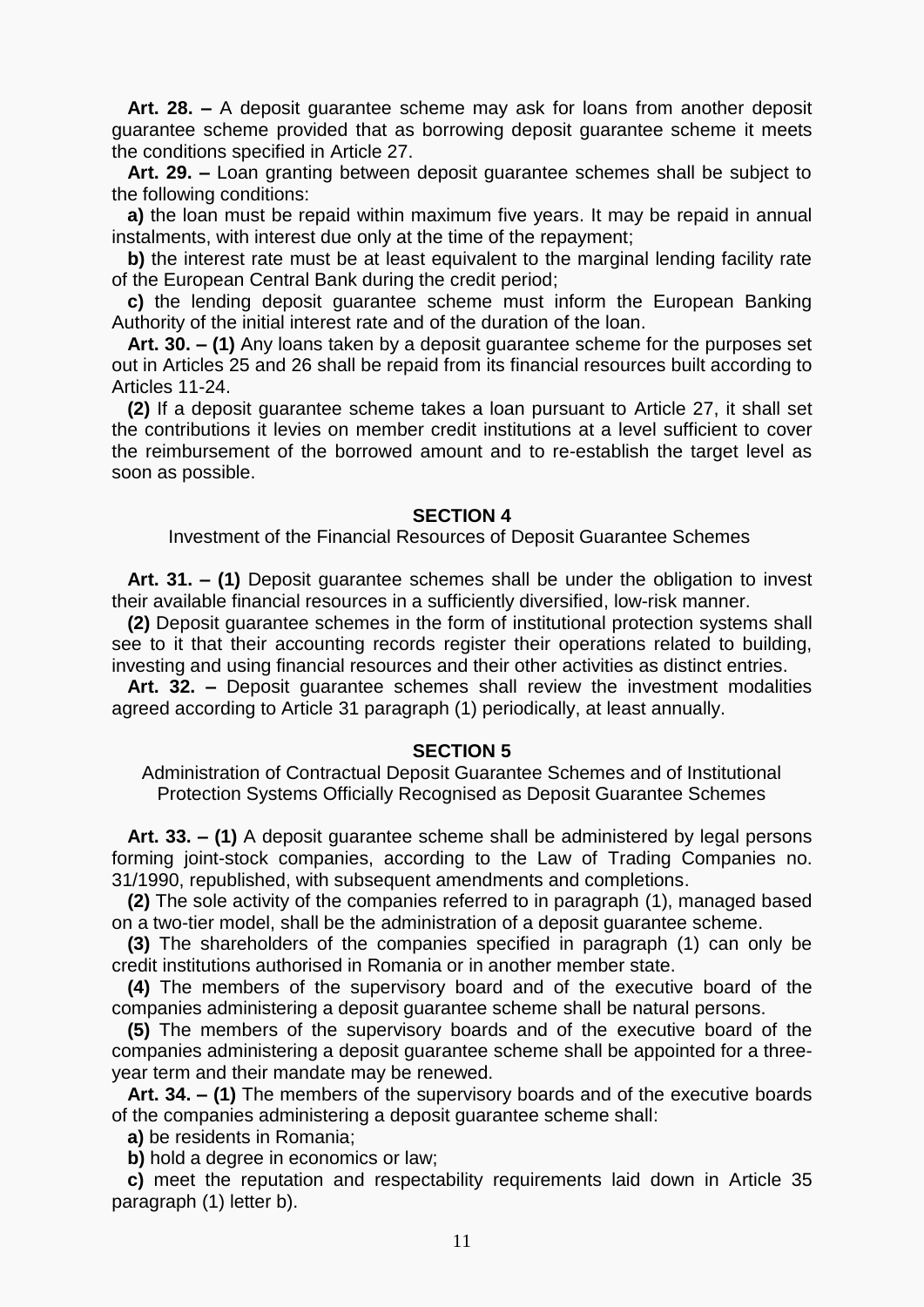**(2)** The members of the supervisory boards and of the executive boards of the companies administering a deposit guarantee scheme must not:

**a)** be spouses, relatives or in-laws up to the second degree;

 **b)** be a credit institution's shareholder, employee or director, member of the administration board, of the supervisory board or of the executive board, as the case might be:

 **c)** be a member of a political party, nor shall they engage in public activities of a political nature;

 **d)** have been convicted over the past five years of one of the offences enunciated in the present law or in financial-banking legislation, insolvency or consumer protection legislation:

 **e)** have been stripped over the past five years, by the supervisory, resolution or designated authority, of their responsibilities in the administration and/or management of a credit institution, a financial institution, an insurance/reinsurance company, a deposit guarantee scheme or another entity operating in the financial sector, nor shall they have been removed from their positions in such entities for reasons attributable to them;

 **f)** have been banned, under a legal provision, a final court order or a decision made by another authority, to exercise their responsibilities in the administration and/or management of an entity such as those listed in letter e) or to work in one of the sectors specific to these entities.

 **(3)** The members of the supervisory boards and the members of the executive boards of the companies administering a deposit guarantee scheme may not take part in making decisions concerning a credit institution where a person to whom they are related as shown in paragraph (2) letter a) holds one of the positions stated in Article 108 [paragraph \(1\)](act:101819%2075673874) of Government Emergency Ordinance no. 99/2006, approved with amendments and completions by Law [no. 227/2007,](act:106952%200) with subsequent amendments and completions.

 **(4)** The members of the supervisory boards and the members of the executive boards of the companies administering a deposit guarantee scheme shall have the approval of the National Bank of Romania, as the designated authority, before starting exercising their responsibilities.

 **Art. 35. – (1)** Deposit guarantee schemes shall have solid and transparent governance practices taking account of at least the following principles:

 **a)** the administrative structure of deposit guarantee schemes, the internal processes of identifying, managing, monitoring and reporting risks, the internal control mechanisms set under the Articles of Association or, as the case may be, under internal regulations shall be comprehensive and adequate for reaching the goal of the provisions of the present Title;

 **b)** the members of the supervisory boards and the members of the executive boards of the companies administering a deposit guarantee scheme shall have a good reputation and professional experience and knowledge to match the nature, extent and complexity of their activity and responsibilities so as to secure a prudent and sound management of the respective deposit guarantee scheme;

 **c)** the organisational structure of a deposit guarantee scheme shall ensure operational independence, transparency, responsibility and avoidance of conflicts of interest by eliminating political interference and the involvement of the banking industry in its activity.

 **(2)** The fulfilment of the requirements for professional experience and knowledge under paragraph (1) letter b) implies that adequate theoretical and practical knowledge shall be demonstrated in connection with the future activities of deposit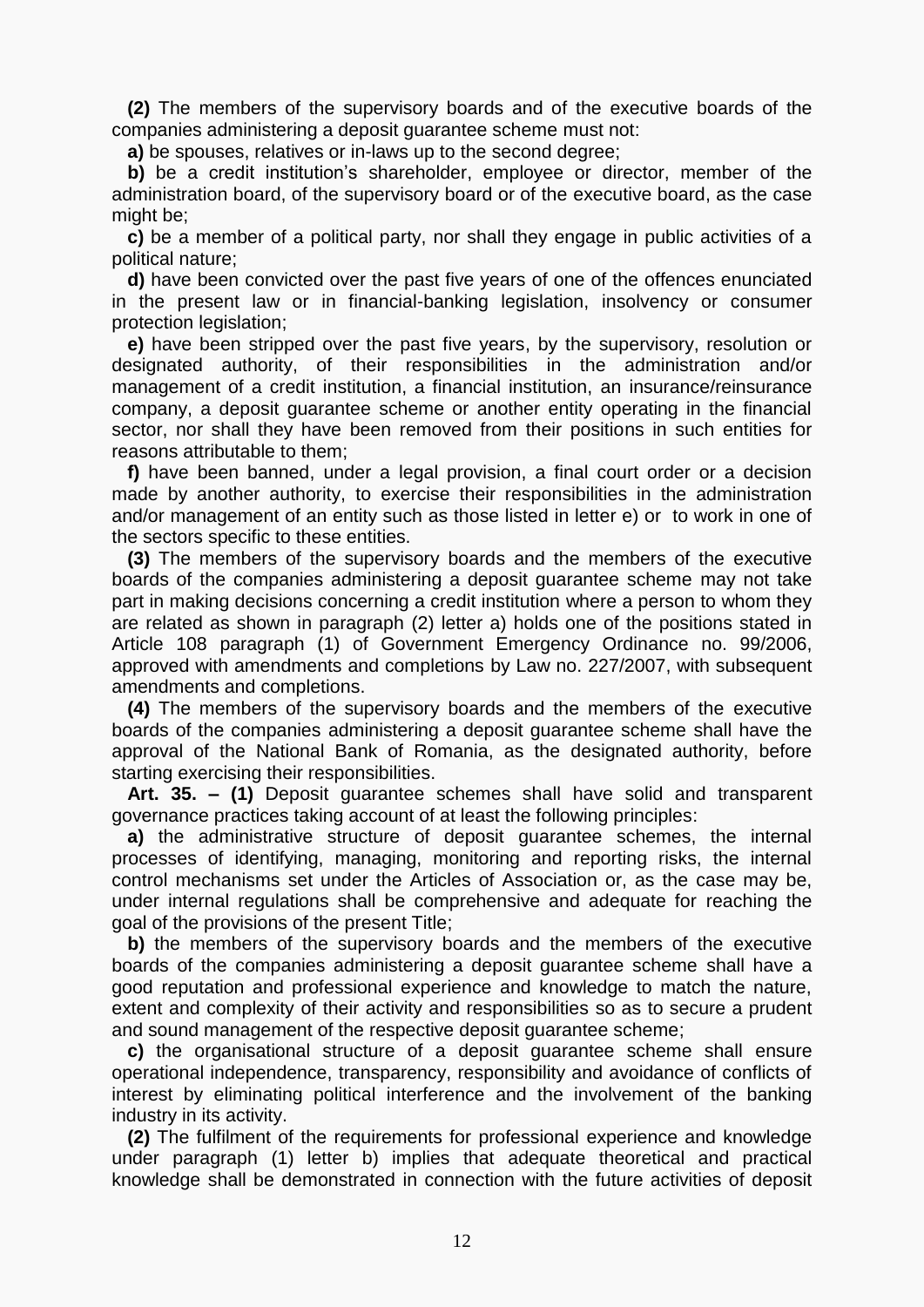guarantee schemes, according to the criteria set under regulations issued by the National Bank of Romania.

 **(3)** For the purpose laid down in Article 34 [paragraph \(4\),](act:871892%2086298249) the National Bank of Romania has the authority to analyse the extent to which the minimum requirements stated in the present Title and in the regulations issued for its application are observed, to assess all circumstances and information related to the activity, reputation, moral integrity and experience of the persons appointed as members of the supervisory boards and of the executive boards of the companies administering a deposit guarantee scheme and to decide if the those requirements are fulfilled both individually and collectively.

**Art. 36. –** The National Bank of Romania shall issue regulations to establish:

 **a)** the requirements to be considered to ensure compliance with the principles under Article 35 [paragraph](act:871892%2086298251) (1);

 **b)** the changes in the situation of deposit guarantee schemes and of companies administering them for which the prior approval of the National Bank of Romania and, respectively, a subsequent notification are mandatory.

 **Art. 37. – (1)** Deposit guarantee schemes shall organise and manage their accounting according to the provisions of the Accounting Law [no. 82/1991,](act:124705%200) republished, with subsequent amendments and completions.

 **(2)** The annual financial statements of deposit guarantee schemes are subject to statutory audit conducted by an audit firm, a legal person certified by the Chamber of Financial Auditors of Romania.

 **(3)** The audit firm auditing the financial statements of deposit guarantee schemes shall meet the requirements and obligations set out in [Articles](act:101819%2030729354) 152[-158](act:101819%2030729377) of Government Emergency Ordinance no. 99/2006, approved with amendments and completions by Law [no. 227/2007,](act:106952%200) with subsequent amendments and completions, which shall apply correspondingly.

 **Art. 38. – (1)** Deposit guarantee schemes prepare their annual activity report, which, together with the annual financial statements and the audit report, shall be published on their official websites within 150 days after the end of the fiscal year.

 **(2)** Deposit guarantee schemes shall submit their annual activity reports and audit reports to the National Bank of Romania within the time frame set forth in paragraph  $(1).$ 

#### **SECTION 6**

#### Information Exchange and Professional Secrecy

 **Art. 39. – (1)** Deposit guarantee schemes shall ensure the confidentiality and protection of data pertaining to depositors and member credit institutions, using the information obtained only to fulfil their duties.

 **(2)** Deposit guarantee schemes shall process data under paragraph (1) according to Law [no. 677/2001](act:33560%200) on the protection of individuals with regard to the processing of personal data and on the free movement of such data, with subsequent amendments and completions.

 **(3)** When exchanging information with the European Banking Authority, deposit guarantee scheme shall be subject to the requirements of professional secrecy according to [Article](act:337952%2063777322) 70 of Regulation (EU) no. 1.093/2010 of the European Parliament and of the Council of November 24, 2010 establishing a European Supervisory Authority (European Banking Authority), amending Decision no. 716/2009[/EC](act:166034%200) and repealing Commission Decision 2009/78/EC.

 **Art. 40. –** Deposit guarantee schemes shall have adequate procedures in place allowing them to exchange information and communicate effectively with other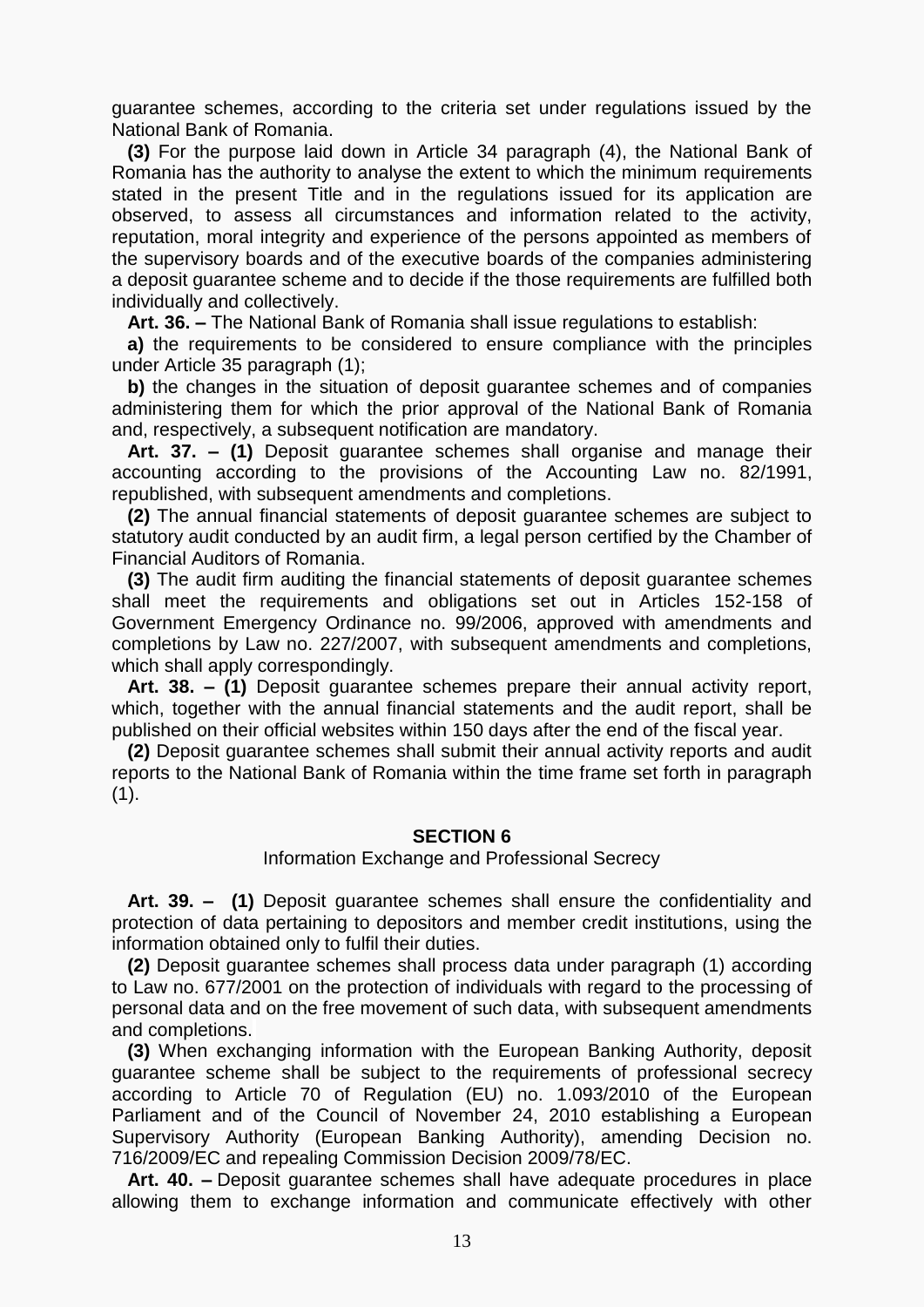deposit guarantee schemes, with member credit institutions, with the National Bank of Romania and, as the case may be, with relevant authorities, including in other jurisdictions, according to the present Title.

 **Art. 41. –** The members of the management of the companies administering deposit guarantee schemes, the staff and any other persons employed by them or by deposit guarantee schemes are bound by professional secrecy for information obtained in the course of their activity except in conditions stipulated under Government Emergency Decree [no. 99/2006,](act:101819%200) approved with amendments and completions by Law [no. 227/2007,](act:106952%200) with subsequent amendments and completions.

## **SECTION 7**

#### Testing of Deposit Guarantee Schemes' Own Systems

 **Art. 42. – (1)** Deposit guarantee schemes shall have in place systems allowing them to collect information needed to calculate compensations, to verify it and to turn it to good account in order to fulfil their obligations within the time limits applicable according to the present Title.

 **(2)** Deposit guarantee schemes shall regularly conduct stress simulation exercises to test the capability of their own systems to ensure the fulfilment of the targets stated in paragraph (1).

 **(3)** These simulation exercises shall take place at least once every three years or more frequently, when deposit guarantee schemes so consider or the National Bank of Romania, as the designated authority, so requires.

 **(4)** The deposit guarantee schemes in operation on the date the present Title comes into force shall conduct their first simulation exercise by July 3, 2017 at the latest.

 **(5)** Deposit guarantee schemes shall submit to the National Bank of Romania, as the designated authority, the conclusions of the simulation exercises performed within the time frame and in the form required under the regulations issued for the application of the present Title.

 **Art. 43. –** Deposit guarantee schemes shall use the information received according to the present Title to perform stress tests of their own system only to conduct the respective tests and shall not keep such information longer than necessary for that purpose.

# **CHAPTER III**

#### Requirements Applicable to Credit Institutions

## **SECTION 1**

## Obligations of Credit Institutions in Their Relationship with Deposit Guarantee **Schemes**

 **Art. 44. – (1)** The credit institutions authorised by the National Bank of Romania shall be under the obligation to join a deposit guarantee scheme officially recognised within Romania's territory, including for deposits accepted by their branches abroad.

 **(2)** In the case of cooperative credit organisations, the central body shall become a member of a deposit guarantee scheme, including for the deposits taken by the affiliated credit cooperatives.

 **(3)** By way of exception to the provisions of paragraph (1), credit institutions, Romanian legal persons, shall not join a deposit guarantee scheme as stipulated under paragraph (1) for the deposits accepted by their branches in third countries that impose mandatory membership of their own deposit guarantee schemes.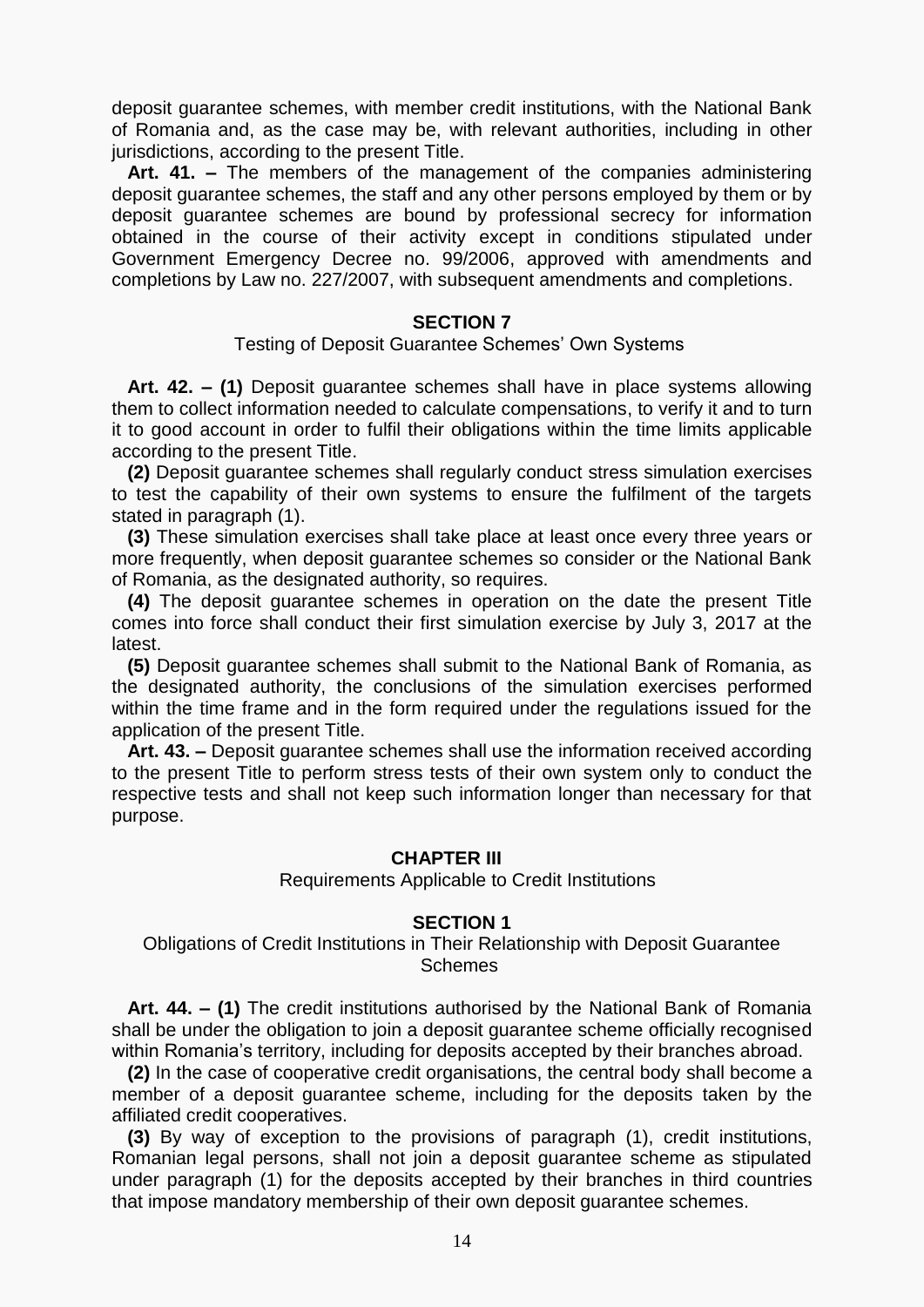**Art. 45. –** In its notifications on authorisations to the European Banking Authority, pursuant to [Article 36](act:101819%2056814135) of Government Emergency Decree [no. 99/2006,](act:101819%200) approved with amendments and completions by Law [no. 227/2007,](act:106952%200) with subsequent amendments and completions, the National Bank of Romania shall indicate to which deposit guarantee scheme each credit institution is affiliated.

 **Art. 46. – (1)** Credit institutions in the membership of a deposit guarantee scheme shall have in place adequate systems, IT systems included, allowing them to have at all times full and accurate records of data on guaranteed depositors, their eligible deposits, including information about the aggregate amount of each depositor's eligible deposits, the credit institution's due claims against them, as well as any other information needed to calculate the value of the compensation due to each guaranteed depositor and to prepare a compensation payment list.

 **(2)** Credit institutions shall mark eligible deposits, as well as deposits that have not been used in any transaction over the past 24 months in a way that allows their immediate identification as such.

 **Art. 47. – (1)** Within three working days after the end of each semester, member credit institutions shall report to the deposit guarantee scheme to which they are affiliated the information specified in Article 46 [paragraph](act:871892%2086298295) (1) in the format set by the respective deposit guarantee scheme.

 **(2)** In addition to the reports referred to in paragraph (1), member credit institutions shall submit the information mentioned in Article 46 [paragraph \(1\)](act:871892%2086298295) to the deposit guarantee scheme within three working days after its request.

 **Art. 48. –** Member credit institutions annually report to the deposit guarantee scheme to which they are affiliated the information needed to calculate their contributions to the deposit guarantee scheme in the format and within the reporting time frame set by the respective deposit guarantee scheme.

## **SECTION 2**

#### Depositors Information

 **Art. 49. - (1)** Credit institutions authorised by the National Bank of Romania shall make available to actual and intending depositors the information needed to identify the deposit guarantee scheme of which a respective institution and its branches are members and also inform them of the categories of deposits excluded from coverage by the deposit guarantee scheme.

 **(2)** Before entering a deposit-taking contract, credit institutions shall provide depositors with the information set out in paragraph (1) and shall keep the acknowledgement of information receipt for five years after the termination of the respective contract. To the end of fulfilling the obligations pursuant to the present Article, credit institutions shall use the depositor information template provided in Annex [no. 2.](act:871892%2086298729)

 **Art. 50. –** Before the signing of any contract, credit institutions shall inform depositors that their debts to the credit institution will be considered when the compensation due according to the present Title is calculated.

 **Art. 51. – (1)** Credit institutions shall confirm for depositors that their deposits are eligible deposits with each statement of account, which shall also include a reference to the depositor information template in Annex [no. 2.](act:871892%2086298729) The depositor information template in Annex [no. 2](act:871892%2086298729) shall be provided to depositors at least once annually.

 **(2)** To inform depositors of member credit institutions, deposit guarantee schemes shall publish on their official websites the information depositors need, including information about legal provisions applicable to the operation of deposit guarantee schemes and deposit-guarantee conditions as they stated in the present Title.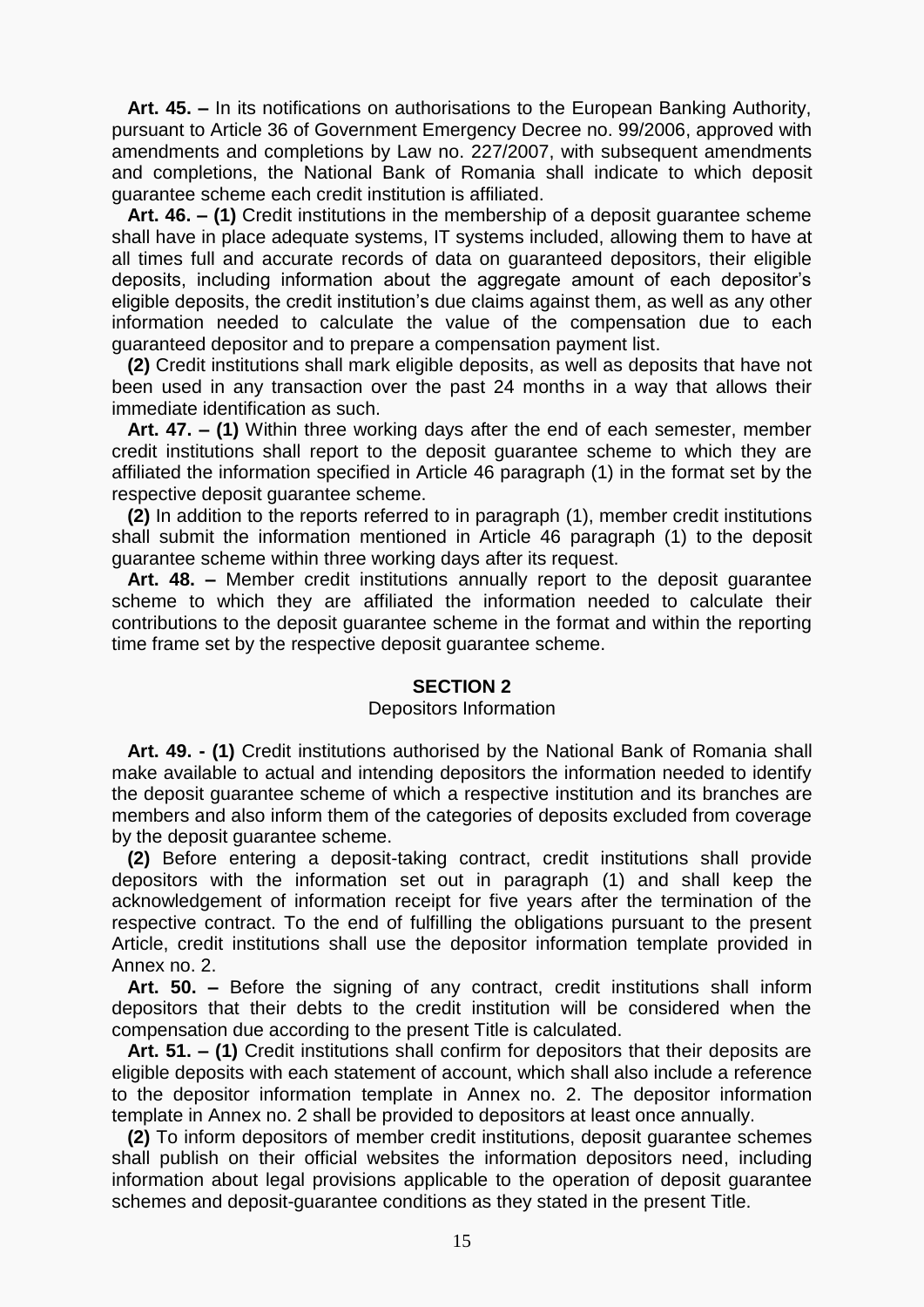**(3)** Credit institutions shall supply depositors with the information specified in paragraphs (1) and (2) in the language that was agreed upon when the account was opened or, for lack of an agreement, in the official language/languages of the member state in which the branch is established.

 **(4)** The information referred to in paragraph (2) and in Article 49 [paragraph](act:871892%2086298304) (1) shall be available in all the units of a credit institution and shall be expressed clearly, fluently and in an easily comprehensible manner, without ambiguity, according to the rules set by deposit guarantee schemes.

 **Art. 52. –** Credit institutions operating under different trademarks, as they are defined in [Article](act:397343%2067714766) 2 of Law no. 84/1998 on trademarks and geographical indications, republished, with subsequent amendments, shall clearly inform their depositors about that situation, as well as about the fact that the guarantee ceiling applies to the aggregate deposits a guaranteed depositor holds with a credit institution.

 **Art. 53. – (1)** In the case of a merger, conversion of subsidiaries to branches or other similar operations, credit institutions shall notify depositors of their intentions at least one month before the respective operation produces legal effects, unless the National Bank of Romania, as the competent authority, allows a shorter deadline on the grounds of commercial secrecy or financial stability.

 **(2)** Depositors whose cumulative eligible deposits may exceed the guarantee ceiling specified in Article 61 [paragraph](act:871892%2086298343) (3) or, as the case may be, in [Article 62](act:871892%2086298347) as a result of operations of the type specified in paragraph (1), shall have three months after the notification of the merger, conversion or similar operations to withdraw or transfer to another credit institution, without incurring any penalty, the amounts of their eligible deposits, including all accrued interest and benefits, that go over the guarantee ceiling.

 **Art. 54. –** Any credit institution that withdraws or is excluded from a deposit guarantee scheme shall inform its depositors in this respect within one month after such withdrawal or exclusion.

 **Art. 55. –** If a depositor uses Internet banking, the credit institution may send the information to be supplied pursuant to the present Title by electronic means. Upon a specific request by the depositor, the information shall be provided on paper.

 **Art. 56. –** Credit institutions may use the information referred to in [Article](act:871892%2086298303) 49 and Article 51 [paragraphs](act:871892%2086298309) (1) and [\(2\)](act:871892%2086298310) for advertising purposes only in the form of a factual reference to the deposit guarantee scheme that guarantees the product to which the advertisement refers.

## **CHAPTER IV**

## Unavailability of Deposits

 **Art. 57. – (1)** A credit institution authorised by the National Bank of Romania that was requested to repay a deposit, which is due and payable, and was not in a position to fulfil its payment obligation according to the contractual and legal provisions applicable shall notify the National Bank of Romania within two working days after receiving the request.

 **(2)** The notification shall contain information on the reasons for the failure to pay out and on the immediate prospects of fulfilling that obligation.

 **Art. 58. – (1)** The National Bank of Romania shall analyse whether the respective credit institution is in the situation specified in Article 3 paragraph (6) [letter](act:871892%2086298096) a) the soonest possible, but not later than five working days after first becoming satisfied that the credit institution has failed to repay the deposit which was due and payable and, if the fact is confirmed that the credit institution falls within the situation mentioned above, it shall inform, the same day, the respective credit institution and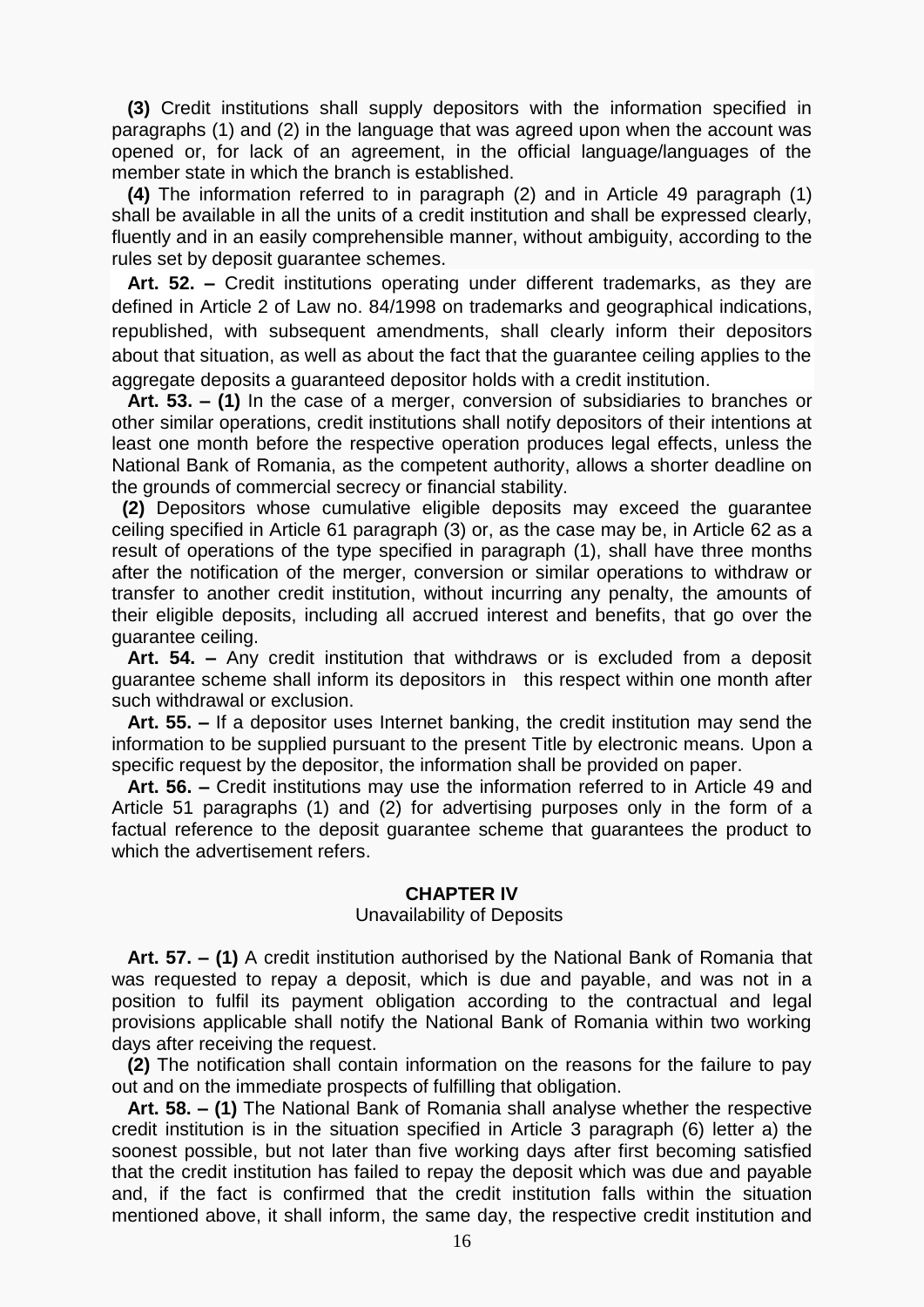the deposit guarantee scheme of which the institution is a member about the fact that deposits have become unavailable.

 **(2)** For the purpose of applying paragraph (1) the National Bank of Romania is considered to have been first satisfied that the credit institution had failed to repay a due and payable deposit in the following cases:

 **a)** the National Bank of Romania was notified by the credit institution according to provisions under Article 57 [paragraph](act:871892%2086298326) (1);

 **b)** despite the absence of a notification, in line with provisions under Article 57 [paragraph](act:871892%2086298326) (1), the National Bank of Romania, during its own investigations, notes that the credit institution falls within the situation described in paragraph (1).

 **Art. 59. – (1)** The credit institutions whose deposits have become unavailable according to provisions under Article 3 paragraph (6) [letter a\)](act:871892%2086298096) or, where appropriate, the liquidator appointed by a court of law shall provide the deposit guarantee scheme responsible for compensation payouts with the information referred to in Article 46 [paragraph](act:871892%2086298295) (1) at the latest the day following the ascertainment of deposit unavailability.

 **(2)** Within maximum three working days from the date deposits have become unavailable, the respective credit institution or, as the case may be, the courtappointed liquidator shall provide the deposit guarantee scheme responsible for compensation payments with any corrective or supplementary information able to contribute to the accuracy of the information conveyed according to paragraph (1).

 **(3)** The respective credit institution or, where appropriate, the court-appointed liquidator shall send the relevant deposit guarantee scheme the information it had no knowledge of within the time frame stipulated in paragraph (2) as soon as that information becomes known.

 **Art. 60. –** To ensure the fulfilment of the legal obligations a deposit guarantee scheme has, the National Bank of Romania, as the competent authority, or, as the case may be, the resolution authority, shall inform the deposit guarantee scheme, as soon as possible, of the situations within a credit institution where it has identified difficulties likely to call for the intervention of the respective deposit guarantee scheme.

## **CHAPTER V**

#### Calculation of Compensations

 **Art. 61. – (1)** Deposit guarantee schemes shall cover, within the limits and under the conditions defined by the present Title, the deposits held at member credit institutions, regardless of currency denomination, with the exception of deposits that fall into the categories included in the list of non-eligible deposits in Annex [no. 1.](act:871892%2086298716)

 **(2)** In applying paragraph (1), if deposits at a member credit institution become unavailable, deposit guarantee schemes shall make compensation payments, within the guarantee ceiling.

**(3)** The guarantee ceiling is the leu equivalent of 100,000 euros.

**(4)** Deposit guarantee schemes shall pay the compensation in lei.

 **(5)** The leu equivalent of the guarantee ceiling and, respectively, of the amounts in foreign currency considered when calculating compensation shall be determined on the basis of the exchange rates of the respective foreign currencies communicated by the National Bank of Romania on the date deposits became unavailable.

 **(6)** In the case of deposits denominated in currencies other than those for which the National Bank of Romania communicates exchange rates, the leu equivalent of the foreign-exchange amounts considered when calculating compensation is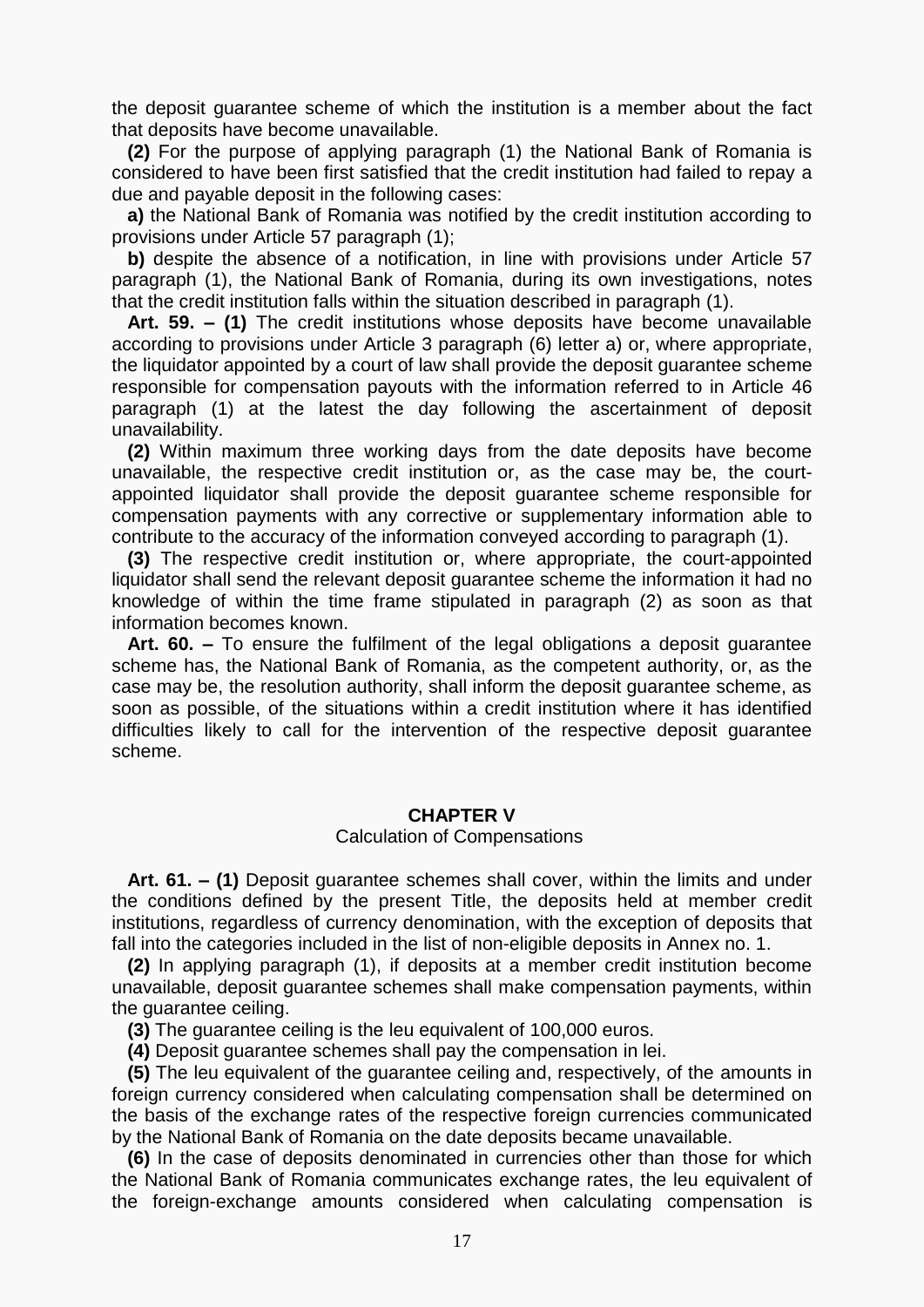determined based on the official exchange rate of the respective currency announced on the date the deposits became unavailable by the central bank that issues that currency, which is pegged to the euro, or, in the absence of an exchange rate against the euro, to the U.S. dollar.

 **Art. 62. – (1)** Guaranteed depositors, natural persons, holding deposits that fall into one of the categories listed below, shall enjoy higher coverage by the deposit guarantee scheme, going beyond the standard level stipulated under Article 61 [paragraph](act:871892%2086298343) (3) for a period of 12 months after the amount has been credited to an account with the respective credit institution or from the date such deposits have become legally transferrable to another credit institution:

**a)** deposits resulting from residential real estate transactions;

 **b)** deposits resulting from events in a depositor's life such as retirement, dismissal, invalidity or death;

 **c)** deposits resulting from receipt of insurance benefits or compensation for criminal injuries or wrongful convictions.

 **(2)** The National Bank of Romania shall establish the coverage level laid down in paragraph (1), shall periodically review it based on relevant statistical indicators and shall published it on its official website.

 **Art. 63. – (1)** The compensation level shall be calculated by deducting from the total amount of a guaranteed depositor's eligible deposits at the respective credit institution on the date of unavailability the total value of the credit institution's claims over the respective deponent payable on the same date, to the extent to which contractual provisions between the credit institution and the depositor do not stipulate otherwise. The compensation payment shall not exceed the guarantee ceiling laid down in Article 61 [paragraph](act:871892%2086298343) (3) or, where appropriate, in [Article](act:871892%2086298347) 62.

 **(2)** To calculate the compensation level, the interest accumulated but not credited up to the date when deposits became unavailable will also be added to the value of the deposit.

 **Art. 64. – (1)** In the case of a joint account, the compensation level shall be determined for each guaranteed depositor who holds a share of the joint account, considering the proportion to which that depositor is entitled in line with contractual and/or legal provisions. To calculate compensation levels in the absence of such provisions, the joint account shall be divided equally between the respective depositors.

 **(2)** Where a depositor is not entitled to amounts held in an account, the amounts to which that depositor is not entitled shall be included in the calculation of the compensation due to the person entitled to them, provided that such person has been identified or identifiable prior to the date of unavailability. Where several persons are entitled, to calculate the compensation due to each of them the provisions of paragraph (1) shall apply correspondingly.

 **(3)** In the case of a joint account to which several persons are entitled as members of a business partnership, an association or a similar group, without legal personality, in order to determine the compensation level the deposit in the joint account shall be considered as held by a single depositor.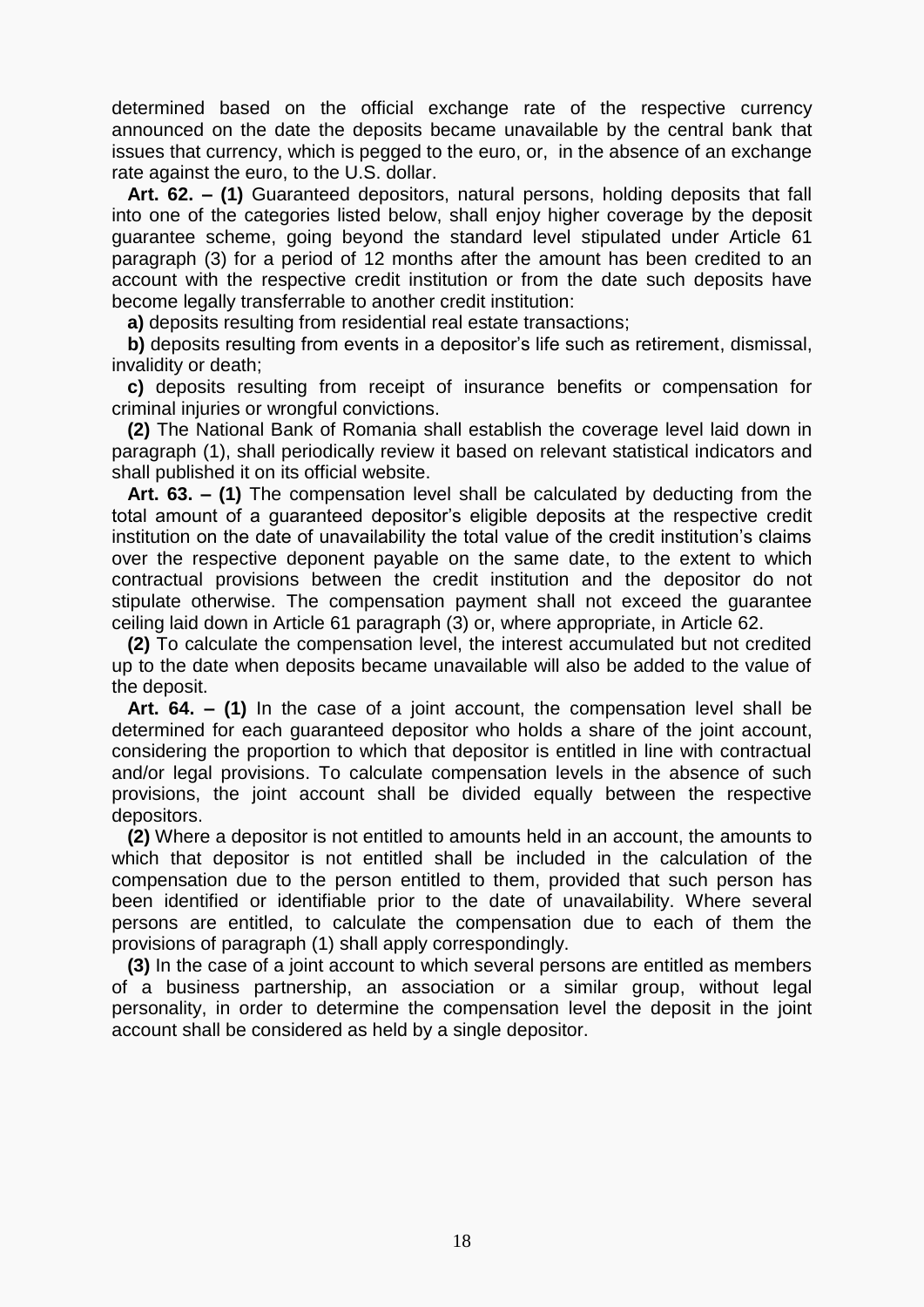# **CHAPTER VI**

#### Compensation Payments to Depositors

 **Art. 65. – (1)** Deposit guarantee schemes shall pay due compensations to guaranteed depositors within at most seven working days of the date deposits became unavailable.

 **(2)** If it is uncertain whether a person is entitled to compensation or if the deposit is the subject of litigation, the payout period stipulated in paragraph (1) shall extend until the situation has been clarified or the litigation resolved.

 **(3)** Where compensations are paid to depositors at branches affiliated credit institutions opened in other member states, according to Article 71 [paragraph \(1\),](act:871892%2086298385) the payout period referred to in paragraph (1) may extend according to the European Banking Authority guidelines on cooperation agreements between deposit guarantee schemes.

 **(4)** Compensation shall be paid to guaranteed depositors without a request to the deposit guarantee schemes being necessary.

 **(5)** Guaranteed depositors' right to compensation payments lapses five years after the date when deposit guarantee schemes made the repayable amounts available to depositors.

 **(6)** By way of exception to the provisions of paragraph (5), if bankruptcy proceedings with respect to a credit institution go beyond the time frame set under paragraph (5), the guaranteed depositors' right to receive due compensation lapses on the date the bankruptcy procedure ends.

 **Art. 66. – (1)** To fulfil its obligation laid down in Article 65 [paragraph](act:871892%2086298362) (1), within maximum two working days of the date deposits become unavailable, the deposit guarantee scheme shall publish on its official website the information depositors need in order to receive their due compensation and shall also send that information to two national news agencies for publication. Within the same time frame, that information shall be sent also to the credit institution whose deposits have become unavailable to allow it to fulfil the obligation set out in paragraph (2).

 **(2)** The credit institution whose deposits are unavailable shall display the information it got from the deposit guarantee scheme according to paragraph (1) in all its units nationwide one working day after receiving it.

 **Art. 67. –** By way of exception to the provisions of Article 65 [paragraph](act:871892%2086298362) (1), based on information sent by a credit institution or, as the case may be, by a courtappointed liquidator showing that a guaranteed depositor is on trial for a money laundering offence or an offence relating to money laundering, the deposit guarantee scheme shall suspend any compensation payments until evidence of acquittal or, as applicable, the termination of the criminal proceedings on the cause in question under a final court decision.

 **Art. 68. – (1)** There shall be no compensation payments in the case of deposits that cumulatively meet the following conditions: they have not been used in any transaction over the past 24 months and their value is lower than the administrative costs the deposit guarantee scheme would incur when making compensation payments.

 **(2)** In applying paragraph (1), deposit guarantee schemes shall set the minimum level of compensation for deposits of that type which they will send to the National Bank of Romania, together with the related rationale, within five working days. Within the same time span, deposit guarantee scheme shall publish the agreed minimum level on their official websites.

 **Art. 69. – (1)** Depositors who are dissatisfied with compensation-related issues may notify the deposit guarantee scheme in writing asking for a solution.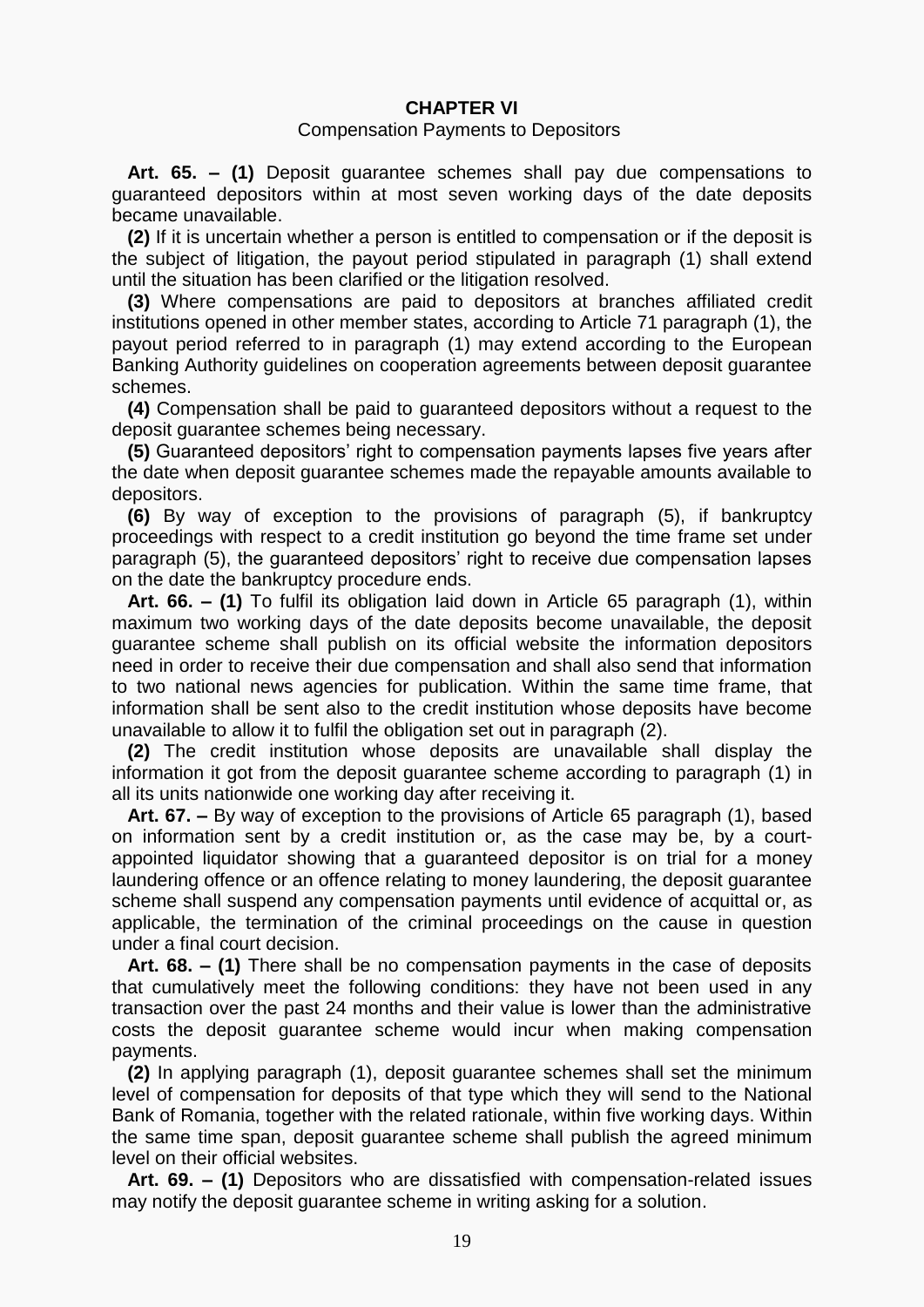**(2)** The deposit guarantee scheme shall answer those notifications within five working days of their receipt.

 **(3)** If the persons referred to in paragraph (1) are discontented with the solution the deposit guarantee scheme offered in its reply they might refer the matter to a competent court.

 **Art. 70. – (1)** Deposit guarantee schemes shall subrogate to the rights of depositors over the credit institution for an amount equal to the compensation payment.

 **(2)** If deposits have become unavailable according to provisions under Article 3 paragraph (6) [letter b\),](act:871892%2086298097) deposit guarantee schemes shall register the amount paid out as compensation to guaranteed depositors in the registry of the court, in compliance with the provisions of Law [no. 85/2014](act:399890%200) on insolvency prevention and insolvency procedures.

 **(3)** Where a deposit guarantee scheme makes payments to fulfil its obligation to finance resolution measures according to [Article](act:871892%2086298198) 26, the respective deposit guarantee scheme shall have a claim against the relevant credit institution for an amount equal to its payments. That claim shall rank at the same level as guaranteed deposits according to Law [no. 85/2014.](act:399890%200)

 **Art. 71. – (1)** Deposit guarantee schemes in Romania shall make compensation payments to depositors at branches set up by member credit institutions in other member states through the agency of a deposit guarantee scheme in the host member country which shall act on behalf of the deposit guarantee scheme in Romania, in compliance with the European Banking Authority guidelines on cooperation agreements between deposit guarantee schemes.

 **(2)** In view of the compensation payouts, the deposit guarantee scheme in Romania shall provide the deposit guarantee scheme in the host member state with the necessary funding and shall compensate it for the all the costs incurred.

 **(3)** The deposit guarantee scheme in Romania shall inform depositors referred to in paragraph (1) through the agency of the host member country's deposit guarantee scheme that is also entitled to receive correspondence on its behalf.

 **Art. 72. –** Compensation payments to depositors at branches set up in Romania by credit institutions headquartered in another member state on behalf of the deposit guarantee scheme in the home member state shall be made through the Bank Deposit Guarantee Fund, according to the provisions under Title II and with the European Banking Authority guidelines on cooperation agreements between deposit guarantee schemes.

 **Art. 73. – (1)** Any correspondence between deposit guarantee schemes and depositors shall be written:

 **a)** in the official language the credit institution holding the guaranteed deposit uses to communicate with the depositor; or

 **b)** in the official language or languages of the member state where the guaranteed deposit is located.

 **(2)** For the purpose set out in paragraph (1), the deposit guarantee scheme shall request the necessary information from the credit institution or from the courtappointed liquidator.

 **Art. 74. - (1)** If a credit institution operates directly in another member state without having opened its own branches, the deposit guarantee scheme shall supply information in the language which the depositor chose when opening an account.

 **(2)** For the purposes of paragraph (1), the deposit guarantee scheme shall request the necessary information from the credit institution or from the court-appointed liquidator.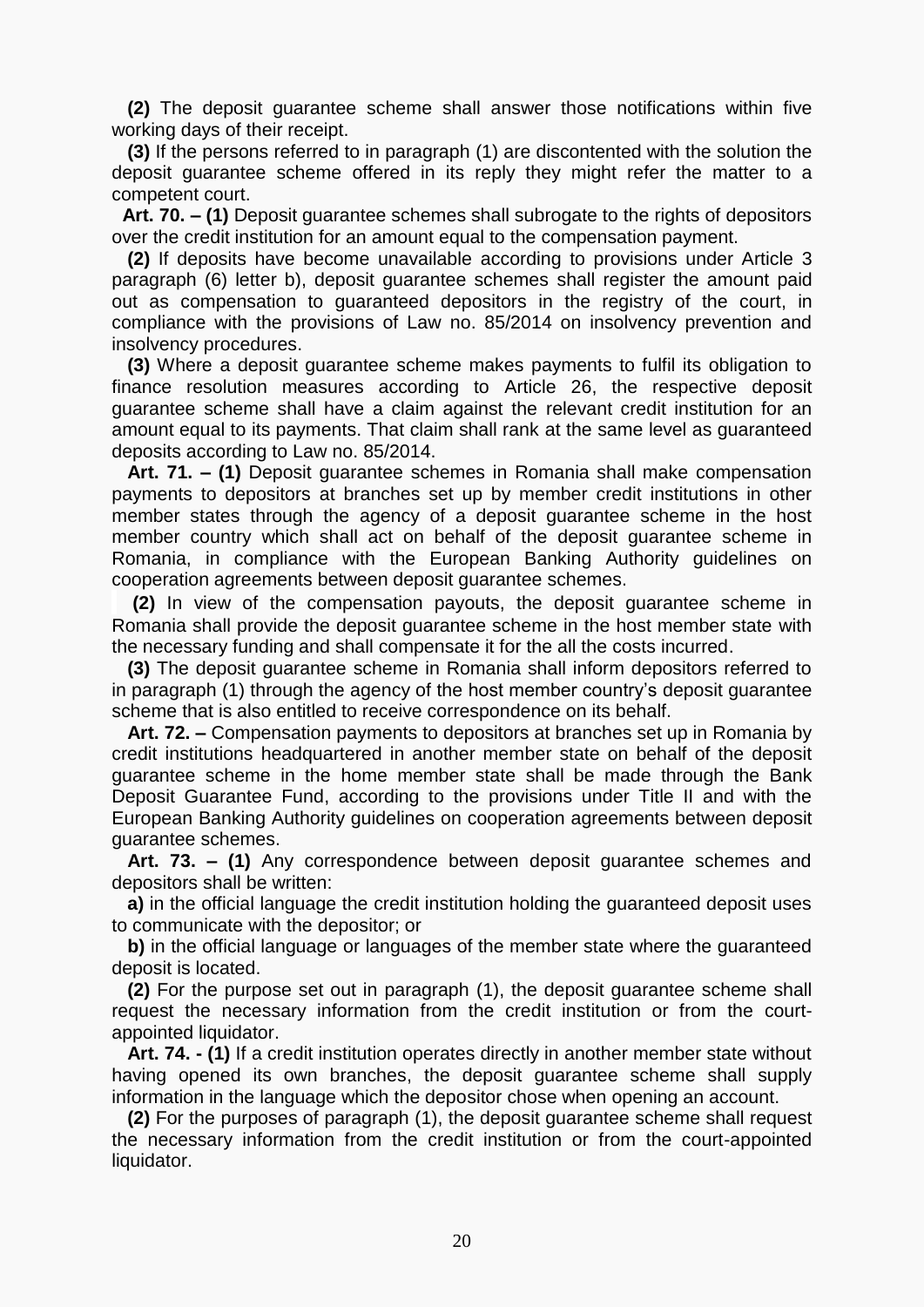# **CHAPTER VII**

#### Cooperation within the European Union

 **Art. 75. –** Deposit guarantee schemes in Romania supply the information referred to in Article 46 [paragraph](act:871892%2086298295) (1) and [Article](act:871892%2086298337) 60 to the deposit guarantee schemes in host member states, according to the provisions of the present Title.

 **Art. 76. - (1)** In order to facilitate cooperation between deposit guarantee schemes, particularly as regards [Article](act:871892%2086298187) 23, [Articles](act:871892%2086298202) 27[-29](act:871892%2086298215) and, respectively, [Articles](act:871892%2086298384) 71 and [72,](act:871892%2086298388) deposit guarantee schemes or, for lack of agreement between them, the designated authority shall sign written cooperation accords with deposit guarantee schemes or, as the case may be, with relevant designated authorities, in compliance with the European Banking Authority's guidelines covering this area. These agreements shall take due account of the requirements laid down in Article 39 [paragraphs](act:871892%2086298270) (1) and [\(2\).](act:871892%2086298271)

 **(2)** The National Bank of Romania, as the designated authority, shall notify the European Banking Authority of the existence and content of such agreements. To this end, deposit guarantee schemes shall duly inform the National Bank of Romania.

 **(3)** If designated authorities or deposit guarantee schemes fail to reach an agreement or if there are disputes over the interpretation of an agreement, the National Bank of Romania, as the designated authority, may notify the European Banking Authority in line with [Article](act:337952%2063776937) 19 of Regulation (EU) no. 1.093/2010.

 **(4)** The absence of such agreements shall not influence the claims of depositors or of credit institutions as members of a deposit guarantee scheme that makes the repayments.

 **Art. 77. - (1)** The National Bank of Romania shall cooperate with the European Banking Authority according to the provisions of the present Title and of Regulation (EU) [no. 1.093/2010.](act:337952%200)

 **(2)** The National Bank of Romania shall inform the European Commission and the European Banking Authority of its capacity as designated authority according to the present Title.

## **CHAPTER VIII**

Administrative Measures and Sanctions

# **SECTION 1**

## General Provisions

 **Art. 78. – (1)** The empowered personnel of the National Bank of Romania shall ascertain the facts set out in [Articles](act:871892%2086298427) 82, [83](act:871892%2086298443) and [85](act:871892%2086298447) based on reports from the credit institution or from the deposit guarantee scheme according to the law or following an explicit request from the National Bank of Romania or during verification of their headquarters.

 **(2)** The documents referring to a credit institution or a deposit guarantee scheme whereby measures are taken and/or sanctions are imposed according to the present Title shall be issued by the governor, the first vice-governor or the vice-governors of the National Bank of Romania except the sanction to revoke the endorsement granted to the persons referred to in Article 108 [paragraph](act:101819%2075673874) (1) of Government Emergency Ordinance no. 99/2006 approved with amendments and completions by Law [no. 227/2007,](act:106952%200) with subsequent amendments and completions, according to Article 85 paragraph (2) [letter](act:871892%2086298457) d), as well as to withdraw the official recognition of a deposit guarantee scheme which shall be imposed by the executive board.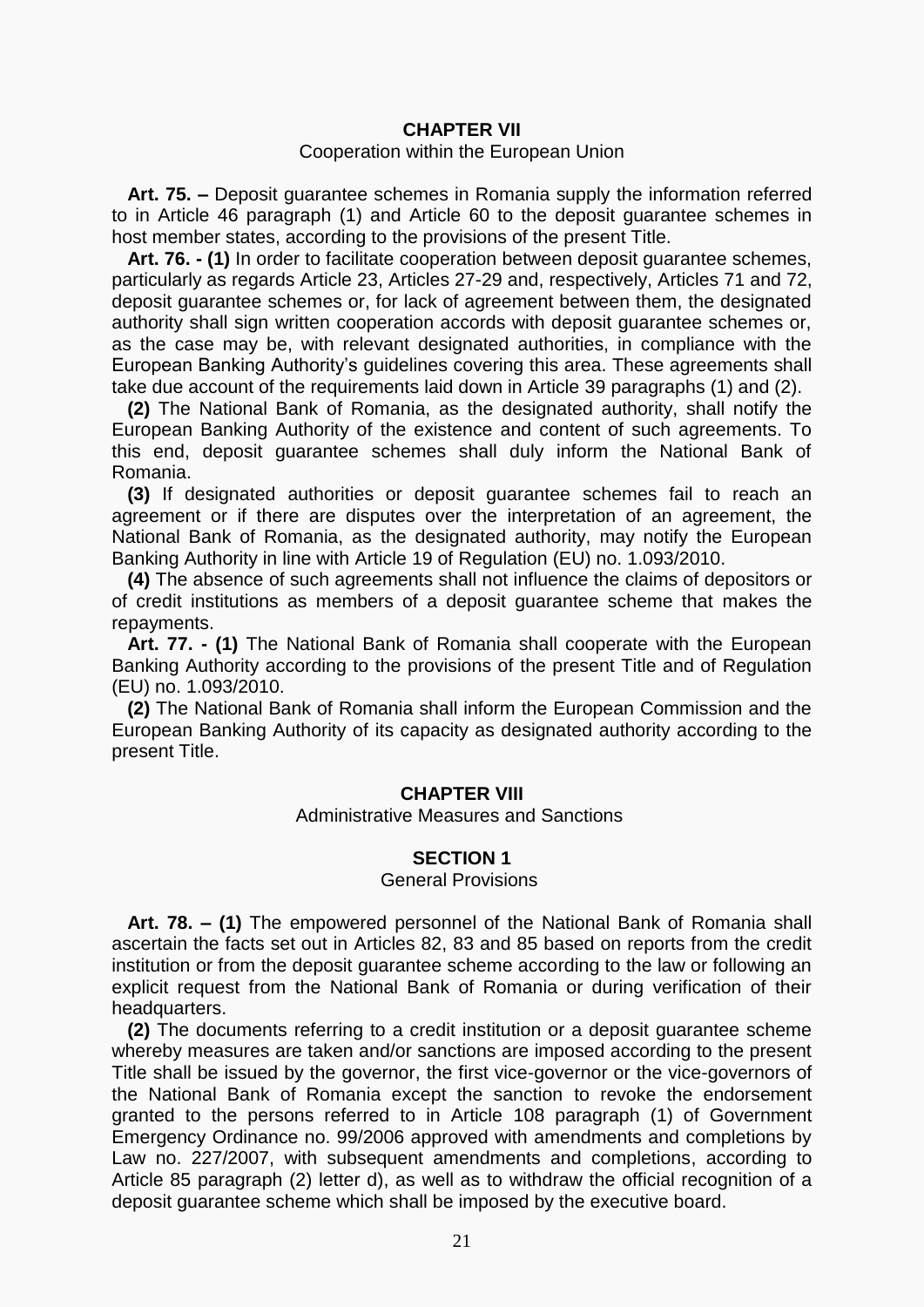**Art. 79. – (1)** The documents the National Bank of Romania adopts according to the provisions of the present Title and of the regulations issued for its application referring to a credit institution or a deposit guarantee scheme, including to persons mentioned in Article108 [paragraph \(1\)](act:101819%2075673874) of Government Emergency Ordinance no. 99/2006 approved with amendments and completions by Law [no. 227/2007,](act:106952%200) with subsequent amendments and completions, may be challenged, within 15 working days from communication, before the Board of Directors of the National Bank of Romania which has 30 days to render a reasoned decision.

 **(2)** The decision of the Board of Directors of the National Bank of Romania may be challenged before the High Court of Cassation and Justice within 15 days of the announcement.

 **(3)** The National Bank of Romania is the sole authority able to express its opinion on the considerations of opportuneness, assessments and qualitative analyses that make the foundation of the documents it issues.

 **(4)** If documents issued by the National Bank of Romania are challenged in court, the court shall rule on the legality of those documents.

 **Art. 80. – (1)** [Article](act:871892%2086298414) 79 provisions apply correspondingly also when the National Bank of Romania fails to render a decision, within the timeframe stipulated by the law, on a request formulated according to the present Title which includes all the data and information required in line with legal provisions in force.

 **(2)** In the period up to a decision by the Board of Directors of the National Bank of Romania according to Article 79 [paragraph](act:871892%2086298415) (1) and, where appropriate, up to a final court ruling according to Article 79 [paragraph](act:871892%2086298416) (2), the implementation of the documents issued by the National Bank of Romania shall not be suspended.

 **Art. 81. – (1)** The application of the measures laid down in Article 82 [paragraph](act:871892%2086298428) (1) and [Article](act:871892%2086298445) 84 may be concomitant with or independent from the imposition of sanctions.

 **(2)** The limitation period for the measures and sanctions specified in [Articles 82,](act:871892%2086298427) [84](act:871892%2086298445) and [85](act:871892%2086298447) is of one year from the date the offence was discovered but not more than three years from the date the offence was committed.

 **(3)** The sanctions referred to in Article 82 paragraph (4) [letters](act:871892%2086298436) a), [b\),](act:871892%2086298437) [c\)](act:871892%2086298438) and [d\)](act:871892%2086298439) and Article 85 [paragraph](act:871892%2086298453) (2) shall also be imposed on persons who may be charged with the offence since the respective offence would not have occurred had the respective persons appropriately fulfilled the responsibilities and duties entailed by their position.

 **(4)** In order to apply [Articles](act:871892%2086298427) 82 and [84,](act:871892%2086298445) the National Bank of Romania shall combine its function of prudential supervision of credit institutions, as the competent authority, with the function of supervision of the deposit guarantee scheme, as the designated authority.

 **Art. 82. – (1)** If a deposit guarantee scheme under the supervision of the National Bank of Romania does not comply with its obligations according to the provisions of the present Title and of the regulations issued for its application or with the measures ordered according to Article 10 [paragraph](act:871892%2086298138) (7), the National Bank of Romania has the power to restrict the acceptance of new member credit institutions.

 **(2)** The National Bank of Romania shall have the power to impose sanctions when it finds a deposit guarantee scheme under its supervision guilty of:

 **a)** violation of the provisions calling for a subsequent notification of changes of situation under [Articles](act:871892%2086298227) 32, [38,](act:871892%2086298265) Article 51 [paragraph](act:871892%2086298310) (2), [Articles](act:871892%2086298371) 67, [68,](act:871892%2086298373) Article 69 [paragraph](act:871892%2086298378) (2) and Article 87 [paragraph \(2\);](act:871892%2086298378)

 **b)** violation of the provisions imposing the prior approval or agreement of the National Bank of Romania under Article 10 [paragraph](act:871892%2086298135) (4) and [\(5\),](act:871892%2086298136) Article 23 [paragraphs](act:871892%2086298188) (1) and [\(2\),](act:871892%2086298189) [Article](act:871892%2086298196) 25, Article 27 [paragraph](act:871892%2086298211) (2), [Articles](act:871892%2086298224) 31, [37,](act:871892%2086298261) Article 39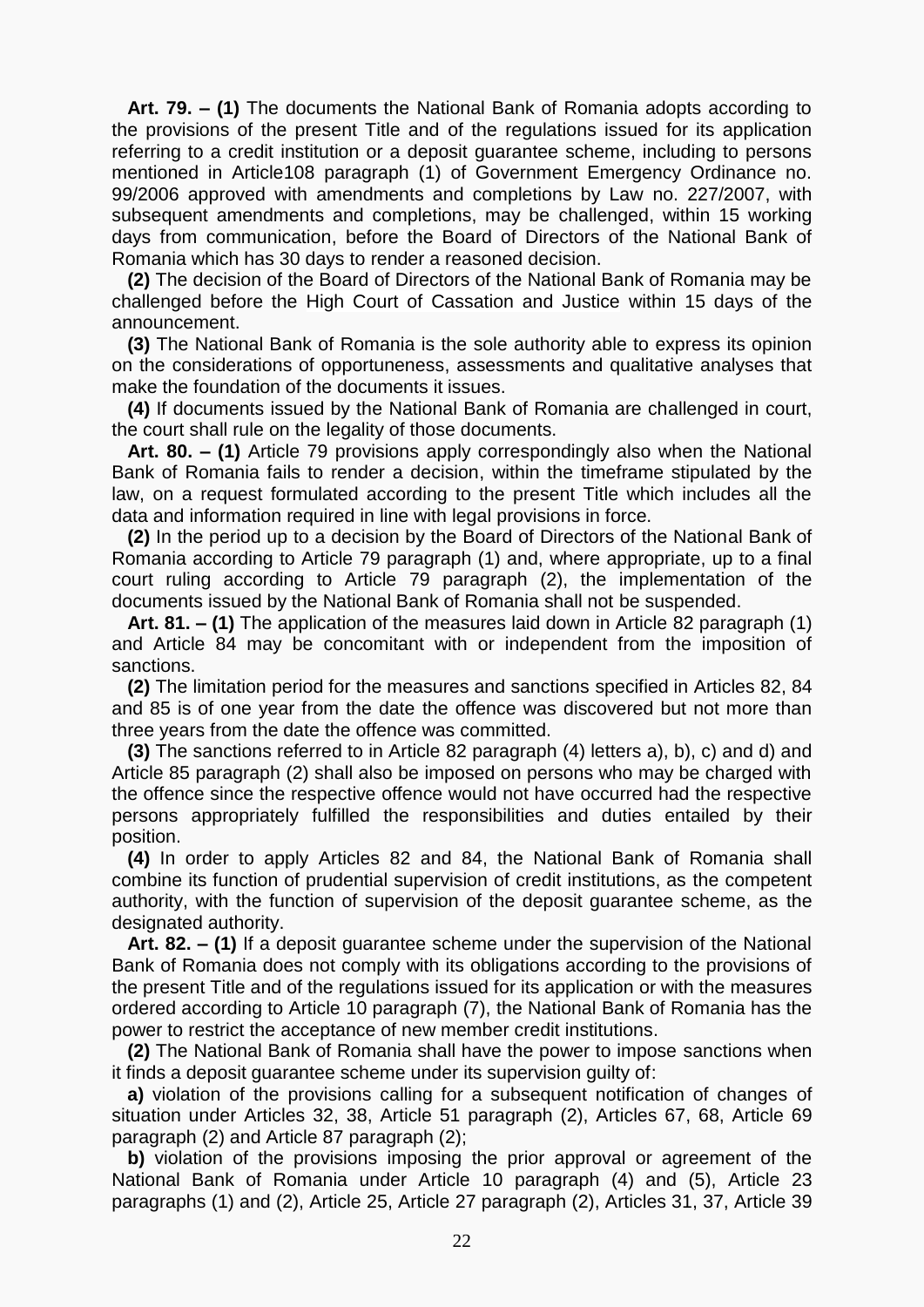[paragraphs](act:871892%2086298270) (1) and [\(3\),](act:871892%2086298272) [Articles](act:871892%2086298275) 41, [42,](act:871892%2086298278) [43,](act:871892%2086298284) Article 65 [paragraph](act:871892%2086298362) (1), Article 66 [paragraph](act:871892%2086298369) (1), [Articles](act:871892%2086298384) 71, [73,](act:871892%2086298390) [74,](act:871892%2086298395) [75](act:871892%2086298399) and Article 76 [paragraph](act:871892%2086298402) (1);

 **c)** violation of provisions under Article 10 [paragraph](act:871892%2086298134) (3), Article 12 [paragraph](act:871892%2086298153) (2), [Article](act:871892%2086298154) 13, Article 17 [paragraph](act:871892%2086298169) (2), Article 26 [paragraph](act:871892%2086298200) (2), Article 42 [paragraph](act:871892%2086298279) (1) and Article 88 [paragraph](act:871892%2086298473) (2);

 **d)** non-compliance with the measure ordered by the National Bank of Romania according to paragraph (1).

 **(3)** The persons who are in charge of managing and/or administering a contractual deposit guarantee scheme or an institutional protection system without official recognition are responsible for the fulfilment by the respective contractual deposit guarantee scheme or institutional protection system of all the requirements applicable laid down in the present Title and in the regulations issued for its application, in line with their powers and duties as stipulated by the legislation in force and by their internal regulations. In this respect, following the non-compliance with the provisions under Article 11 [paragraph](act:871892%2086298143) (1), Article 23 [paragraph](act:871892%2086298191) (4) or with the reporting requirements set under National Bank of Romania regulations according to [Article](act:871892%2086298474) 89, sanctions may be imposed on the contractual deposit guarantee scheme or the institutional protection system that do not enjoy official recognition and/or on the natural persons who manage and/or administer them. These persons may be charged with the offence since the respective offence would not have occurred had the respective persons appropriately fulfilled the responsibilities and duties entailed by their position.

 **(4)** In the cases falling under paragraphs (2) and (3), the National Bank of Romania shall have the power to impose the following sanctions:

**a)** a written warning;

 **b)** a public warning indicating the natural person or the deposit guarantee scheme responsible and the nature of the committed offence;

 **c)** a fine applicable to a natural person of up to the leu equivalent of 5 million euros at the exchange rate on July 17, 2013;

 **d)** the revocation of the endorsement granted to persons referred to in Article 33 [paragraph](act:871892%2086298234) (4);

**e)** the withdrawal of the official recognition of the deposit guarantee scheme.

 **(5)** The deposit guarantee scheme whose recognition was withdrawn shall continue to be responsible for compensation payments for the deposits at its member credit institutions up to the moment when they join another deposit guarantee scheme.

## **SECTION 2**

Measures and Sanctions Applicable to Credit Institutions

 **Art. 83. –** If a credit institution authorised by the National Bank of Romania fails to comply with its obligations pursuant to the provisions of the present Title and the regulations issued for its application, the deposit guarantee scheme shall notify the National Bank of Romania with a view to imposing compliance through measures and/or sanctions.

 **Art. 84. –** In circumstances referred to in [Article](act:871892%2086298443) 83, after consultations with the deposit guarantee scheme, the National Bank of Romania, as the competent authority, shall have the power to order measures to restrict or limit the activity, operations or branch network of the respective credit institution, including by revoking the approval granted for the opening of branches abroad.

 **Art. 85. – (1)** The National Bank of Romania, as the competent authority, after consultations with the deposit guarantee scheme, shall have the power to impose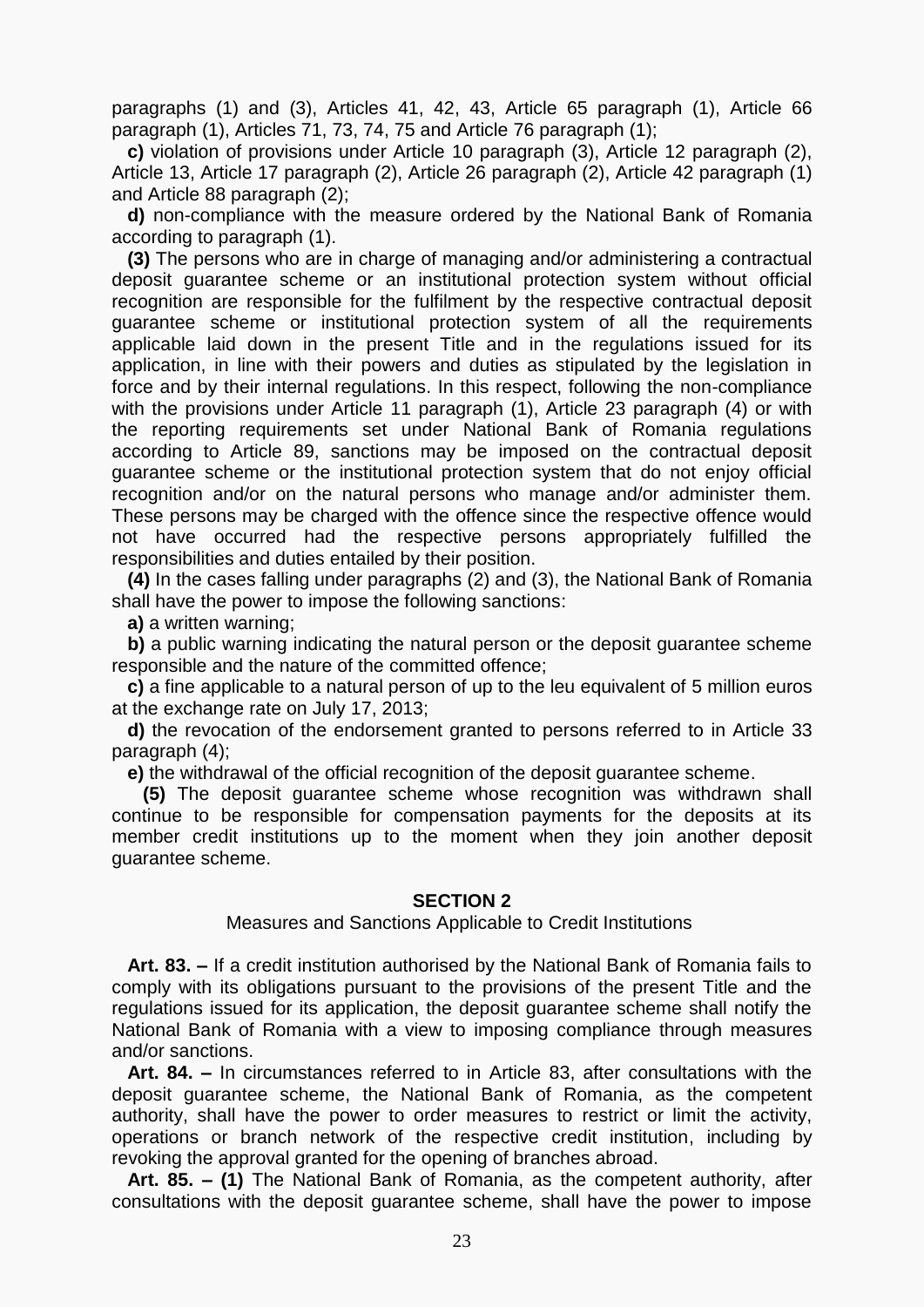sanctions when it determines that a credit institution authorised by the National Bank of Romania is guilty of:

 **a)** violation of provisions under Article 47 [paragraphs](act:871892%2086298298) (1) and [\(2\),](act:871892%2086298299) [Articles](act:871892%2086298300) 48 and [56;](act:871892%2086298322)

 **b)** violation of provisions under [Articles](act:871892%2086298156) 14, [20,](act:871892%2086298176) Article 23 [paragraph](act:871892%2086298191) (4), [Article](act:871892%2086298294) 46, [Articles](act:871892%2086298303) 49, [50,](act:871892%2086298306) Article 51 [paragraphs \(1\),](act:871892%2086298309) [\(3\)](act:871892%2086298311) and [\(4\),](act:871892%2086298312) [Article](act:871892%2086298318) 54 and Article 66 [paragraph](act:871892%2086298370) (2);

 **c)** violation of provisions under Article 44 [paragraph](act:871892%2086298289) (1), [Articles](act:871892%2086298313) 52, [53,](act:871892%2086298315) Article 57 [paragraph](act:871892%2086298327) (2), Article 59 [paragraphs](act:871892%2086298335) (2) and [\(3\)](act:871892%2086298336) and Article 88 [paragraph](act:871892%2086298473) (2);

 **d)** non-compliance with the measures the National Bank of Romania has ordered according to [Article](act:871892%2086298445) 84.

 **(2)** In cases falling under paragraph (1), the National Bank of Romania shall have the power to impose the following sanctions:

**a)** a written warning;

 **b)** a public warning indicating the natural person or the credit institution responsible and the nature of the committed offence;

 **c)** a fine imposed on the legal person, of up to 10 percent of the total net turnover of the previous fiscal year, which includes the pre-tax income consisting of interest receivable and similar income, income from shares and other variable- or fixed-yield securities, as well as commissions or fees receivable as they are listed in [Article](act:387730%2066588238) 316 of Regulation (EU) no. 575/2013; in the case where the legal person is a branch of a parent company, the relevant pre-tax income shall result from the previous fiscal year's consolidated financial statements of the parent company of the highest rank, or a fine imposed on the natural person of up to the leu equivalent of 5 million euros at the exchange rate on July 17, 2013;

 **d)** the revocation of the endorsement granted to persons referred to in Article 108 [paragraph](act:101819%2075673874) (1) of Government Emergency Ordinance no. 99/2006 approved with amendments and completions by Law [no. 227/2007,](act:106952%200) with subsequent amendments and completions;

**e)** a fine up to twice the gain associated with the offence if it can be assessed.

 **(3)** If the measures/sanctions imposed pursuant to paragraph (2) fail to ensure the credit institution's compliance with its obligations, the deposit guarantee scheme, with the express consent of the National Bank of Romania, shall give at least one month's notice of its intention to exclude the credit institution from membership of the deposit guarantee scheme. Deposits made with the credit institution before the lapse of the notice period shall continue to be fully covered by the deposit guarantee scheme. If, at the end of the notice period, the credit institution has not complied with its obligations, the deposit guarantee scheme shall exclude the respective credit institution. For the purpose of the present paragraph, the National Bank of Romania shall combine its function of prudential supervision of credit institutions, as the competent authority, with the function of supervision of the deposit guarantee scheme, as the designated authority.

 **(4)** Deposits held on the date a credit institution is excluded from membership of a deposit guarantee scheme shall continue to be covered, according to the present Title, by the respective deposit guarantee scheme up to the moment the credit institution joins another deposit guarantee scheme.

 **(5)** If a deposit guarantee scheme which has its head office in a third country and to which a branch of a credit institution, Romanian legal person, is affiliated according to Article 44 [paragraph](act:871892%2086298291) (3) notifies the National Bank of Romania of that branch's non-compliance with its obligations as a member of the respective deposit guarantee scheme, the National Bank of Romania shall have the power to impose on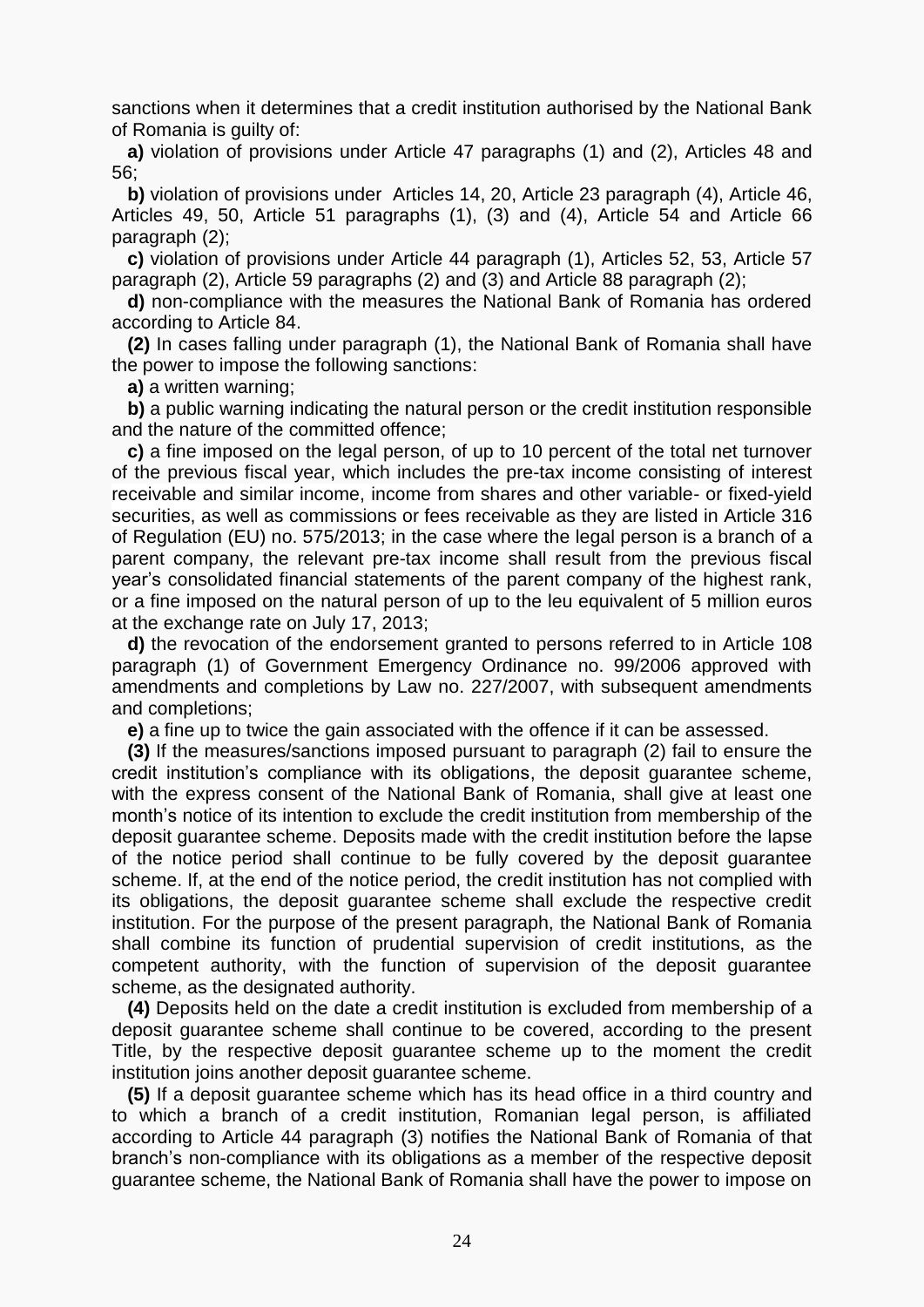the credit institution the measures and/or sanctions listed in paragraph (2) and in [Article 84,](act:871892%2086298445) cooperating with the respective guarantee scheme along that line.

 **(6)** A credit institution on which the measures and/or sanctions listed in [Article](act:871892%2086298445) 84 and in the present Article were imposed shall not be exempted from its payment obligations for the fiscal year during which the sanctions were enacted, while in the case of its exclusion it shall have to pay its contributions in proportion to the period during which it was a member of the respective deposit guarantee scheme.

#### **CHAPTER IX**

#### **Offences**

 **Art. 86. – (1)** Non-compliance with the provisions of Article 57 [paragraph](act:871892%2086298326) (1) referring to the obligation to notify of the inability to meet reimbursement requirements and, respectively, of Article 59 [paragraph](act:871892%2086298334) (1) referring to the obligation to send information to the deposit guarantee scheme is an offence and shall be punished by imprisonment for a term between six months and three years or a fine.

 **(2)** If the offence referred to in paragraph (1) was committed by mistake, punishment shall be a prison term of three months to 2 years or a fine.

#### **CHAPTER X**

#### Transitory and Final Provisions

 **Art. 87. – (1)** The National Bank of Romania shall inform the European Banking Authority of the amount of guaranteed deposits within Romania's territory by March 31 each year, as well as of the amount of available financial resources of the deposit guarantee schemes officially recognised in Romania on December 31 of the preceding year.

 **(2)** Deposit guarantee scheme shall provide the National Bank of Romania with the information specified in paragraph (1) observing the deadline, format and means stipulated in its regulations. The National Bank of Romania shall inform the Bank Deposit Guarantee Fund of the amount of covered deposits within Romania's territory so that it may fulfil its duties as administrator of the bank resolution fund.

 **Art. 88. – (1)** The National Bank of Romania shall take due account of the European Banking Authority's guidelines and recommendations on deposit guarantee and shall issue, as the case may be, regulations, instructions and/or clarifications to establish modalities of applying the respective guidelines and recommendations and, if need be, adapts them to the conditions specific to the banking system in Romania.

 **(2)** Credit institutions, Romanian legal persons, as well as deposit guarantee schemes shall aim to comply with the European Banking Authority's guidelines and recommendations, according to the instructions and/or clarifications the National Bank of Romania shall issue where appropriate.

 **Art. 89. –** For the application of Article 11 [paragraph](act:871892%2086298143) (1) in the case of contractual deposit guarantee schemes and institutional protection systems that do not enjoy official recognition, the National Bank of Romania shall issue regulations to establish modalities of reporting information on deposit guarantee activities.

 **Art. 90. –** The National Bank of Romania shall be empowered to issue the regulations needed to implement the provisions of the present Title.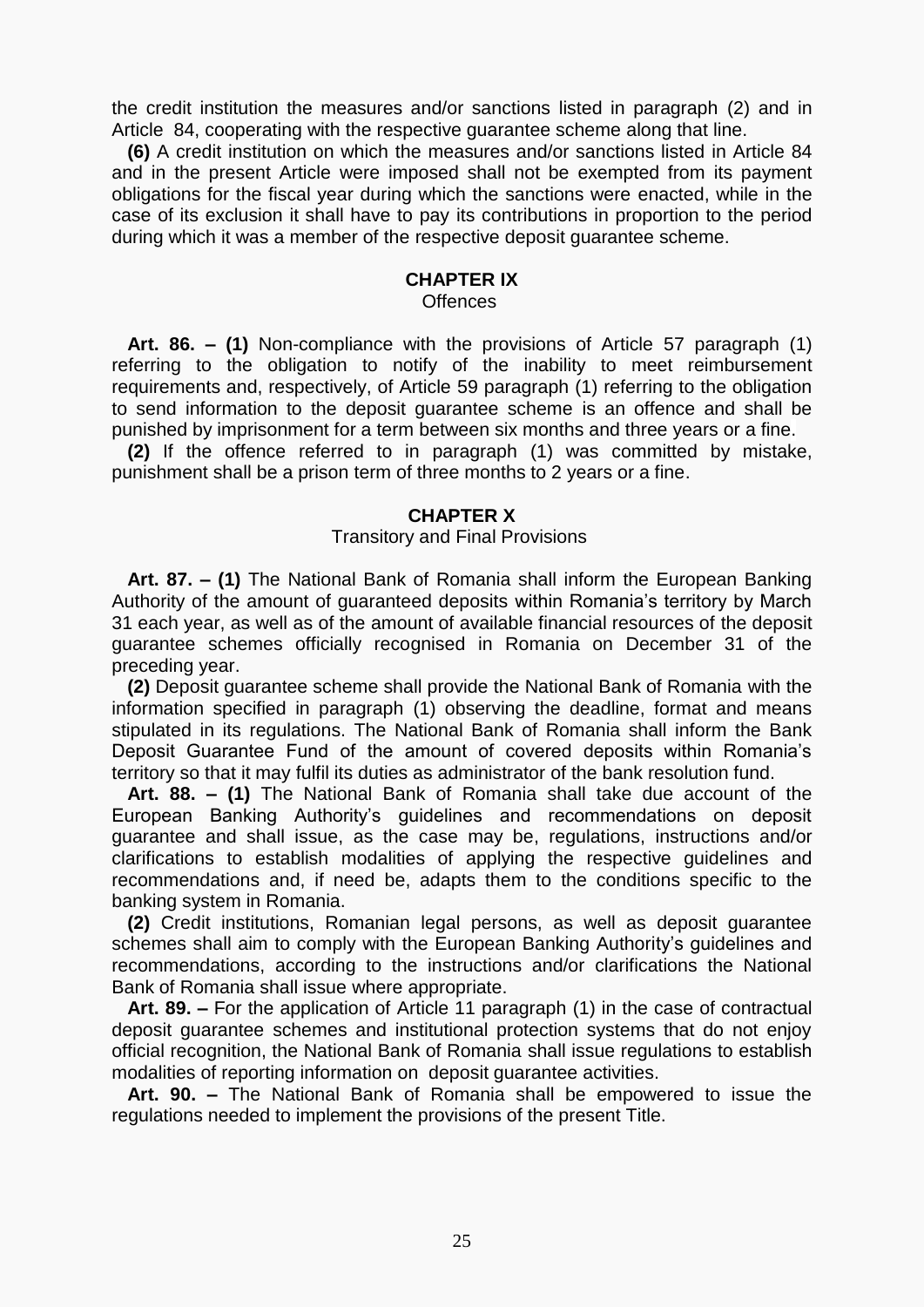# **TITLE II** The Bank Deposit Guarantee Fund

#### **CHAPTER I**

General Provisions

# **SECTION 1**

Legal Status

 **Art. 91. – (1)** The Bank Deposit Guarantee Fund, set up under Government Ordinance [no. 39/1996](act:136737%200) on the setting up and operation of the Bank Deposit Guarantee Fund, republished, with subsequent amendments and completions, is a statutory deposit guarantee scheme officially recognised within Romania's territory, a legal person of public interest within the meaning of the Accounting Law [no. 82/1991,](act:124705%200) republished, with subsequent amendments and completions.

 **(2)** The organisation and operation of the Bank Deposit Guarantee Fund, hereinafter referred to as the Fund, are outlined in its own statute which was drawn up in compliance with the provisions of the present Title and was approved by the National Bank of Romania following a proposal by the Fund's Supervisory Board.

**(3)** The Fund has its headquarters in the Municipality of Bucharest.

#### **SECTION 2**

The Fund's Main Objective and Its Other Powers

 **Art. 92. – (1)** The main objective of the Fund, as the statutory deposit guarantee scheme officially recognised within Romania's territory, shall be to guarantee deposits, an activity performed according to the provisions of the present law.

 **(2)** The Fund shall be the administrator of the bank resolution fund in compliance with legislation on the recovery and resolution of credit institutions and investment firms and with the present Title.

**(3)** The Fund may operate also as:

 **a)** interim administrator, special administrator of a credit institution under resolution, and, where applicable, shareholder of a bridge institution or of an asset management vehicle, according to legislation on the recovery and resolution of credit institutions and investment firms;

 **b)** sole liquidator of credit institutions, in line with provisions under Article 256 [paragraph](act:101819%2030729854) (2) of Government Emergency Ordinance no. 99/2006 on credit institutions and capital adequacy approved with amendments and completions by Law [no. 227/2007,](act:106952%200) with subsequent amendments and completions.

## **SECTION 3**

#### **Definitions**

 **Art. 93. – (1)** For the purposes of the present Title, the terms and phrases payment commitments, compensation, depositor, guaranteed depositor, deposit, guaranteed deposit, unavailable deposit, target level, available financial resources and deposit guarantee scheme have the meaning ascribed to them in Article 3 [paragraph \(1\).](act:871892%2086298068)

 **(2)** For the purposes of the present Title, the terms and phrases credit institution, home member state, host member state, competent authority and branch have the meaning ascribed to them in Article 4 [paragraph](act:387730%2066584303) (1) of Regulation (EU) no. 575/2013.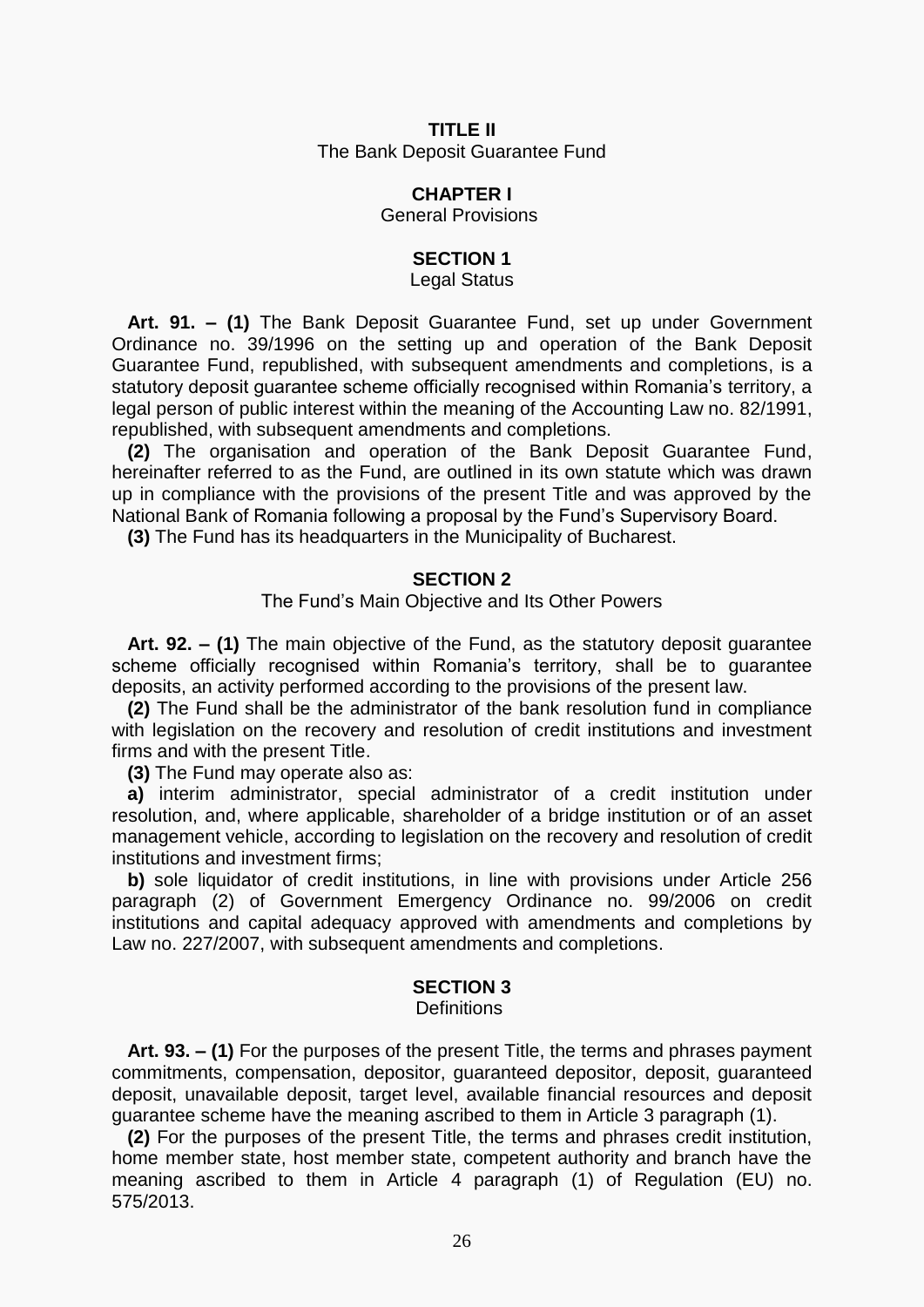**(3)** The terms and phrases used in the present Title, whose definition is not given in paragraphs (1) and (2), have the meaning ascribed to them in Article 7 [paragraph](act:101819%2030728661) [\(1\)](act:101819%2030728661) of Government Emergency Ordinance no. 99/2006 approved with amendments and completions by Law [no. 227/2007,](act:106952%200) with subsequent amendments and completions, Article 4 [paragraph](act:387730%2066584303) (1) of Regulation (EU) no. 575/2013, as well as in legislation on the recovery and resolution of credit institutions and investment firms.

#### **CHAPTER II**

#### The Fund's Management and Administration

 **Art. 94. – (1)** The Fund shall be managed by a Supervisory Board including seven members and an Executive Board consisting of minimum three members, appointed according to the present Title.

**(2)** The Supervisory Board shall include:

 **a)** five representatives of the National Bank of Romania, of which one shall be appointed Chairperson of the Fund's Supervisory Board;

**b)** two representatives of the Ministry of Public Finance.

 **(3)** The members of the Fund's Supervisory Board shall be appointed from among the employees of the institutions they represent, being entrusted a three-year mandate, which may be renewed.

 **(4)** Supervisory Board members whose mandates have expired shall stay in office until their successors are appointed.

 **(5)** In the event of absence or temporary incapacity to exercise his/her duties, the Chairperson of the Fund's Supervisory Board shall be replaced by a member of the Supervisory Board he/she appoints from among the members designated by the National Bank of Romania or, in the absence of such an appointment, by the oldest of those members.

 **(6)** If the mandate of one of the members of the Fund's Supervisory Board ceases before its term, a replacement shall be appointed shortly to serve for the remainder of the term, in compliance with the provisions of paragraph (2).

 **(7)** The members of the Fund's Supervisory Board are paid a monthly allowance equal to 20 percent of the Fund's Chief Executive Officer's pay.

 **Art. 95. – (1)** The members of the Fund's Supervisory Council shall meet the requirements stipulated under [Article](act:871892%2086298236) 34.

 **(2)** The members of the Fund's Supervisory Council shall not be in one of the situations described in Article 6 [paragraph](act:68487%2063057752) (2) of Law no. 31/1990, republished, with subsequent amendments and completions.

 **Art. 96. – (1)** A member of the Fund's Supervisory Board shall lose his/her membership:

 **a)** upon termination of the mandate, except the case specified in Article 94 [paragraph](act:871892%2086298504) (4);

**b)** upon resignation;

 **c)** in cases of incompatibility resulting from failure to meet the requirements pursuant to Article 34 paragraph (1) [letter](act:871892%2086298240) c) and [paragraph](act:871892%2086298241) (2);

**d)** in cases of impossibility to fulfil the mandate for 90 consecutive days;

**e)** upon revocation;

**f)** upon termination of employment with the institution he/she represents.

 **(2)** Any member of the Fund's Supervisory Board may be revoked by the institution that designated him/her for non-fulfilment or flawed fulfilment of the mandate, with a replacement being appointed in 10 days at the most.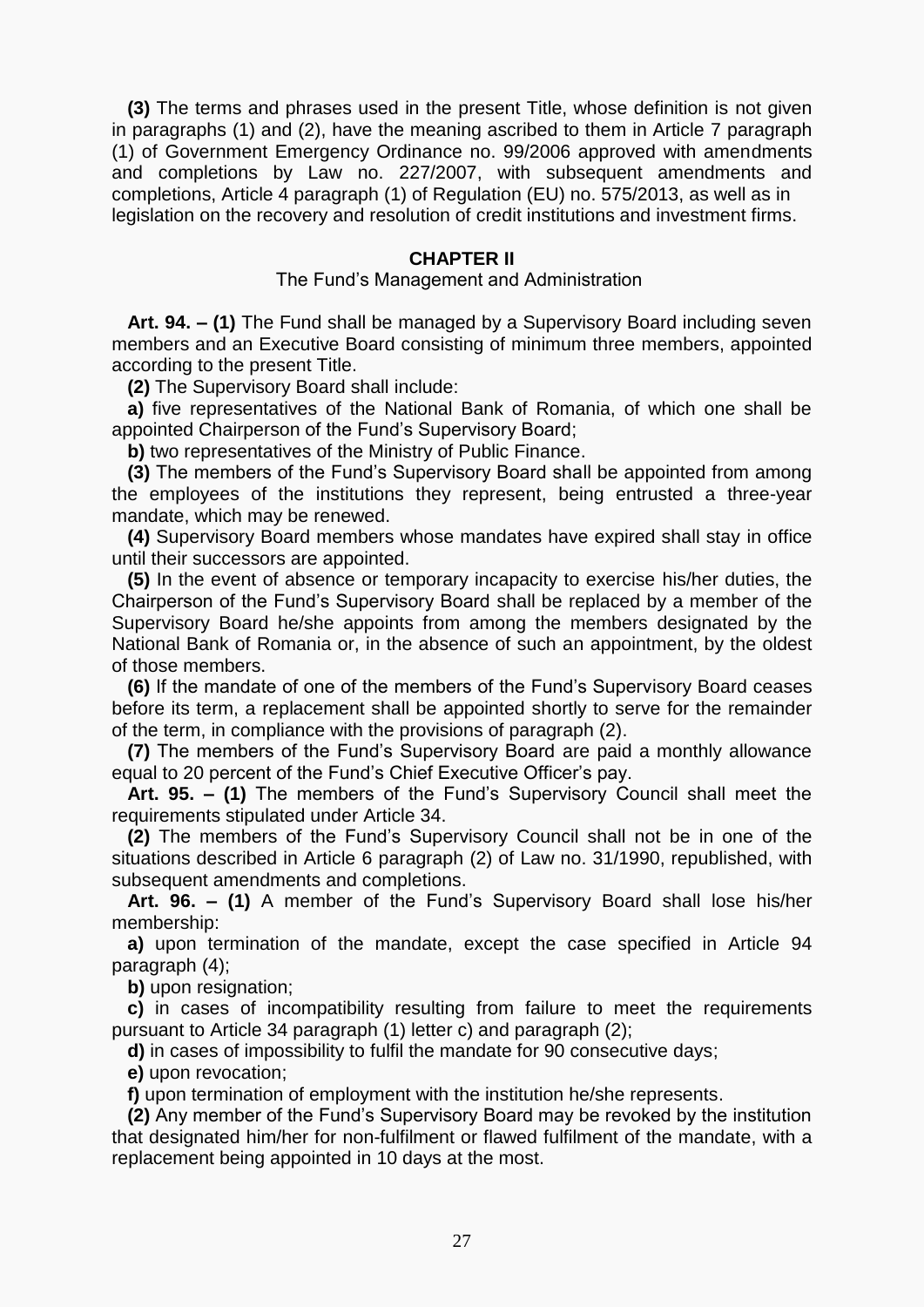**Art. 97. – (1)** The Supervisory Board shall meet in ordinary session whenever necessary, but at least once a month. The Chairperson shall convene the Supervisory Board meeting over which he/she shall preside.

 **(2)** An extraordinary meeting of the Supervisory Board may be called by the Chairperson on his/her own initiative, at the request of any Supervisory Board member or at the request of the Executive Board.

 **(3)** The Supervisory Board shall be convened by written notice at least five working days before the date of the meeting, except under circumstances calling for urgent action, when the time limit may be shortened.

 **(4)** The convening notice shall include an agenda, the date of the meeting and a list of topics for discussion along with related documentation, also indicating the location of the meeting.

 **(5)** The meetings shall take place at the Fund's headquarters or in any other place agreed upon by the members of the Fund's Supervisory Board.

 **(6)** Supervisory Board deliberations shall be valid only if at least five of its members are present.

 **(7)** Absent members may attend and vote by proxy given to a member present and members represented by proxy shall be counted when determining the presence of a quorum. No present member may serve as proxy for more than one absentee.

 **(8)** Supervisory Board decisions shall be made by a simple majority of votes of the total number of members.

 **(9)** The minutes of the meeting, which include deliberations and the order in which they proceeded, decisions made, number of votes obtained and, where appropriate, separate opinions, shall be signed by all the members present at the meeting.

 **Art. 98. – (1)** The Fund's Supervisory Board shall supervise the activity of the Executive Board's members and the way in which they fulfil the targets contained in their mandates.

 **(2)** The Fund's Supervisory Board shall analyse, express their opinion and submit to the National Bank of Romania for approval:

**a)** the statute of the Fund;

 **b)** the policy on staff salaries, including the allowance for the Executive Board's members;

 **c)** the revenue and expenditure budget, drawn up as to reflect each of the activities specified in Article 92 [paragraphs](act:871892%2086298487) (1) and [\(2\)](act:871892%2086298488) distinctly and those mentioned in Article 92 [paragraph \(3\)](act:871892%2086298489) separately;

 **d)** the annual target level of financial resources of the Fund, in its capacity as deposit guarantee scheme, the level of annual contribution of each member credit institution, according to Articles 14 and 15, as well as the proposal that a share of the annual contribution of each member credit institution may consist of payment commitments, including the level of that share, according to Article 19 [paragraph](act:871892%2086298174)   $(1)$ ;

 **e)** the suspension and resumption of payments of annual contributions to the Fund, as deposit guarantee scheme, in line with [Article](act:871892%2086298167) 17 provisions;

 **f)** the imposition of extraordinary contributions to the Fund, as deposit guarantee scheme, along with their level and payment deadline, according to the provisions laid down in [Articles](act:871892%2086298159) 15, [20](act:871892%2086298176) and [21;](act:871892%2086298180)

 **g)** loan granting by the Fund following applications from other deposit guarantee schemes, in line with [Articles](act:871892%2086298202) 27[-30,](act:871892%2086298220) and the Fund's applications for loans in its capacity as deposit guarantee scheme, according to Title I, including for loans from the Government, in keeping with Article 119 [paragraph](act:871892%2086298669) (2), along with the adequate rationale for the necessity of those loans, pursuant to the present Title;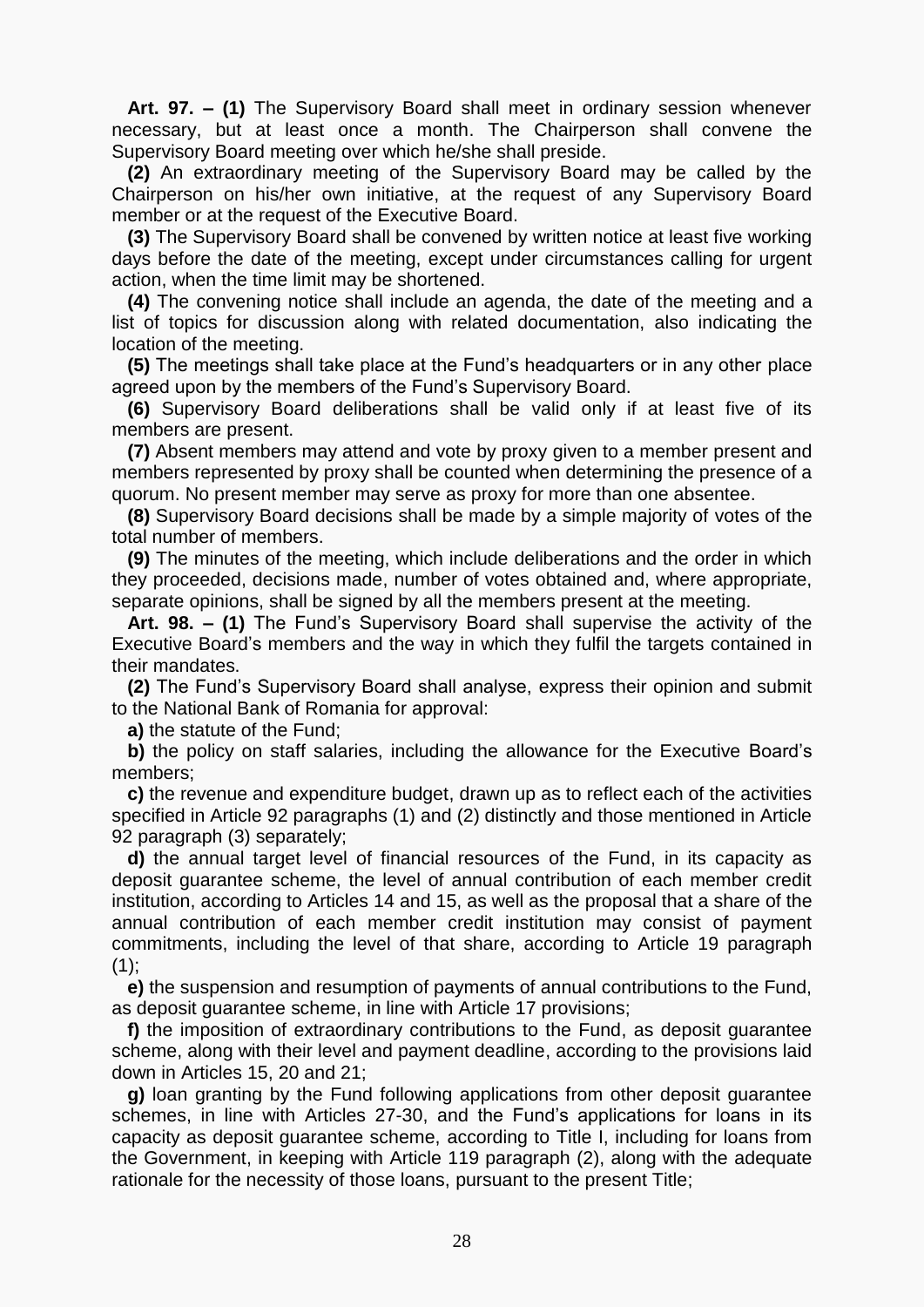**h)** loan granting by the Fund, as the administrator of the bank resolution fund, according to the procedures and conditions under legislation on the recovery and resolution of credit institutions and of investment firms, following loan applications from resolution financing mechanisms in other member states, as well as loan requests by the Fund, as the administrator of the bank resolution fund, according to legislation on the recovery and resolution of credit institutions and investment firms, which should be accompanied by the adequate rationale for the necessity of those loans, pursuant to the present Title;

 **i)** the annual resource investment strategy of the Fund, as deposit guarantee scheme, pursuant to Article 31 [paragraph](act:871892%2086298225) (1), whose mainly targets are the minimisation of risk and the liquidity of investments, as well as yields on investment as an additional goal;

**j)** the annual strategy concerning the investment of bank resolution fund resources in line with legislation on the recovery and resolution of credit institutions and investment firms;

 **k)** the difference to be refunded to the Fund when the amount it contributed, upon request from the resolution authority, to finance resolution proceedings at a member credit institution is higher than the maximum level set according to stipulations under legislation on the recovery and resolution of credit institutions and investment firms, along with a supporting rationale;

 **l)** the quarterly report on the execution of the revenue and expenditure budget reflecting each of the activities specified in Article 92 [paragraphs](act:871892%2086298487) (1) and [\(2\)](act:871892%2086298488) distinctly and those mentioned in Article 92 [paragraph \(3\)](act:871892%2086298489) separately;

 **m)** the annual activity report reflecting each of the activities specified in Article 92 [paragraphs \(1\)](act:871892%2086298487) and [\(2\)](act:871892%2086298488) distinctly and those mentioned in Article 92 [paragraph \(3\)](act:871892%2086298489) separately;

 **n)** the natural persons designated as members of the Executive Board and, from among them, the person to be appointed Chief Executive Officer; the Fund's proposal shall be accompanied by a rationale on the fulfilment of the requirements stated in [Article](act:871892%2086298583) 100 by the appointees;

 **o)** the mandate of each member of the Executive Board, which includes specific targets and duties, as well as deadlines;

 **p)** the financial audit firm which conducts the statutory audit of the Fund and which verifies compliance with obligations concerning the investment and use of the resources of the deposit guarantee scheme and, respectively, of the bank resolution fund; the proposal shall be accompanied by a rationale on the fulfilment by the financial audit firm of the requirements incumbent on it according to [Articles](act:101819%2030729354) 152- [158](act:101819%2030729377) of Government Emergency Ordinance no. 99/2006 approved with amendments and completions by Law [no. 227/2007,](act:106952%200) with subsequent amendments and completions;

 **q)** the natural persons the Fund appoints, according to legislation on the recovery and resolution of credit institutions and investment firms, as special administrator of a credit institution to which resolution measures are applied, as interim administrator during the application of early intervention measures decided by the National Bank of Romania, as the competent authority, as well as members of the management body of a bridge institution; the Fund's proposals shall be accompanied by a rationale on the fulfilment of the relevant requirements set out in [Articles](act:101819%2066552437) 101[-110](act:101819%2033149998) of Government Emergency Ordinance no. 99/2006 approved with amendments and completions by Law [no. 227/2007,](act:106952%200) with subsequent amendments and completions by the appointees;

 **r)** the financial audit firm or, as the case may be, the statutory financial auditor the Fund designates for a bridge institution, as well as the financial audit firm the Fund designates to verify Fund-member credit institutions according to [Article](act:871892%2086298618) 105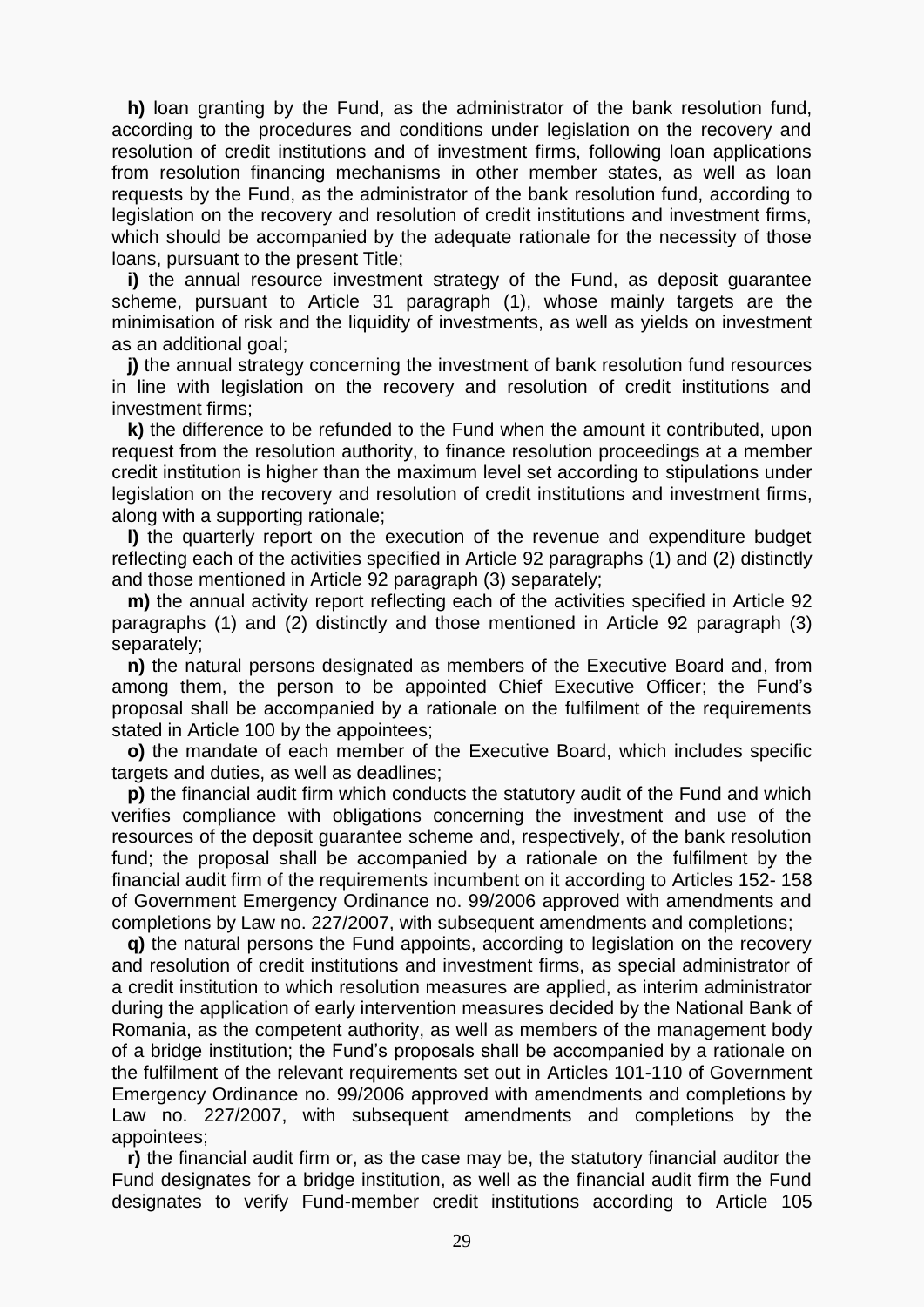provisions; the Fund's proposals shall be accompanied by a rationale on the fulfilment by the financial audit firm or, as the case may be, by the statutory financial auditor of the requirements incumbent on them according to [Articles 152-](act:101819%2030729354) [158](act:101819%2030729377) of Government Emergency Ordinance no. 99/2006 approved with amendments and completions by Law [no. 227/2007,](act:106952%200) with subsequent amendments and completions;

 **s)** the percentage of the post-tax profit each year allocated to the creation of the annual profit-sharing fund for employees, Executive Board members and members of the Supervisory Board, which cannot exceed one percent;

**t)** the mandate to negotiate the cooperation agreements pursuant to [Article 76;](act:871892%2086298401)

 **u)** signing of the cooperation agreements negotiated in line with the mandate specified in letter t);

**v)** the proposal to audit a member credit institution;

 **w)** the Fund's regulations on methods to calculate risk-based contributions to the deposit guarantee scheme;

 **x)** any Fund-issued regulation for the application of the law enforceable against third parties.

**(3)** The Fund's Supervisory Board shall analyse and approve:

 **a)** the ceiling, time limits and conditions for investment of the financial resources of the deposit guarantee scheme, in accordance with the strategy mentioned in paragraph (2) letter i) and with the requirements listed in Article 31 [paragraph](act:871892%2086298225) (1);

**b)** the structure of the organisation, the personnel structure and the salary grid;

 **c)** the ceiling, time limits and conditions for investment of the financial resources of the bank resolution fund as per the strategy mentioned in paragraph (2) letter j) and the requirements stipulated in legislation on the recovery and resolution of credit institutions and investment firms;

 **d)** the appointment of persons representing the Fund as sole liquidator of credit institutions, according to the provisions of Government Emergency Ordinance [no.](act:101819%200)  [99/2006](act:101819%200) approved with amendments and completions by Law [no. 227/2007,](act:106952%200) with subsequent amendments and completions, as well as the terms of their mandates;

 **e)** the conclusion of services contracts with Romanian or foreign natural and physical persons covering activities pursuant to [Article 92,](act:871892%2086298486) in compliance with public procurement legislation;

 **f)** the reports issued by the members of the Fund's Executive Board periodically, at least annually, on the attainment of Fund objectives and on the fulfilment of their duties and responsibilities deriving from their mandates and designed distinctly for each of the activities specified in Article 92 [paragraphs \(1\)](act:871892%2086298487) and [\(2\)](act:871892%2086298488) and separately for those mentioned in Article 92 [paragraph \(3\);](act:871892%2086298489)

 **g)** the Fund's own standards on the internal control system, internal audit included;

 **h)** the strategy devised to liquidate a credit institution, as the Fund exercises its function as liquidator, which the Executive Board sets forth while observing the legislation in force;

 **i)** the procedure of compensation payments to guaranteed depositors, which includes setting deadlines and deciding on the persons in charge of every step to be taken, as the case may be, starting with the date when the National Bank of Romania informs the Fund of the occurrence of circumstances that may trigger unavailability of deposits at a credit institution;

**j)** the procedures of performing stress tests pursuant to [Article](act:871892%2086298278) 42;

**k)** the Executive Board's reports on the results of the stress tests;

 **l)** the Fund's internal regulations, other than those specified in letters g), i) and j), detailing the way to perform activities by the three categories of activity listed in [Article](act:871892%2086298486) 92;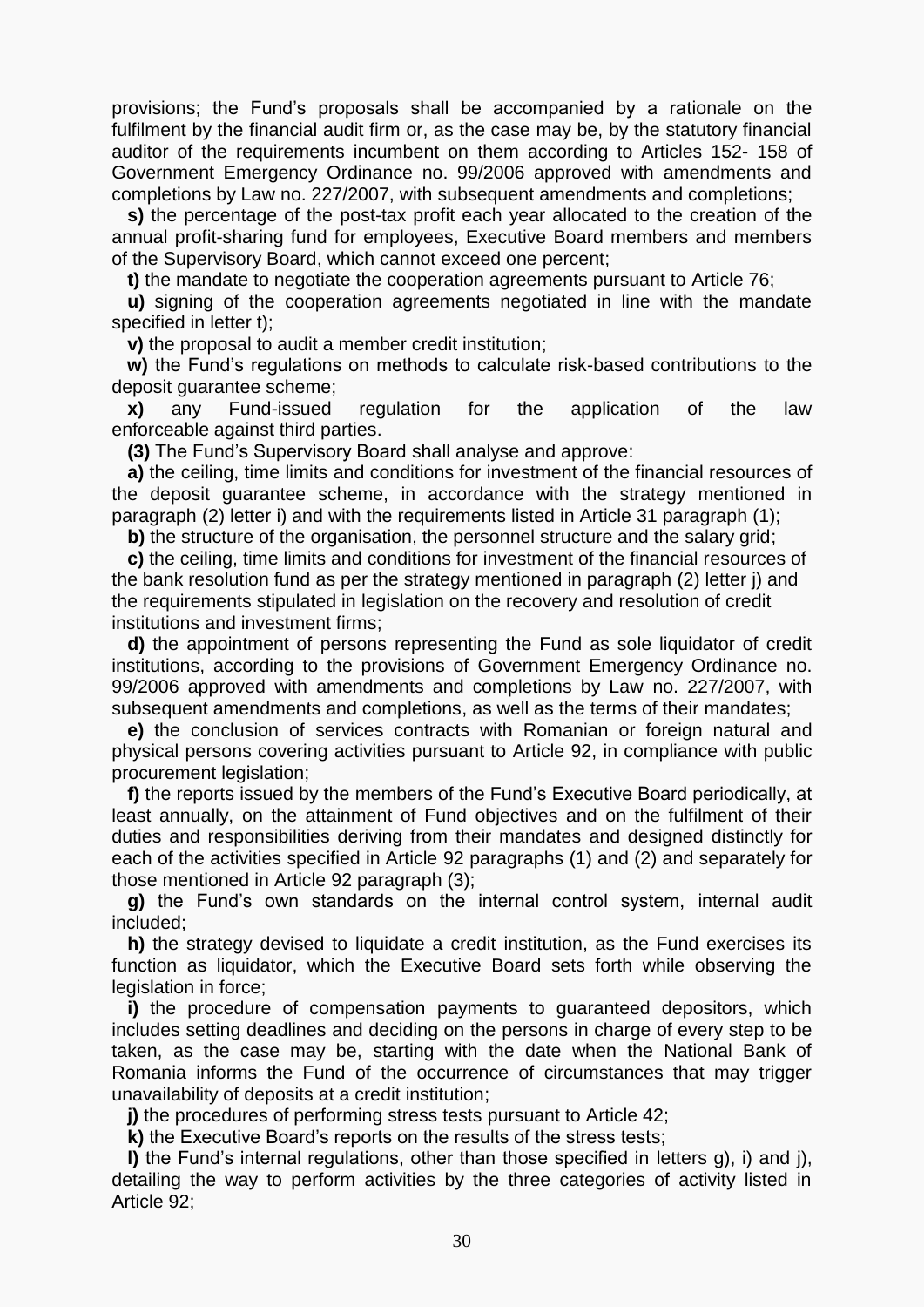**m)** notices and reports on the Fund's activity as sole liquidator, as well as reports drafted during the other activities referred to in [Article 92,](act:871892%2086298486) according to the present law, to legislation on the recovery and resolution of credit institutions and investment firms and to the mandate entrusted by the National Bank of Romania;

**n)** other reports on the Fund's activity;

 **o)** the Chief Executive Officer's mandate to annually negotiate the collective labour contract;

 **p)** the appointment of the members of the Fund's Audit Committee, according to Article 103 [paragraph](act:871892%2086298615) (3);

**q)** other materials requested by the Fund's Supervisory Board.

 **(4)** The Fund's Supervisory Board shall perform any other tasks entrusted by the Board of Directors of the National Bank of Romania in applying legislation on the categories of activities listed in [Article](act:871892%2086298486) 92.

 **Art. 99. – (1)** The Chairperson of the Fund's Supervisory Board has the following duties:

**a)** to coordinate the activity of the Supervisory Board;

 **b)** to sign mandate contracts with the Executive Board's members who have the approval of the Board of Directors of the National Bank of Romania;

 **c)** to inform the Board of Directors of the National Bank of Romania of the way in which the decisions of the Fund's Supervisory Board and, as the case may be, of the Board of Directors of the National Bank of Romania were fulfilled;

 **d)** to perform other duties entrusted by the Board of Directors of the National Bank of Romania or by the Fund's Supervisory Board.

 **(2)** The Chairperson of the Fund's Supervisory Board and, when appropriate, also the member of the Fund's Executive Board who was appointed Chief Executive Officer, shall submit and present to the Board of Directors of the National Bank of Romania the rationale of the proposals addressing topics under Article 98 [paragraph](act:871892%2086298532)  $(2).$ 

 **Art. 100. – (1)** The Fund's statute, in compliance Article 94 [paragraph](act:871892%2086298499) (1), shall specify the number of members of the Fund's Executive Committee, of which one shall be appointed Chief Executive Officer, as well as the duration of their mandates. Executive Board members shall not be members of the Fund's Supervisory Board, they shall be empowered under their contracts of mandate to ensure the operative management of the Fund, and they shall be accountable for the fulfilment of that task to the Fund's Supervisory Board.

 **(2)** The provisions under [Article](act:871892%2086298236) 34 and under [Articles](act:871892%2086298508) 95 and [96](act:871892%2086298511) shall apply correspondingly also to the Fund's Executive Board.

 **(3)** For the duration of their mandates, Executive Board members cannot sign employment agreements with the Fund. If they have been designated from among the Fund's employees, their individual employment agreements shall be suspended for the mandate period.

 **(4)** The salary paid to the members of the Fund's Executive Board and Supervisory Board according to their mandate contracts shall be fiscally assimilated to income from salary, which is taxable according to legislation in force.

 **Art. 101. – (1)** The members of the Fund's Executive Board shall run the Fund's current activities and shall take measures to ensure the implementation of the decisions of the Fund's Supervisory Board and by the Board of Directors of the National Bank of Romania adopted according to Article 98 [paragraph](act:871892%2086298532) (2).

**(2)** The Fund's Executive Board shall ensure the fulfilment of the following duties:

 **a)** submit the proposals referred to in Article 98 [paragraphs \(2\)](act:871892%2086298532) and [\(3\)](act:871892%2086298557) to the Fund's Supervisory Board for endorsement and approval respectively;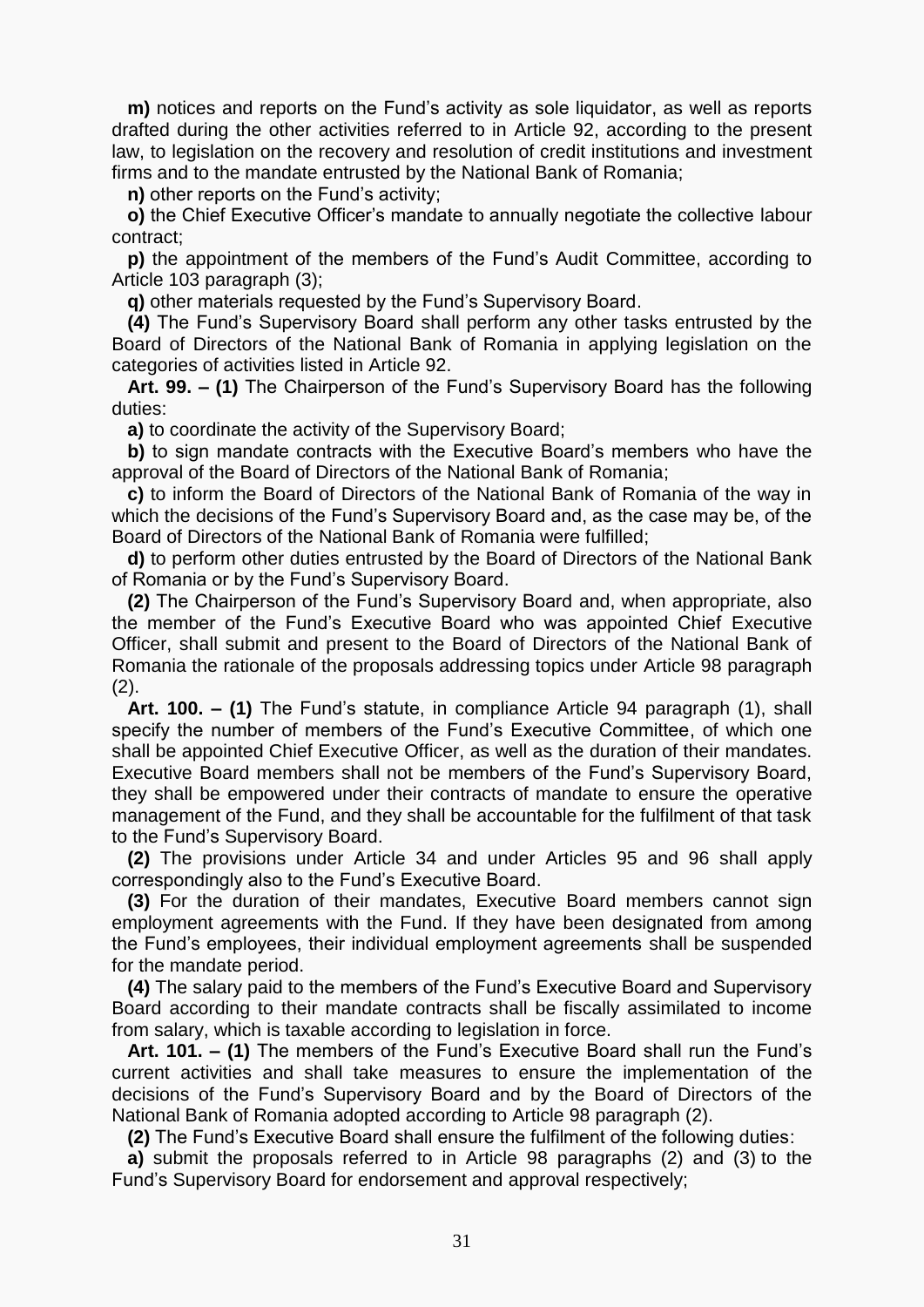**b)** ensure the implementation of the strategy pursuant to Article 98 paragraph (2) [letter](act:871892%2086298541) i) in compliance with the requirements under Article 98 paragraph (3) [letter](act:871892%2086298558) a);

 **c)** ensure the implementation of the strategy pursuant to Article 98 paragraph (2) [letter](act:871892%2086298542) j) in compliance with the requirements under Article 98 paragraph (3) [letter](act:871892%2086298560) c);

 **d)** execute the approved revenue and expenditure budget, in compliance with legal provisions in force and within the ceiling approved for each of the activities specified in [Article](act:871892%2086298486) 92;

 **e)** ensure the application of the necessary procedures so that the Fund can make the payments referred to in the present law and in the legislation on the recovery and resolution of credit institutions and of investment firms;

 **f)** ensure the performance of Fund activities as per [Article](act:871892%2086298486) 92 observing the obligation to reflect the revenue and expenditure related to them as distinct items so as to comply with provisions concerning the use of the deposit guarantee scheme's resources as they are laid down in the present Title and with provisions referring to the use of the resources of the bank resolution fund set out in the legislation on the recovery and resolution of credit institutions and investment firms;

 **g)** sign, change and terminate Fund employees' individual employment agreements;

 **h)** approve the expenditure for the operation of the Fund in each of its capacities referred to in [Article](act:871892%2086298486) 92, within the approved revenue and expenditure budget;

**i)** ensure the organisation of internal control, according to the Fund's rules;

**j)** represent the institution by signing the services contracts related to Fund activities according to [Article](act:871892%2086298486) 92;

 **k)** represent the institution in negotiations for the conclusion of the agreements specified in Article 76 paragraph (1), [within](act:871892%2086298402) the mandate approved by the Board of Directors of the National Bank of Romania, inform the Fund's Supervisory Board and the National Bank of Romania of the occurrence of circumstances such as those mentioned in Article 76 [paragraph](act:871892%2086298404) (3) and supply the National Bank of Romania with the information needed to draft the notification pursuant to Article 76 [paragraph](act:871892%2086298403) (2);

**l)** send the reports on the results of stress tests to the National Bank of Romania;

 **m)** send the National Bank of Romania the requests specified in Article 117 [paragraph](act:871892%2086298663) (3) and Article 118 [paragraph \(1\),](act:871892%2086298665) as well as the notification of credit institutions' failure to pay their contributions to the bank resolution fund, according to legislation on the recovery and resolution of credit institutions and investment firms;

 **n)** inform the Fund's Supervisory Board of the implementation of the decisions of the Fund's Supervisory Board and of the Board of Directors of the National Bank of Romania adopted in line with Article 98 [paragraph](act:871892%2086298532) (2);

 **o)** exercise any other duty under the law for each of the activities stated in [Article](act:871892%2086298486) [92](act:871892%2086298486) or assigned by the Fund's Supervisory Board within the mandate.

 **(3)** The duties and responsibilities of each of the members of the Fund's Executive Committee shall be laid down in his/her mandate.

 **(4)** The Chief Executive Officer shall represent the Fund in relationships with third parties.

 **Art. 102. – (1)** The members of the Fund's Supervisory Board and Executive Board, Fund employees as well as the other persons the Fund has signed services contracts with shall be bound by professional secrecy and may not disclose any information revealed to them in the course of their activities unless required by the legislation regulating the respective activities, namely Government Emergency Ordinance no. 99/2006, approved with amendments and completions by Law [no.](act:106952%200)  [227/2007,](act:106952%200) with subsequent amendments and completions or, where appropriate, the requirements under Title I, the legislation on the recovery and resolution of credit institutions and investment firms and Law [no. 85/2014.](act:399890%200)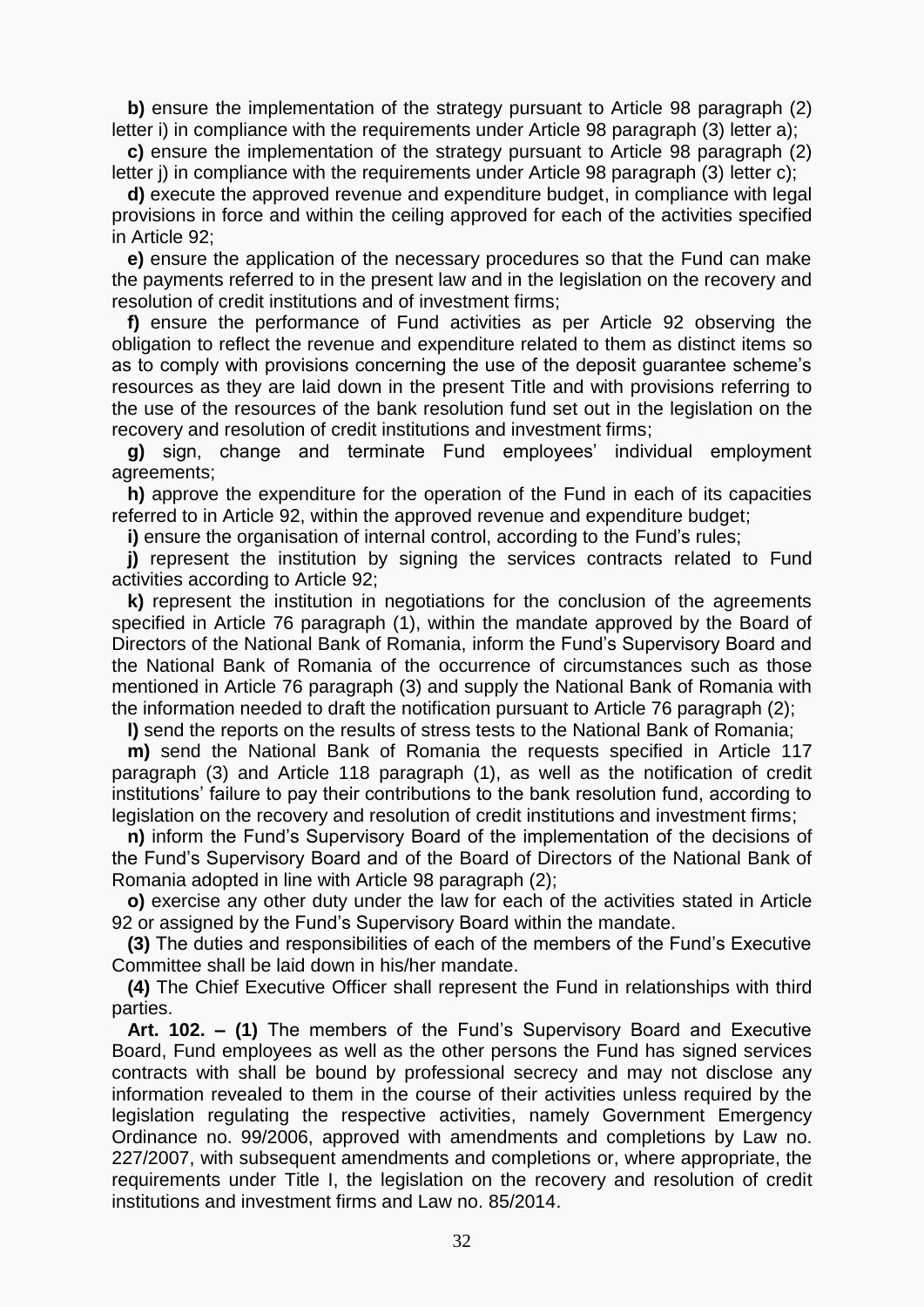**(2)** The members of the Fund's Supervisory Board and Executive Board, as well as Fund employees entrusted duties under the present law, the legislation on the recovery and resolution of credit institutions and investment firms and Law [no.](act:399890%200)  [85/2014](act:399890%200) shall face civil or, as the case may be, criminal liability only for an act or omission that was committed or omitted in bad faith or with gross negligence while exercising their powers as provided by the present law, by legislation on the recovery and resolution of credit institutions and investment laws or Law [no. 85/2014.](act:399890%200)

#### **CHAPTER III**

Annual Financial Statements and Internal Control Systems

 **Art. 103. - (1)** The Fund shall be under the obligation to organise and manage its accounting according to the provisions of the Accounting Law [no. 82/1991,](act:124705%200) republished, with subsequent amendments and completions, and of the specific regulations in this respect issued by the National Bank of Romania with the endorsement of the Ministry of Public Finance.

 **(2)** The provisions of Government Emergency Ordinance [no. 90/2008](act:119692%200) on the statutory audit of annual financial statements and of annual consolidated financial statements and on the public supervision of the accounting profession, approved with amendments by Law [no. 278/2008,](act:117281%200) with subsequent amendments and completions, shall apply correspondingly to the Fund, as an entity of public interest.

 **(3)** The Fund's Audit Committee consists of three members of the Fund's Supervisory Board.

 **Art. 104. –**In order to fulfil its duties, the Fund shall have at its disposal adequate internal control mechanisms set according to its own rules and in line with the provisions of Article 35 paragraph (1) [letter a\),](act:871892%2086298252) which shall be subject to annual assessment and, where appropriate, annual revision.

 **Art. 105. – (1)** The Fund, in its capacity as deposit guarantee scheme, shall verify within participating credit institutions whether reported data correspond to reality according to [Articles](act:871892%2086298297) 47 and [48](act:871892%2086298300) and if the respective credit institutions comply with legal provisions on the information of depositors pursuant to provisions in [Articles](act:871892%2086298303) 49- [56.](act:871892%2086298322) To this end, the Fund may sign contracts with financial audit firms, legal persons, members of the Chamber of Financial Auditors of Romania for the verification of the respective credit institutions' accounting records. The Fund's proposal for a financial audit to be conducted shall be submitted to the Board of Directors of the National Bank of Romania for approval.

 **(2)** Verifications at the headquarters of the credit institutions in the membership of the Fund are performed by Fund personnel empowered in this respect or, as the case may be, by the financial audit firm designated in compliance with the provisions of Article 98 paragraph (2) [letter](act:871892%2086298550) r).

 **(3)** Fund-member credit institutions shall allow Fund employees and other mandated persons pursuant to paragraph (1) to perform the verification and to examine their records, accounts and operations and they shall also supply all the deposit-related documents and information as requested.

 **(4)** During the examination specified in paragraph (1), the Fund or the Fundmandated person may request the management of the credit institution and the financial audit firm that conducts the statutory audit any information they deem necessary for the verification and relevant for the purpose of the provisions of Title I.

 **(5)** The Fund may recommend the credit institution that was verified to remedy the deficiencies found. The credit institution shall inform the Fund of the measures taken within the time frame the Fund established.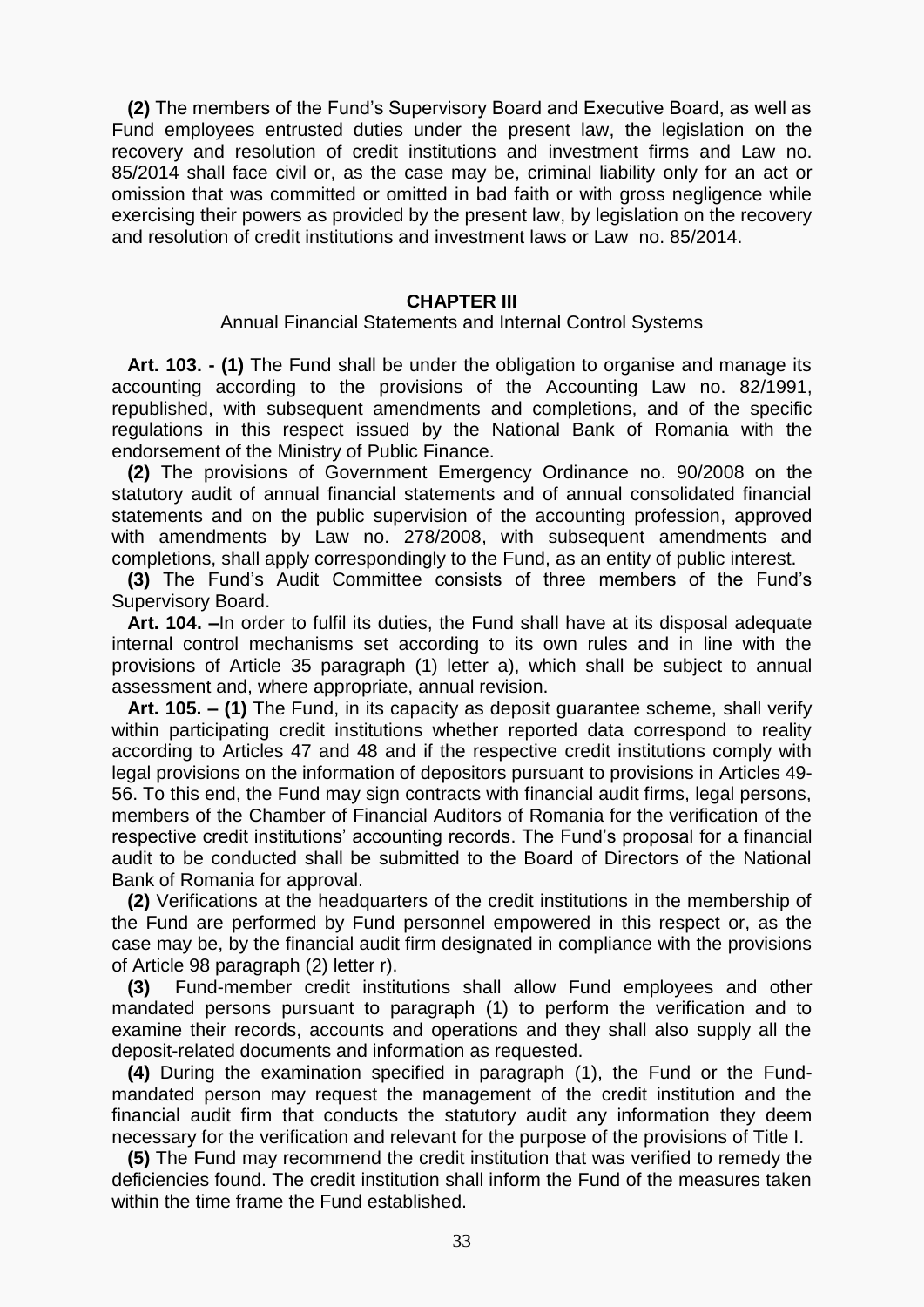**(6)** If deficiencies are not corrected, the Fund shall proceed according to [Article](act:871892%2086298443) [83.](act:871892%2086298443)

 **Art. 106. – (1)** The Fund's financial statements shall be subject to statutory audit, which will also verify compliance with legal obligations concerning the investment and use of the resources of the deposit guarantee scheme and, respectively, of the bank resolution fund. To this end, the Fund shall sign a contract with a financial audit firm, in line with provisions of Article 37 [paragraph](act:871892%2086298263) (2) and [\(3\).](act:871892%2086298264)

 **(2)** The financial audit report drawn up according to paragraph (1) shall be presented to the Fund's Supervisory Board and to the Board of Directors of the National Bank of Romania.

 **Art. 107. –** The Fund's fiscal year starts on January 1 and ends on December 31 of each year.

 **Art. 108. –** The annual activity report, together with the Fund's annual financial statements, as well as the financial audit report shall be submitted to the National Bank of Romania and shall be published on the Fund's official website within 150 days after the end of the fiscal year.

 **Art. 109. –** The Fund shall see to it that the operations related to the building, investment and utilisation of financial resources for the activity specified in Article 92 [paragraph](act:871892%2086298487) (1) and respectively for the activity referred to in Article 92 [paragraph](act:871892%2086298488) (2) are registered as distinct entries in accounting records.

 **Art. 110. –** The Fund's expenditure that cannot be allocated specifically to the activity it performs as a deposit guarantee scheme or as the administrator of the bank resolution fund or in exercising its other powers as listed in Article 92 [paragraph \(3\)](act:871892%2086298489) shall be distributed across the three categories of activities based on the share of the revenue from the respective activity in the total revenue of the fund.

**Art. 111. –** The Fund's direct spending shall be borne as follows:

 **a)** for the activity performed as a deposit guarantee scheme, from the financial resources stated in Article 12 paragraph (1) [letter](act:871892%2086298149) c);

**b**) for the activity as the administrator of the bank resolution fund, from revenue resulting from investments of the available financial resources of the bank resolution fund, in compliance with legal provisions on the recovery and resolution of credit institutions and investment firms;

 **c)** for the activities under Article 92 [paragraph](act:871892%2086298489) (3), from revenue resulting from the respective activities.

 **Art. 112. –** Profit, less the percentage that goes to the creation of the annual profitsharing fund, according to the provisions of the present Title, shall be used to replenish the resources of each of the activities pursuant to Article 92 [paragraphs](act:871892%2086298487) (1) and [\(2\)](act:871892%2086298488) and to Article 92 [paragraph](act:871892%2086298489) (3). The share of profit going to each of the three categories of activity shall be set based on the weight of each category of activities in the generation of profit.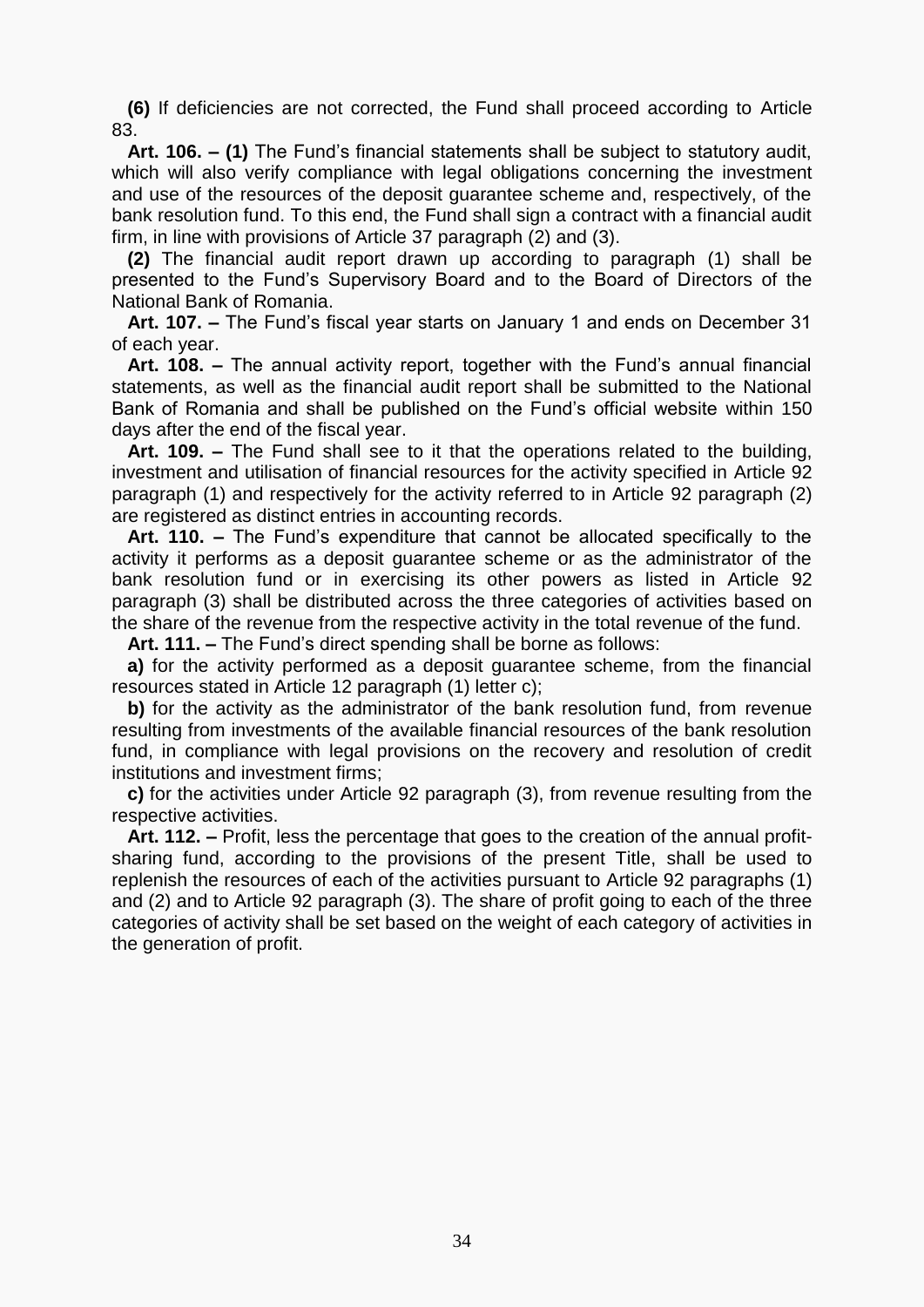# **CHAPTER IV**

Deposit Guarantee

# **SECTION 1**

#### Financial Resources

 **Art. 113. –** The Fund, in its capacity as deposit guarantee scheme, shall operate in compliance with the provisions of the present law and, where appropriate, of legislation on the recovery and resolution of credit institutions and investment firms.

 **Art. 114. –** The financial resources of the Fund, in its capacity as deposit guarantee scheme, shall consist of the following:

**a)** accumulated financial resources and financial resources pursuant to [Article](act:871892%2086298145) 12;

**b)** loans from credit institutions, financial companies, other deposit quarantee schemes and other institutions;

 **c)** loans from the Government, according to provisions in Article119 [paragraphs](act:871892%2086298669) (2) and [\(3\);](act:871892%2086298670)

**d)** other resources – donations, sponsorships, financial assistance.

 **Art. 115. – (1)** In order to apply the provisions laid down in [Article](act:871892%2086298154) 13, the Fund, with the approval of the National Bank of Romania, shall set the following on a yearly basis:

 **a)** the target level of financial resources for the respective year, calculated as ratio between the amount of financial resources the Fund needs and the total amount of covered deposits;

 **b)** the percentage share to determine the annual contributions of participating credit institutions pursuant to [Articles](act:871892%2086298156) 14 and [15.](act:871892%2086298159)

 **(2)** Risk-based annual contributions of Fund-member credit institutions shall be calculated according to the regulation the Fund shall issue for the application of the present Title, in compliance with provisions set out in Article 98 paragraph (2) [letter](act:871892%2086298555) [w\).](act:871892%2086298555)

 **Art. 116. –** The Fund, in its capacity as deposit guarantee scheme, shall finance resolution measures in compliance with Title I and with legislation on the recovery and resolution of credit institutions and investment firms.

 **Art. 117. – (1)** The Fund shall inform each member credit institution, at the latest by the end of February of the assessment year, of the degree of affiliated risk, determined in line with [Article](act:871892%2086298159) 15 provisions, as well as of the value of the due annual contribution.

 **(2)** The annual contribution of each credit institution shall be determined based on the information it supplies to the Fund in the template whose format and reporting deadline shall be set under the Fund's regulation for the application of the present Title.

 **(3)** Each member credit institution shall be under the obligation to pay its annual contribution, according to the Fund's notice, by April 30 of the assessment year at the latest. If the annual contribution is not paid within the requested time frame, the National Bank of Romania, upon the Fund's request, shall debit the due amount to the respective credit institution's current account.

 **Art. 118. – (1)** Upon the Fund's request, the Board of Directors of the National Bank of Romania may give its approval for member credit institutions to pay extraordinary contributions when the Fund's resources need to be replenished or, as the case might be, supplemented in order to create prerequisites allowing the Fund to fulfil its duties as a deposit guarantee scheme, according to the law. Without prejudice to the provisions of [Article](act:871892%2086298180) 21, if a member credit institution fails to pay its extraordinary contribution within the deadline set by the Fund, the National Bank of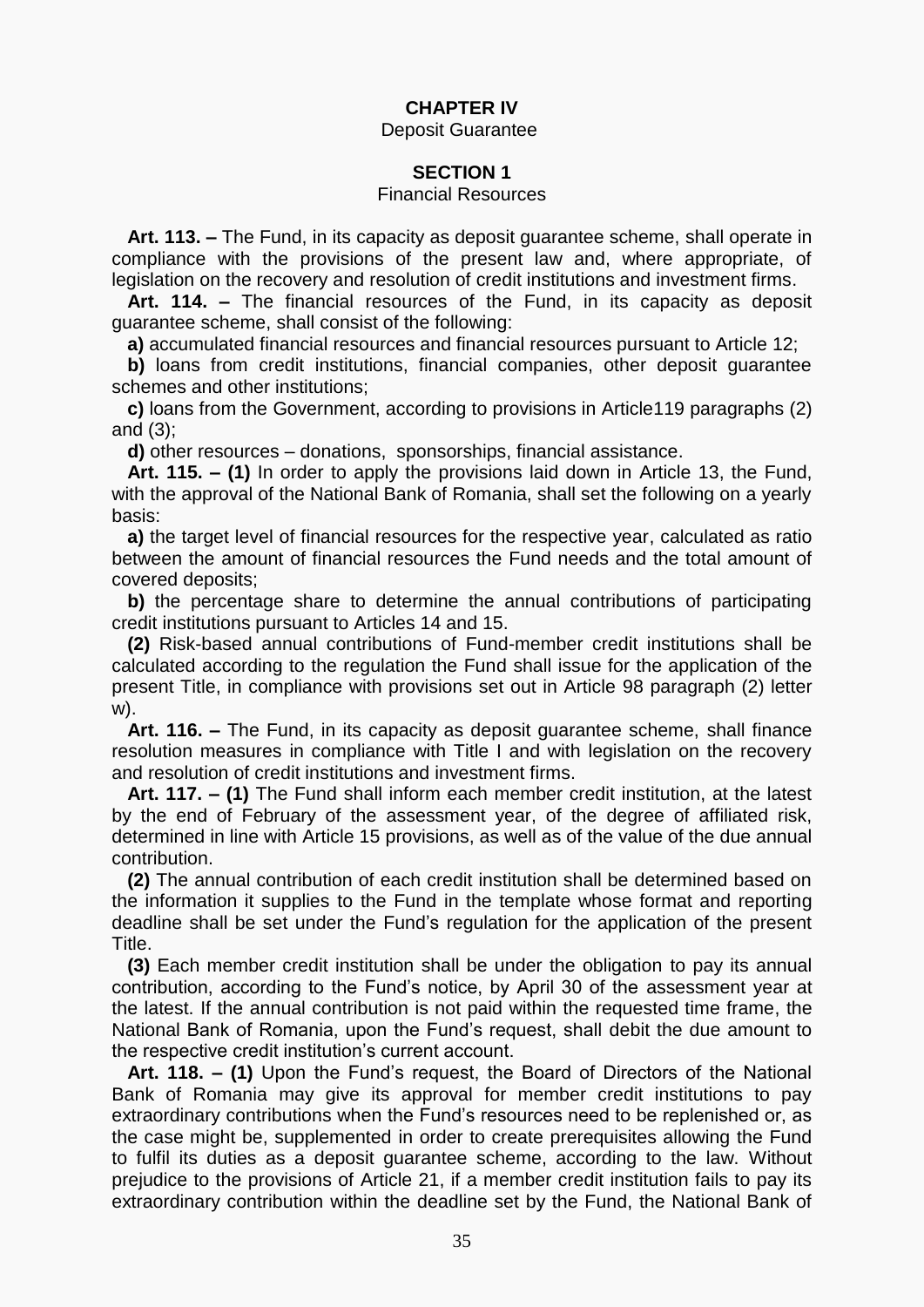Romania, upon the Fund's request, shall debit the due amount to the respective credit institution's current account.

 **(2)** Member credit institutions' extraordinary contributions shall be calculated according to the regulation the Fund shall issue for the application of the present Title and in compliance with the provisions of [Articles](act:871892%2086298159) 15 and [20,](act:871892%2086298176) as well as of Article 98 paragraph (2) [letter](act:871892%2086298555) w).

 **Art. 119. – (1)** The Fund may request the Government to guarantee its loans and the Government shall make a decision in this respect within five days from receiving the request.

 **(2)** In exceptional circumstances, when the available financial resources of the Fund, as a deposit guarantee scheme, are insufficient to cover compensation payouts or to finance, according to the obligations of a deposit guarantee scheme, the resolution measures applied to participating credit institutions in line with legislation on the recovery and resolution of credit institutions and investment firms, as well as in conditions in which the resources of the Fund-administered bank resolution fund are insufficient to finance resolution measures intended for credit institutions according to legislation on the recovery and resolution of credit institutions and investment firms, the Government, through the Ministry of Public Finance, shall offer the Fund the necessary amounts, as a loan, within maximum five working of receiving the Fund's request. The source of the funds is the privatisation proceeds in lei and in foreign currency recorded in the State Treasury's account. Upon the Fund's request, the Government shall lend it the respective amount based on a loan agreement between the parties, which incorporates the amount and the general terms of granting/repaying the loan given to the Fund.

 **(3)** If selloff proceeds are insufficient, the Ministry of Public Finance may launch government securities issues by way of derogation from the provisions of Government Emergency Ordinance [no. 64/2007](act:108849%200) on public debt, approved with amendments and completions by Law [no. 109/2008,](act:114179%200) with subsequent amendments. The financial terms of the sub-loan the Ministry of Public Finance grants to the Fund shall be set under a loan agreement concluded between the two parties. The necessary amounts shall be made available to the Fund within five working days at the most from the request.

## **SECTION 2**

#### Compensation Payouts

 **Art. 120. – (1)** The Fund shall be under the obligation to take all the necessary measures to pay guaranteed depositors the amounts representing their due compensation pursuant to [Article 65](act:871892%2086298361) provisions through the agency of the credit institutions mandated according to paragraph (2),

 **(2)** In order to fulfil the obligation laid down in paragraph (1), within two working days at the most from the date deposits become unavailable, the Fund shall decide on mandated credit institutions from among those selected according to [Article](act:871892%2086298683) 122, shall set the date for the beginning of repayments, the period during which these repayments are made through the agency of the mandated institutions, as well as the compensation payment methods and shall see to it that the information needed to access compensation are published as per [Article](act:871892%2086298368) 66. Within the same period, the Fund shall also supply the repayment-related information to the mandated credit institutions.

 **(3)** The information the Fund shall publish according to paragraph (2), shall include at least the following: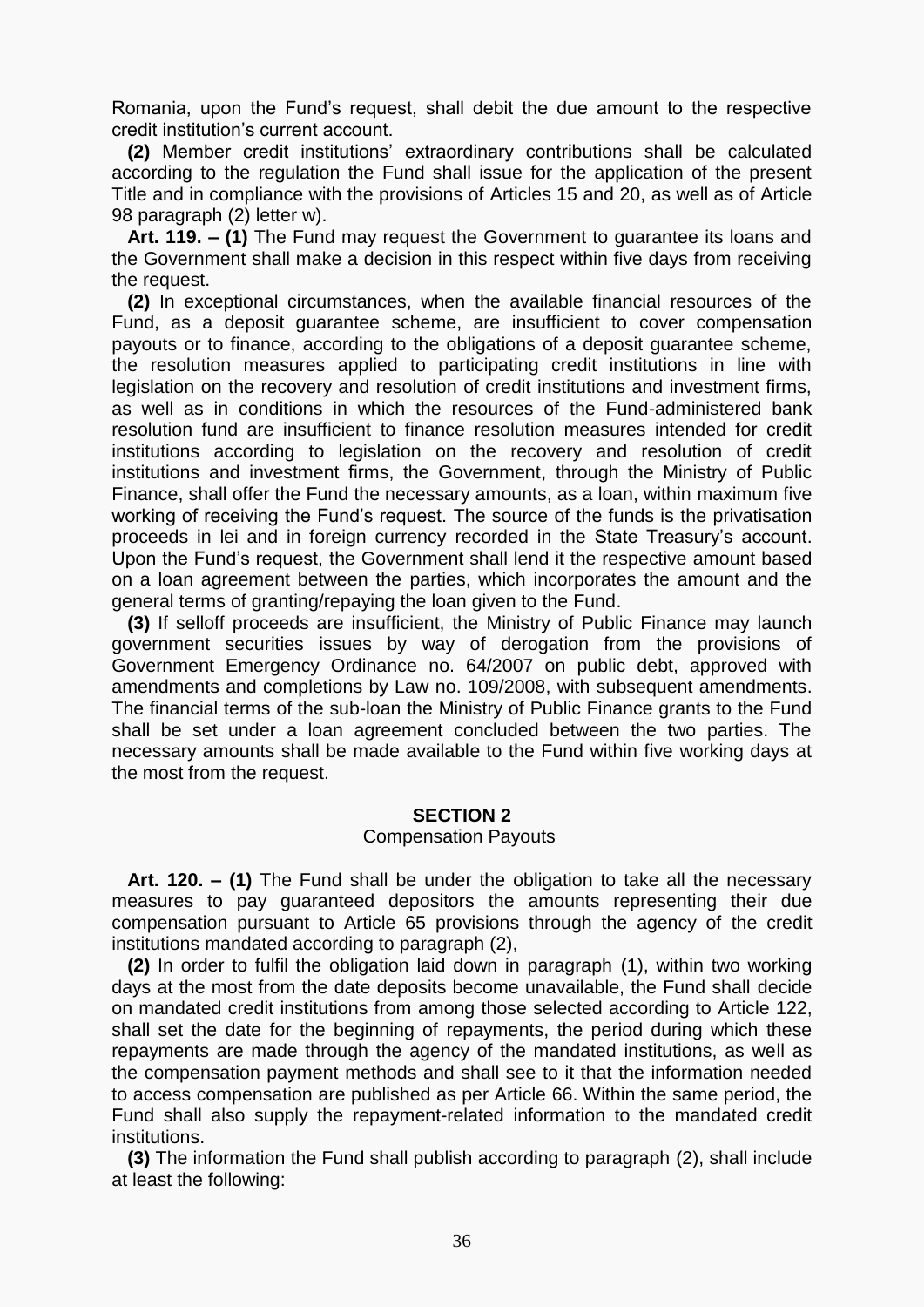**a)** the credit institutions mandated to make compensation payments, including their units nationwide;

 **b)** the date when payouts start and the period over which repayments are made through the units of the mandated credit institutions;

 **c)** procedures for depositors who failed to claim their due compensation to be repaid within the time frame specified in letter b);

 **d)** methods of payment, the documents and procedures needed to receive compensation.

 **(4)** The credit institutions where deposits are unavailable and the credit institutions mandated to make compensation payments shall be under the obligation to display the information referred to in paragraph (3) at the headquarters of all their units nationwide one working day after receiving it. The display of information shall comply with the requirements set out in [Articles](act:871892%2086298390) 73 and [74.](act:871892%2086298395)

 **Art. 121. –** Based on the information supplied by a member credit institution or, where appropriate, the liquidator appointed by a court of law, in line with provisions in Article 59 [paragraph](act:871892%2086298335) (2) and [\(3\),](act:871892%2086298336) the Fund shall verify the list of compensation claims sent by the respective credit institution or court-appointed liquidator and shall draw up a final list which it shall send to the credit institutions mandated to repay guaranteed depositors, at least 24 hours before the repayment period starts.

 **Art. 122. – (1)** The Fund shall select one or several credit institutions to be given mandates for compensation payments according to criteria set under its regulations.

 **(2)** By end-February of each year, the Fund's Supervisory Board, with the approval of the Board of Directors of the National Bank of Romania, shall draw up a list of credit institutions selected to be mandated pursuant to Article 120 [paragraph](act:871892%2086298674) (2) for the following 12 months.

#### **SECTION 3**

#### The Fund's Cooperation with Other Deposit Guarantee Schemes

 **Art. 123. – (1)** The Fund shall make compensation payments to depositors at branches set up in Romania by credit institutions headquartered in other member state, on behalf of the deposit guarantee scheme in the home member country, according to the instructions of the deposit guarantee scheme in the home member state, after it has received the necessary funding. The Fund shall request the deposit guarantee scheme in the home member country to compensate it for the repaymentrelated costs incurred.

 **(2)** The Fund shall in no way be liable for actions taken according to the instructions given by the deposit guarantee scheme in the home member country.

 **(3)** By way of derogation from the provisions of Article 61 [paragraph](act:871892%2086298344) (4), the Fund shall make the repayments in line with its obligation laid down in paragraph (1) in the currency in which the deposit guarantee scheme in the home member state has granted the funding.

 **Art. 124. –** In order to apply [Article](act:871892%2086298687) 123 provisions, the Fund shall inform depositors concerned on behalf of the deposit guarantee scheme in the home member country and shall be entitled to receive correspondence from those depositors on behalf of the deposit guarantee scheme in the home member state.

#### **CHAPTER V**

#### Transitory and Final Provisions

 **Art. 125. –** Deposits and other instruments held by a credit union which have predetermined maturity, which were opened or issued before July 2, 2014 and which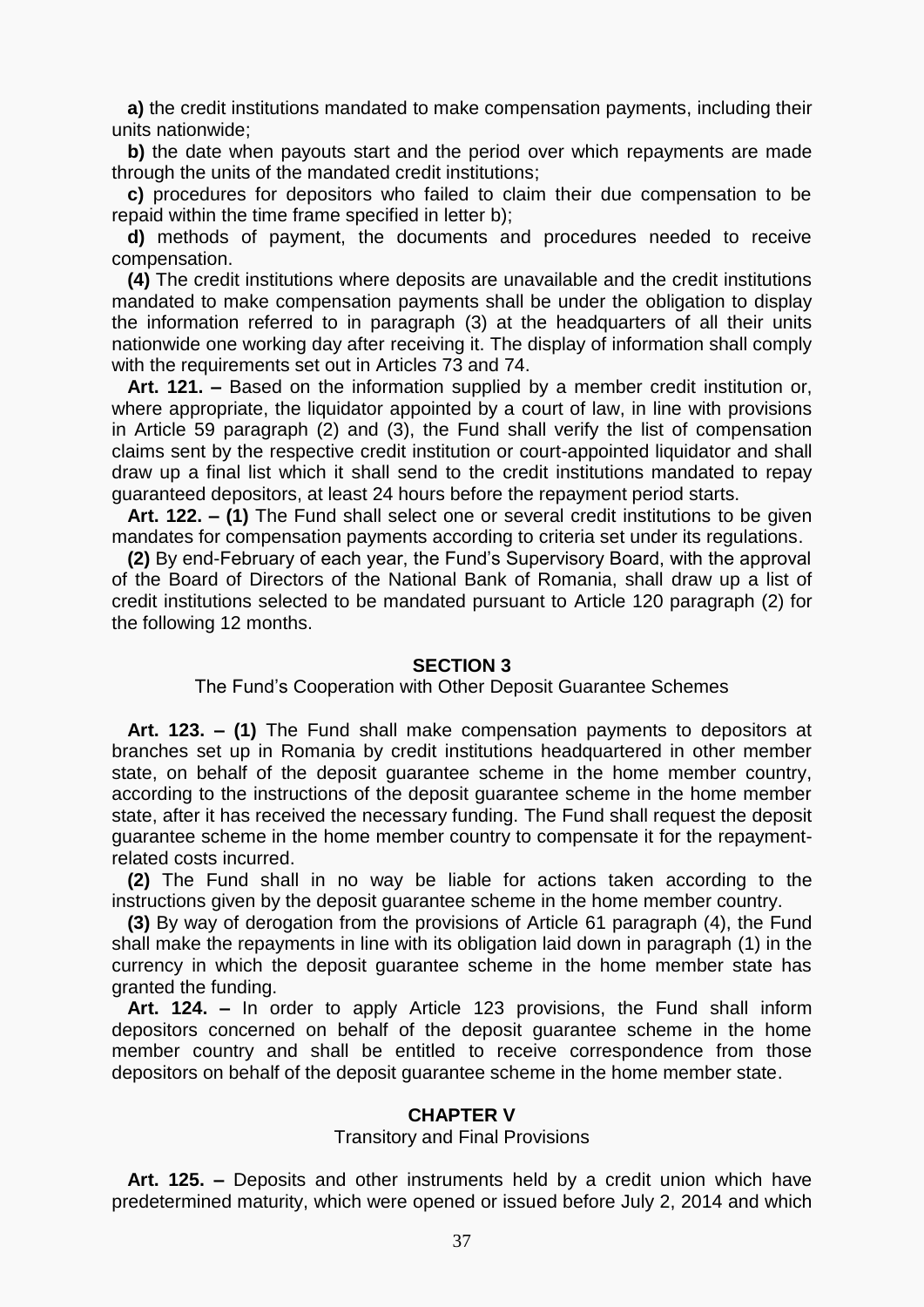mature after the present law will have come into force shall be guaranteed by the Fund to maturity, pursuant to Title I.

 **Art. 126. –** Within one month from the date the present law comes into force, Fund-member credit institutions shall provide their depositors with information on deposits or categories of deposits or other instruments, which the Fund no longer covers or it covers only for a limited period.

 **Art. 127. –** The Board in office on the date the present law comes into force shall perform the duties of the Supervisory Board until the members of the latter are appointed. Supervisory Board members shall be designated by the authorities they represent within six months of the date the present law comes into force.

 **Art. 128. – (1)** The executive management members in office on the date the present law comes into force shall fulfil the duties set out Article 101 [paragraph](act:871892%2086298590) (2) until the requirement under Article 101 [paragraph \(3\)](act:871892%2086298606) is met. The Fund shall have 12 months after the present law comes into force to implement all the procedures for terminating the labour contracts signed with the members of the executive management, as well as for concluding the mandate contracts with the members of the Executive Board according to the present title. By way of derogation from the provisions of Article 56 [paragraph](act:255574%2056618217) (1) of Law [no. 53/2003](act:255501%200) – [The Labour Code,](act:255574%200) republished, with subsequent amendments and completions, the labour contracts of the members of the executive management shall terminate ipso jure at the end of a 12-month term. The mandate contracts of the Executive Board shall comply with the requirements laid down in [Articles](act:871892%2086298583) 100 and [101.](act:871892%2086298588)

 **(2)** Within six months after the present law has come into force, the Fund shall make sure that the persons exercising the powers specified in Article 98 paragraph (2) [letter](act:871892%2086298548) p) and [r\)](act:871892%2086298550) fulfil the requirements laid down in [Articles](act:101819%2030729354) 152[-158](act:101819%2030729377) of Government Emergency Ordinance no. 99/2006, approved with amendments and completions by Law [no. 227/2007,](act:106952%200) with subsequent amendments and completions and the requirements pursuant to the present title and that the persons referred to in Article 98 paragraph (2) [letter](act:871892%2086298548) p) comply with the stipulations of Article 37 [paragraphs](act:871892%2086298263) (2) and [\(3\).](act:871892%2086298264) Contracts signed before the present law comes into force with persons failing to meet those requirements shall terminate ipso jure once the new contracts are concluded.

 **Art. 129. –** The Fund and the National Bank of Romania, as the case may be, shall be empowered to issue the regulations needed to apply the provisions of Fund operation legislation. The regulations of the National Bank of Romania and of the Fund, which are enforceable against third parties, shall be published in Romania's Official Gazette, Part I.

 **Art. 130. –** Once it comes into force, the present law shall repeal the following provisions of Government Ordinance [no. 39/1996](act:136737%200) on the setting up and operation of the Bank Deposit Guarantee Fund, republished in Romania's Official Gazette, Part I, no. 587 of August 19, 2010, with subsequent amendments and completions: Article 1 [paragraphs](act:136737%2043749176) (2) and [\(3\),](act:136737%2043749177) [Articles](act:136737%2043749178) 2[-69](act:136737%2059605131) and the [Annex.](act:136737%2043749529)

**Art. 131. –** Annexes [no. 1](act:871892%2086298716) and [2](act:871892%2086298729) shall form an integral part of the present law.

\*

 Title I transposes the provisions under Directive [2014/49/EU](act:399160%200) of the European Parliament and of the Council of 16 April 2014 on deposit guarantee schemes (recast), published in the Official Journal of the European Union, series L, no. 173 of June 12, 2014, with the exception of provisions of Article 19 and, partially, of Article 14 (2) paragraph 1.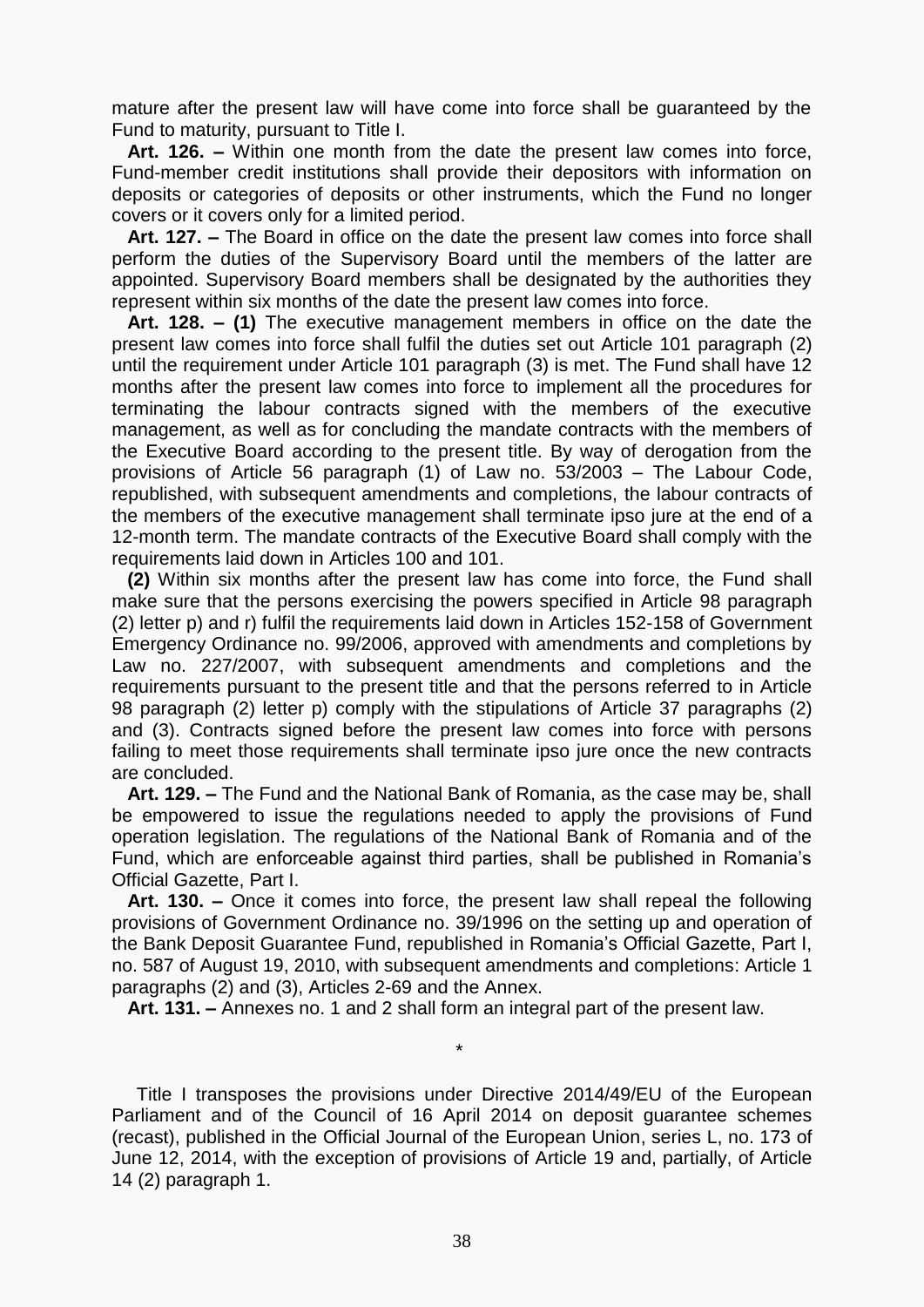Title II transposes the provisions of Article 2 [\(2\),](act:399160%2067924349) Article 4 [\(1\)](act:399160%2067924380) paragraph 1, Article 4 [\(12\),](act:399160%2067924396) Article 10 [\(9\),](act:399160%2067924498) Article 14 [\(2\)](act:399160%2067924543) paragraph 1 and [Article](act:399160%2067924583) 19 of Directive 2014/49/EU of the European Parliament and of the Council of 16 April 2014 on deposit guarantee schemes (recast), published in the Official Journal of the European Union, series L, no. 173 of June 12, 2014

 This law was adopted by Romania's Parliament in compliance with the provisions laid down in [Article](act:48295%2043226532) 75 and Article 76 [paragraph](act:48295%2043226542) (1) of Romania's Constitution, republished.

> PRESIDENT OF THE CHAMBER OF DEPUTIES VALERIU-ŞTEFAN ZGONEA

PRESIDENT OF THE SENATE CĂLIN-CONSTANTIN-ANTON POPESCU-TĂRICEANU

Bucharest, December 4, 2015. No. 311.

# **ANNEX No. 1**

## List of Deposits Excluded from Coverage

 **1.** Deposits made by a credit institution on its own behalf and for its own account, in compliance with provisions under Article 64 [paragraph](act:871892%2086298358) (2)

 **2.** Instruments falling within the definition of own funds, as they are defined in Article 4 paragraph (1) [point](act:387730%2066584469) 118 of Regulation (EU) no. 575/2013

 **3.** Deposits arising out of transactions in connection with which there has been a criminal conviction for money laundering according to legislation on preventing and fighting money laundering. Deposit guarantee schemes shall classify deposits as belonging to this category based on information received from competent authorities, from the credit institutions where deposits became unavailable or from courtappointed liquidators, as the case may be.

 **4.** Deposits by financial institutions as defined in Article 4 paragraph (1) [point. 26](act:387730%2066584342) of Regulation (EU) no. 575/2013

 **5.** Deposits by investment firms as defined in Article 4 paragraph (1) [point](act:387730%2066584305) 2 of Regulation (EU) no. 575/2013

 **6.** Deposits where the identity of the holder has not been verified up to the moment they become unavailable, in line with legislation on preventing and fighting money laundering.

 **7.** Deposits by insurance and by reinsurance undertakings, as they are defined in Article 2 letter a [point](act:26593%2029215079) 5 and [39](act:26593%2021019502) in Law [no. 32/2000](act:26593%200) on insurance undertakings and insurance supervision, with subsequent amendments and completions

 **8.** Deposits by collective investment undertakings, as they are defined in capital market legislation

**9.** Deposits by pension funds

**10.** Deposits by central, local and regional public authorities

**11.** Debt securities issued by a credit institution, as well as liabilities arising out of own acceptances and promissory notes.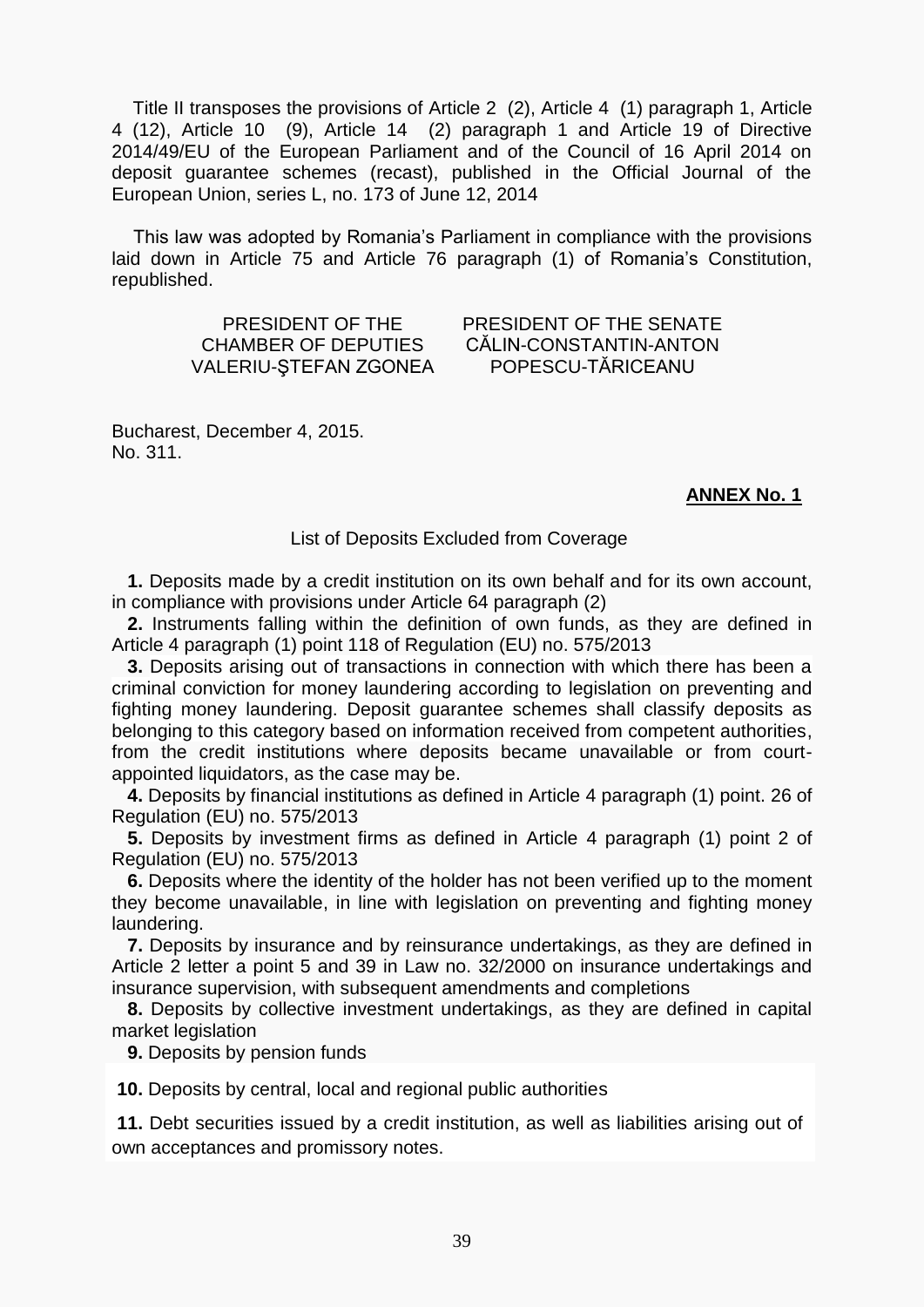# Depositor Information Template

| Basic information about deposit protection          |                                                                                     |
|-----------------------------------------------------|-------------------------------------------------------------------------------------|
| Deposits at (insert name of credit institution) are | [insert name of relevant DGS] <sup>1</sup>                                          |
| protected by:                                       |                                                                                     |
| Guarantee ceiling:                                  | The leu equivalent of 100,000 EUR per                                               |
|                                                     | depositor per credit institution <sup>2</sup> [where                                |
|                                                     | applicable:] The following trademarks are part of                                   |
|                                                     | your credit institution [insert all trademarks                                      |
|                                                     | which operate under the same licence].<br>The minimum compensation level in case of |
|                                                     | deposits that have not been used in any                                             |
|                                                     | transaction over the past 24 months is of [insert                                   |
|                                                     | corresponding minimum level]                                                        |
| If you have several deposits at the same credit     | All deposits at the same credit institution are                                     |
| institution:                                        | "aggregated" and the total is subject to the                                        |
|                                                     | guarantee ceiling set at the leu equivalent of                                      |
|                                                     | 100,000 EUR <sup>2</sup>                                                            |
| If you have a joint account with another person     | The guarantee ceiling set at the leu equivalent                                     |
| (other persons):                                    | of 100,000 EUR applies to each depositor<br>separately $3$                          |
| Due compensation payment period if deposits at      | 7 working days <sup>4</sup> [replace by another deadline if                         |
| the credit institution become unavailable:          | applicable]                                                                         |
| Currency of compensation payment:                   | <b>RON</b>                                                                          |
| Contact:                                            | [insert contact data for the relevant DGS                                           |
|                                                     | (address, telephone, e-mail etc.)]                                                  |
| More information:                                   | [insert the website of the relevant DGS]                                            |
| Acknowledgement of receipt by depositor:            |                                                                                     |
| Additional information (all or some of the below)   |                                                                                     |

**<sup>1</sup>** Scheme responsible for the protection of your deposit

 [only where applicable:] Your deposit is covered by a contractual scheme officially recognised as a deposit guarantee scheme. In case deposits at your credit institution become unavailable, your deposits shall be covered up to the guarantee ceiling, which was set at the leu equivalent of EUR 100,000.

 [only where applicable:] Your credit institution is affiliated to an institutional protection system officially recognised as a deposit guarantee scheme. This means that all institutions in the membership of this scheme mutually support one another to avoid circumstances that may render deposits unavailable. If unavailability should occur, deposits would be covered within the guarantee ceiling set at the leu equivalent of EUR 100,000.

 [only where applicable:] Your deposit is covered by a statutory deposit guarantee scheme and a contractual deposit guarantee scheme. In case of unavailability of deposits at your credit institution, your deposits shall be covered, in any case, within the guarantee ceiling set at the leu equivalent of EUR 100,000.

 [only where applicable:] Your deposit is covered by a statutory deposit guarantee scheme. In addition, your credit institution is affiliated to an institutional protection